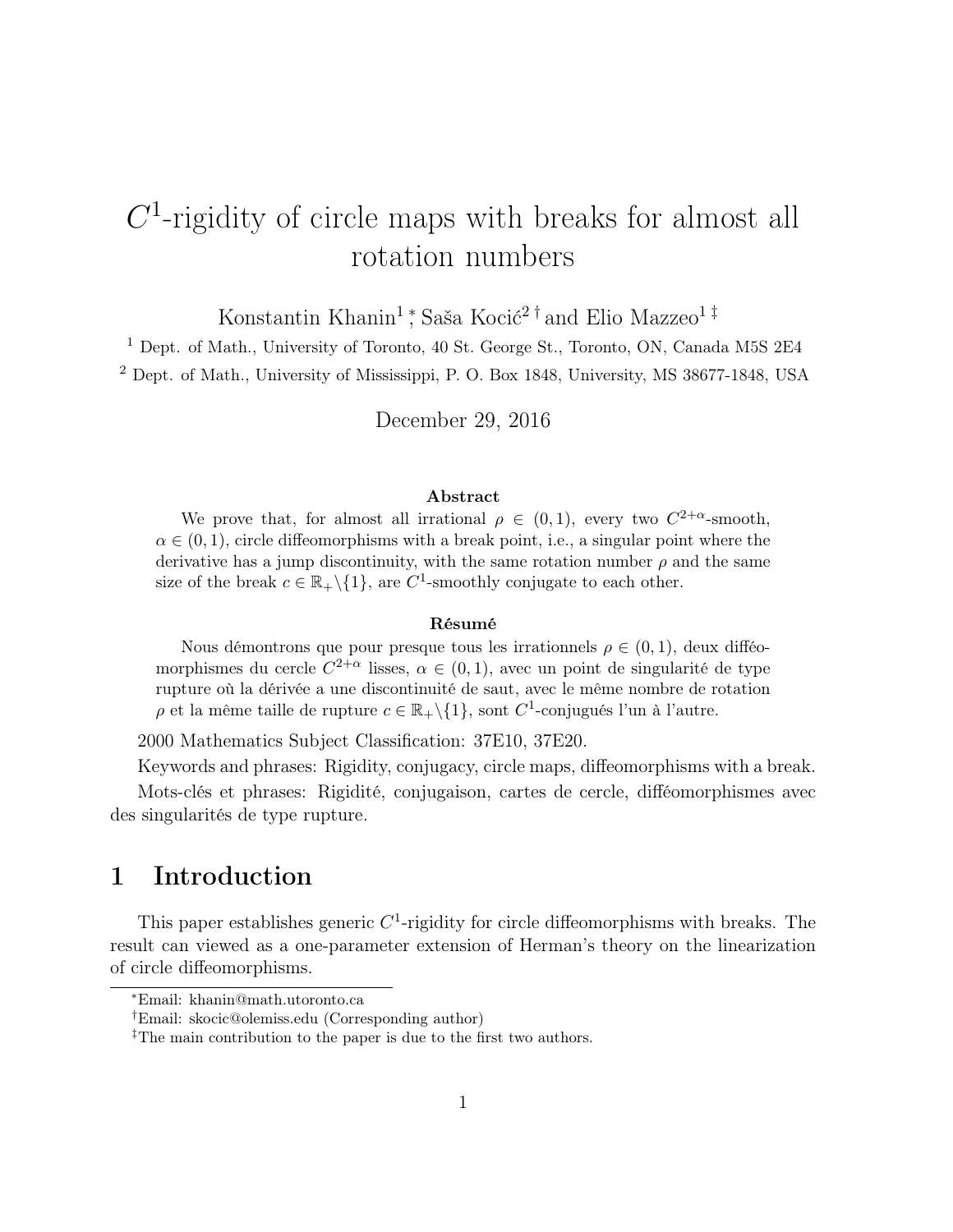The problem of smoothness of a conjugacy to a linear rotation for smooth diffeomorphisms of a circle is a classic problem in dynamical systems. It was proven by Arnol'd [1], using the methods of KAM (Kolmogorov-Arnol'd-Moser) theory, that every analytic circle diffeomorphism with a Diophantine rotation number  $\rho$ , sufficiently close to the rigid rotation  $R_\rho: x \mapsto x+\rho \mod 1$ , is analytically conjugate to  $R_\rho$ . A number  $\rho$  is called Diophantine if there exists  $C > 0$  and  $\beta \geq 0$  such that  $|\rho - p/q| > C/q^{2+\beta}$ , for every  $p \in \mathbb{Z}$  and  $q \in \mathbb{N}$ . Arnol'd also conjectured that the result remains true if the requirement of closeness to the rigid rotation is removed. A version of this global rigidity result, for smooth circle diffeomorphisms, was proven by Herman [6], and is the subject of classical Herman's theory. The theory was further developed for  $C^r$ -smooth maps,  $r \geq 3$ , by Yoccoz [20] who established a dependence of the regularity of the conjugacy on the Diophantine properties of the rotation numbers. For more recent work we refer the reader to [7, 11, 13, 18]. In a recent formulation [13], every  $C^{2+\alpha}$ -smooth,  $\alpha \in (0,1)$ , circle diffeomorphism, with rotation number  $\rho$  Diophantine with exponent  $\beta < \alpha$ , is  $C^{1+\alpha-\beta}$ -smoothly conjugate to the rotation  $R_{\rho}$ . Arnol'd also proved that this result cannot be extended to all irrational rotation numbers [1]. He constructed examples of analytic circle diffeomorphisms with irrational rotation numbers for which the invariant measure is singular, which implies that the conjugacy to the rigid rotation is not absolutely continuous.

We use the term *rigidity* for the phenomenon that any two maps within a given equivalence class determined by topological conjugacy are, in fact,  $C<sup>1</sup>$ -smoothly conjugate to each other. Herman's theory establishes that, in the case of smooth circle diffeomorphisms, rigidity is guaranteed when rotation numbers satisfy a Diophantine condition. Over the last two decades, great effort has been made to understand the rigidity properties of circle diffeomorphisms with a singular point where the diffeomorphism condition is violated. The singular points refer either to points where the derivative vanishes (critical points) or where it has a jump discontinuity (break points). In the case of critical circle maps, i.e., circle maps with a single singular point where the derivative vanishes, the first rigidity results were obtained by de Faria and de Melo [4, 5]. They established the *convergence of renormalizations* — the main technical tool in proving rigidity results and rigidity for analytic critical circle maps with the same irrational rotation number of bounded type (i.e., with bounded partial quotients) and the same (odd-integer) order of the critical point (i.e., the exponent of the power law behavior of the map in a neighborhood of the critical point). Renormalizations  $f_n$  of a circle map T are obtained from the restriction of  $T^{q_n}$  to a small interval, by an affine change of coordinates, where  $q_n$ is the denominator of the rational convergent  $p_n/q_n$  of the rotation number  $\rho$  (see next section). The convergence of renormalizations for analytic critical circle maps and for all irrational rotation numbers was later established by Yampolsky [19]. The results of de Faria and de Melo [4] show that even stronger  $C^{1+\epsilon}$ -rigidity of analytic critical circle maps, for some  $\epsilon > 0$ , is generic, i.e., it holds for almost all irrational rotation numbers.  $C<sup>1</sup>$ -rigidity of analytic critical circle maps holds for all irrational rotation numbers, as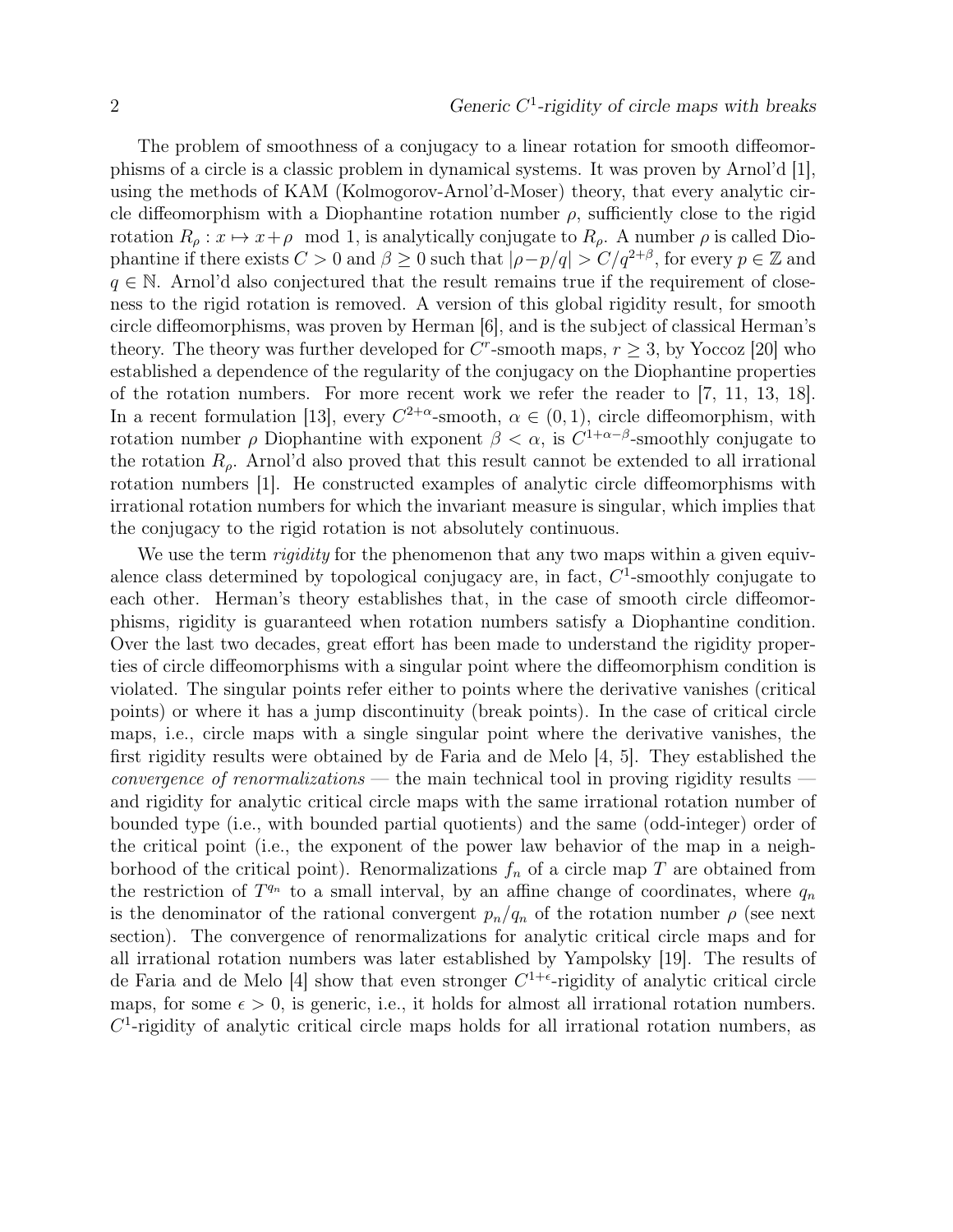was shown by Khanin and Teplinsky [12]. This phenomenon, when rigidity holds without any Diophantine-type conditions, is referred to as *robust rigidity*. Rigidity theory of nonanalytic critical circle maps, however, remained an open problem since, up to now, there is no proof of the convergence of renormalizations in this case.

The above results for critical circle maps suggested [8] that the rigidity might also be robust in the case of circle diffeomorphisms with a break point. In [8], rigidity was established for a set of rotation numbers of zero Lebesgue measure. However, as was shown by two of us [9], the above conjecture is false — robust rigidity does not hold for circle maps with breaks. We proved in [9] that there are irrational rotation numbers  $\rho$ , and pairs of analytic circle diffeomorphisms with breaks, with the same rotation number  $\rho$  and the same size of the break (i.e., the square root of the ratio of the left and right derivatives at the break point), for which any conjugacy between them is not even Lipschitz continuous. The question whether rigidity holds for typical rotation numbers, however, remained open. The main result of this paper provides an affirmative answer to this question.

Before we state our main result, let us define precisely the class of maps that we consider. A C<sup>r</sup>-smooth circle diffeomorphism (map) with a break is a map  $T: \mathbb{T}^1 \to \mathbb{T}^1$ ,  $\mathbb{T}^1 = \mathbb{R}/\mathbb{Z}$ , for which there exists  $x_{\text{br}} \in \mathbb{T}^1$  such that  $T \in C^r([x_{\text{br}}, x_{\text{br}} + 1])$ ;  $T'(x)$  is bounded from below by a positive constant on  $[x_{\text{br}}, x_{\text{br}} + 1]$ ; the one-sided derivatives of  $T$  at  $x<sub>br</sub>$  are such that the size of the break

$$
c := \sqrt{\frac{T'_{-}(x_{\text{br}})}{T'_{+}(x_{\text{br}})}} \neq 1.
$$
\n(1.1)

The main result of this paper is based on the following theorem.

**Theorem 1.1 ([10])** Let  $\alpha \in (0,1)$  and let  $c \in \mathbb{R}^+\setminus\{1\}$ . There exists  $\lambda \in (0,1)$  such that, for every two  $C^{2+\alpha}$ -smooth circle diffeomorphisms with a break T and T, with the same irrational rotation number  $\rho \in (0,1)$ , and the same size of the break c, there exists  $C > 0$ , such that the renormalizations  $f_n$  and  $\tilde{f}_n$  of T and  $\tilde{T}$ , respectively, satisfy  $||f_n - \tilde{f}_n||_{C^2} \le$  $C\lambda^n$ , for all  $n \in \mathbb{N}$ .

Remark 1 This theorem establishes the exponential convergence of renormalizations for circle diffeomorphisms with a break, with a uniform rate  $\lambda$  for all irrational rotation numbers. Moreover, there exists  $\mu \in (0,1)$ , independent of  $\alpha$ , such that  $\lambda = \mu^{\alpha}$ . This result is stronger than what is needed for our next theorem. Note that the statement of the theorem remains true if  $c = 1$ . This essentially follows from Herman's theory.

Let  $\lambda_1 \in (\lambda, 1)$  and  $C_1 > 0$ . Let  $S_e(C_1, \lambda_1)$  and  $S_o(C_1, \lambda_1)$  be the sets of all irrational rotation numbers  $\rho = [k_1, k_2, \dots] \in (0, 1)$  whose subsequence of partial quotients  $k_{n+1}$ (see next section) for all *n* even or odd, respectively, satisfies the bound  $k_{n+1} \leq C_1 \lambda_1^{-n}$ . Let  $S_e(\lambda_1) := \bigcup_{C_1>0} S_e(C_1,\lambda_1)$  and  $S_o(\lambda_1) := \bigcup_{C_1>0} S_o(C_1,\lambda_1)$ . We define  $S := S_e(\lambda_1)$ , if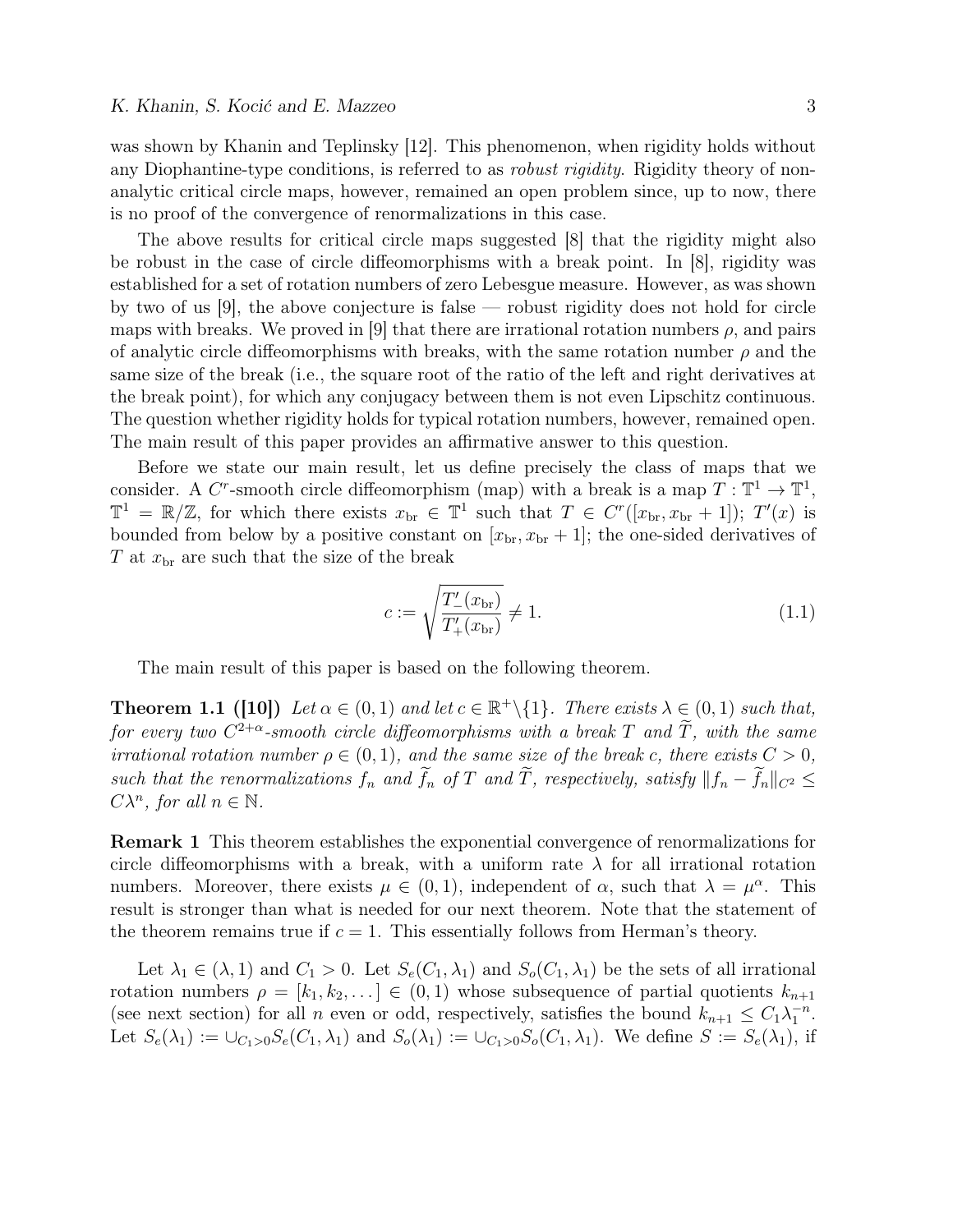$0 < c < 1$ , and  $S := S_o(\lambda_1)$ , if  $c > 1$ . Theorem 1.1 and Theorem 2.2, proven in this paper, imply the following strong rigidity statement for circle diffeomorphisms with a break.

**Theorem 1.2** Any two  $C^{2+\alpha}$ -smooth,  $\alpha \in (0,1)$ , circle diffeomorphisms with a break T and  $\widetilde{T}$ , with the same size of the break  $c \in \mathbb{R}_+ \setminus \{1\}$  and the same rotation number  $\rho \in S$ , are  $C^1$ -smoothly conjugate to each other, i.e., there exists a  $C^1$ -smooth diffeomorphism  $\varphi: \mathbb{T}^1 \to \mathbb{T}^1$ , such that  $\varphi \circ T \circ \varphi^{-1} = \widetilde{T}$ .

Remark 2 Set S has full Lebesgue measure. One can also see that it contains some strongly Liouville numbers. The difference between the cases of odd and even  $n$  is related to a difference in the behavior of the renormalizations  $f_n$ , which will be explained in detail in the next section. If  $0 < c < 1$  and n is even and sufficiently large or if  $c > 1$  and n is odd and sufficiently large, the renormalizations  $f_n$  are concave and the renormalization parameter  $a^{(n)} = f_n(0)$  (see the next section) can be exponentially small in  $k_{n+1}$ . If  $0 < c < 1$  and n is odd and sufficiently large or if  $c > 1$  and n is even and sufficiently large, the renormalizations  $f_n$  are convex and  $a^{(n)}$  is bounded away from zero. The imposed condition on the rotation numbers controls the smallness of this parameter. It is not difficult to see that even the set of rotation numbers  $\cap_{\lambda_1\in(0,1)}S_o(\lambda_1)\cap S_e(\lambda_1)$ , for which rigidity holds for any  $\alpha \in (0,1)$  and any  $c \in \mathbb{R}^+\setminus\{1\}$ , has full Lebesgue measure. On the other hand, it is not obvious that the sets  $\cup_{\lambda_1\in(\lambda,1)}S_o(\lambda_1)$  and  $\cup_{\lambda_1\in(\lambda,1)}S_e(\lambda_1)$ , for which rigidity holds for some  $\alpha \in (0,1)$  and  $c \in \mathbb{R}_+ \setminus \{1\}$ , can be extended.

Remark 3 It was recently proven by Kocić [16] that the result of Theorem 1.2 cannot be strengthened by requiring that the conjugacy  $\varphi$  is  $C^{1+\varepsilon}$ -smooth, for some  $\varepsilon > 0$ . Kocić proved [16] that, for a set of full Lebesgue measure irrational  $\rho \in (0,1)$ , for every  $c \in \mathbb{R}_+\backslash\{1\}$ , every  $r > 2$ , and every  $\varepsilon > 0$ , there exists a pair of C<sup>r</sup>-smooth circle diffeomorphisms with a break of size c, with the same rotation number  $\rho$ , which are not  $C^{1+\varepsilon}$ -smoothly conjugate to each other. In fact, he proved a stronger result: for a set of full Lebesgue measure irrational  $\rho \in (0,1)$ , every  $c \in \mathbb{R}_+ \setminus \{1\}$  and every  $r > 2$ , there exists a pair of  $C<sup>r</sup>$ -smooth circle diffeomorphisms with a break of size  $c$ , with rotation number  $\rho$ , which are not  $C^{1+\varepsilon}$ -smoothly conjugate to each other, for any  $\varepsilon > 0$ .

Remark 4 The main difficulty in the proofs of Theorem 1.1 and Theorem 1.2 is that the geometry is strongly unbounded in this case. This means that the ratio of two nearby elements of dynamical partitions  $P_n$  (see next section) may be of the order of  $a^{(n)}$  which can be exponentially small with  $k_{n+1}$ . This should be compared to algebraic decay with  $k_{n+1}$ in the case of circle diffeomorphisms, and the bounded geometry of critical circle maps. Since this ratio plays an important role in analysis of circle diffeomorphisms with breaks with typical rotation numbers, we must deal with quantities which are smaller than exponentially small with  $n$ . This creates major difficulties since, in general, renormalizations of these maps converge only exponentially fast [16]. Due to this difficulty, earlier rigidity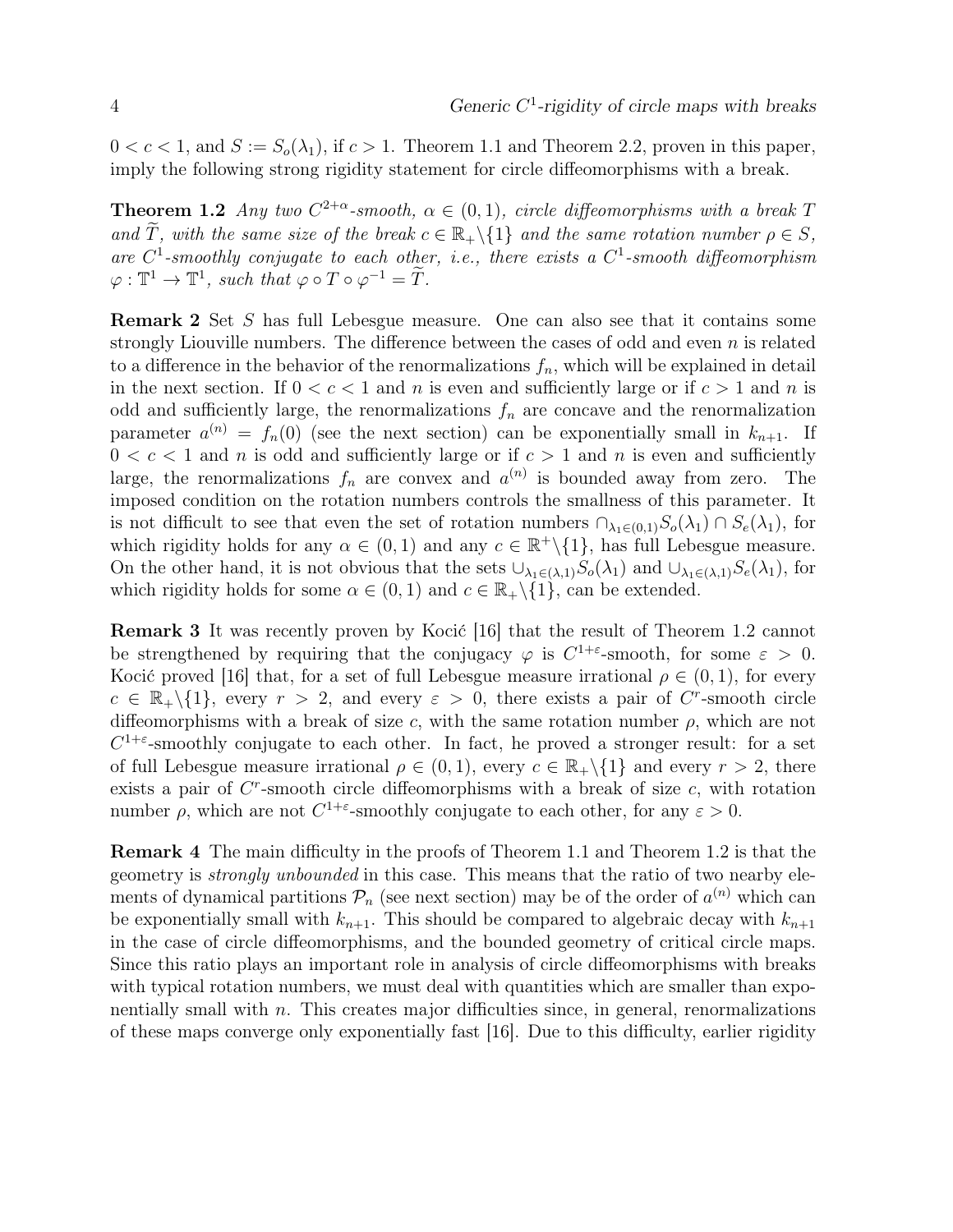results on circle maps with breaks were restricted to rotation numbers for which the geometry is bounded. Those include [8], where rigidity was established for a countable set of rotation numbers and [14], where rigidity was established for a larger set of zero measure. The strongly unbounded geometry is also the reason that one cannot obtain robust rigidity in the case of circle diffeomorphisms with breaks [9]. The set of rotation numbers for which  $C<sup>1</sup>$ -rigidity holds includes those for which the geometry is super-exponentially bounded, i.e., the logarithms of the ratios of nearby elements of dynamical partitions are bounded by an exponential function. Finally, the strongly unbounded geometry is also the reason that circle diffeomorphisms with breaks are, generically, not  $C^{1+\epsilon}$ -rigid, for any  $\varepsilon > 0$  [16] (see Remark 3).

At the end of this introduction, let us mention that there is a close relationship between circle maps with breaks and nonlinear (generalized) interval exchange transformations. A nonlinear interval exchange transformation (IET) is obtained by replacing the branches of a piecewise-linear map of an IET by smooth nonlinear homeomorphisms. It is well-known that an IET of two intervals (subintervals of  $[0, 1]$ ) can be viewed as a rigid rotation on a circle, if the end points of the interval  $[0, 1]$  are identified. Since, in general, the derivatives at the end points of the intervals do not match, a nonlinear IET of two intervals is a circle map with two break points. As the points are on the same orbit of the map, the map can be conjugated piecewise-smoothly to a circle map with one point of break. Theorem 1.2, thus, corresponds to a non-linearizable case of two intervals. The linearizable case of general nonlinear IET has been studied by Marmi, Moussa and Yoccoz in [17]. The case of cyclic permutations, which corresponds to circle maps with more than one point of break, with product of the sizes of breaks being equal to 1, was studied in [2, 3]. Renormalizations of such maps approach the space of piecewise-linear maps. We consider the general case when the renormalized maps are essentially nonlinear. The convergence of renormalizations Theorem 1.1 and the rigidity Theorem 1.2 are currently the only results in the general non-affine case, for generic rotation numbers. They can also be considered a one-parameter extension of Herman's theory, with the parameter being the size of break c.

The paper is organized as follows. In Section 2, we introduce a general renormalization setting for orientation-preserving circle homeomorphisms and formulate regularity conditions and a rigidity theorem (Theorem 2.2) for maps whose renormalizations satisfy these conditions. In Section 3, we formulate a criterion of smoothness of the conjugacy in terms of ratios of the lengths of the corresponding intervals of dynamical partitions. In the same section, we obtain necessary estimates on these ratios on a fundamental interval and prove Theorem 2.2 by spreading them to the whole circle and using the criterion of smoothness. In Section 4, Theorem 1.2 is proven by verifying that the conditions of Theorem 2.2 hold true in the case of circle diffeomorphisms with breaks.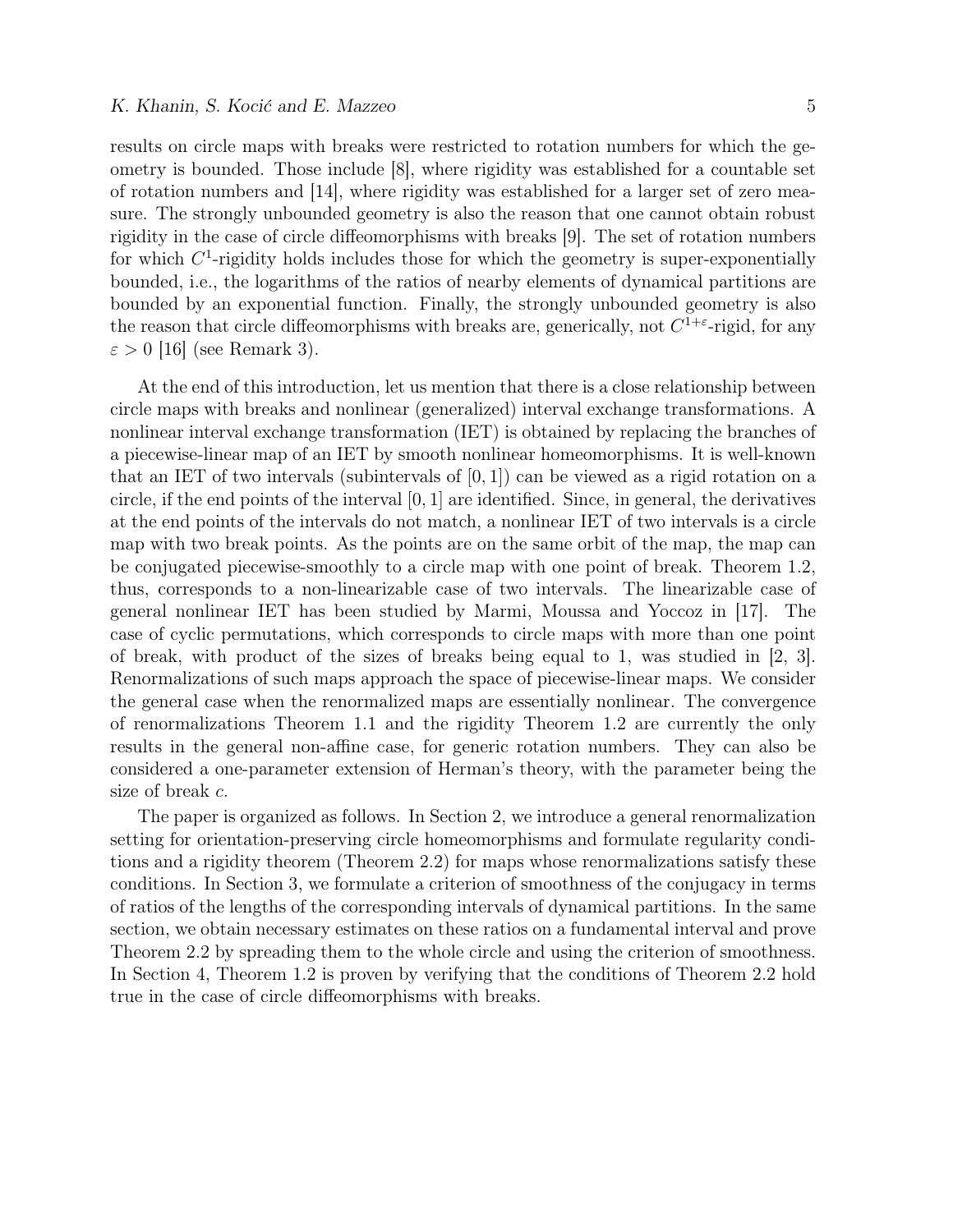## 2 Renormalizations of circle homeomorphisms and a rigidity theorem

### 2.1 Renormalizations of circle homeomorphisms

It has been known since Poincaré that, for every orientation-preserving homeomorphism  $T : \mathbb{T}^1 \to \mathbb{T}^1$ , there is a unique rotation number  $\rho \in [0,1)$ , which is given by the x-independent limit  $\rho := \lim_{n \to \infty} T^n(x)/n \mod 1$ , where  $\mathcal T$  is any lift of T to R. If the rotation number  $\rho \in (0, 1)$ , it can be expressed in the form of a *continued fraction* expansion

$$
\rho = \frac{1}{k_1 + \frac{1}{k_2 + \frac{1}{k_3 + \dots}}},\tag{2.1}
$$

that we write as  $\rho = [k_1, k_2, k_3, \dots]$ . The sequence of integers  $k_n$ , called partial quotients, is infinite and defined uniquely if and only if  $\rho$  is irrational. Every infinite sequence of partial quotients defines uniquely an irrational number  $\rho$  as the limit of the sequence of rational convergents  $p_n/q_n = [k_1, k_2, \ldots, k_n]$ . It is well-known that this is a sequence of best rational approximates of  $\rho$ , i.e., there are no rational numbers with denominators smaller or equal to  $q_n$ , that are closer to  $\rho$  than  $p_n/q_n$ . The rational convergents can also be defined recursively as  $p_n = k_n p_{n-1} + p_{n-2}$  and  $q_n = k_n q_{n-1} + q_{n-2}$ , starting with  $p_0 = 0$ ,  $q_0 = 1, p_{-1} = 1, q_{-1} = 0.$ 

To define the renormalizations, we start with a *marked point*  $x_0 \in \mathbb{T}^1$ , and consider the marked semi-orbit  $x_i = T^i x_0$ , for  $i \in \mathbb{N}_0$ , where  $\mathbb{N}_0 := \mathbb{N} \cup \{0\}$ . The subsequence  $(x_{q_n})_{n \in \mathbb{N}_0}$ , indexed by the denominators of the sequence of rational convergents  $p_n/q_n$  of the rotation number  $\rho$ , will be called the sequence of *dynamical convergents*. Although  $x_{q-1}$  and  $x_0$ coincide on the circle, we formally set  $x_{q-1} := x_0 - 1$ . The combinatorial equivalence of all circle homeomorphisms with the same irrational rotation number implies that the order of the dynamical convergents of  $T$  is the same as the order of the dynamical convergents for the rigid rotation  $R_{\rho}$ . The well-known arithmetic properties of the rational convergents now imply that dynamical convergents alternate their order in the following way:

$$
x_{q_{-1}} < x_{q_1} < x_{q_3} < \dots < x_0 < \dots < x_{q_2} < x_{q_0}.\tag{2.2}
$$

The intervals  $[x_{q_n}, x_0]$ , for n odd, and  $[x_0, x_{q_n}]$ , for n even, will be denoted by  $\Delta_0^{(n)}$  $\binom{n}{0}$ , and called the *n*-th *renormalization segments*. The *n*-th renormalization segment associated to the marked point  $x_i$  will be denoted by  $\Delta_i^{(n)}$  $i^{(n)}$ . We also define  $\bar{\Delta}_0^{(n-1)}$  $\mathcal{O}_0^{(n-1)} \coloneqq \Delta_0^{(n-1)} \cup \Delta_0^{(n)}$  $\overset{(n)}{0},$ and  $\check{\Delta}_0^{(n-1)}$  $\mathcal{D}_0^{(n-1)}:=\Delta_0^{(n-1)}\backslash \Delta_0^{(n+1)}$  $\binom{n+1}{0}$ . In addition to the property  $(2.2)$ , we also have the following important property: the only points of the orbit  $\{x_i : 0 < i \le q_{n+1}\}\)$  that belong to  $\Delta_0^{(n-1)}$ 0 are  $\{x_{q_{n-1}+iq_n} : 0 \leq i \leq k_{n+1}\}.$ 

Certain images of  $\Delta_0^{(n-1)}$  $\mathcal{L}_0^{(n-1)}$  and  $\Delta_0^{(n)}$  $\binom{n}{0}$  cover the whole circle without overlapping beyond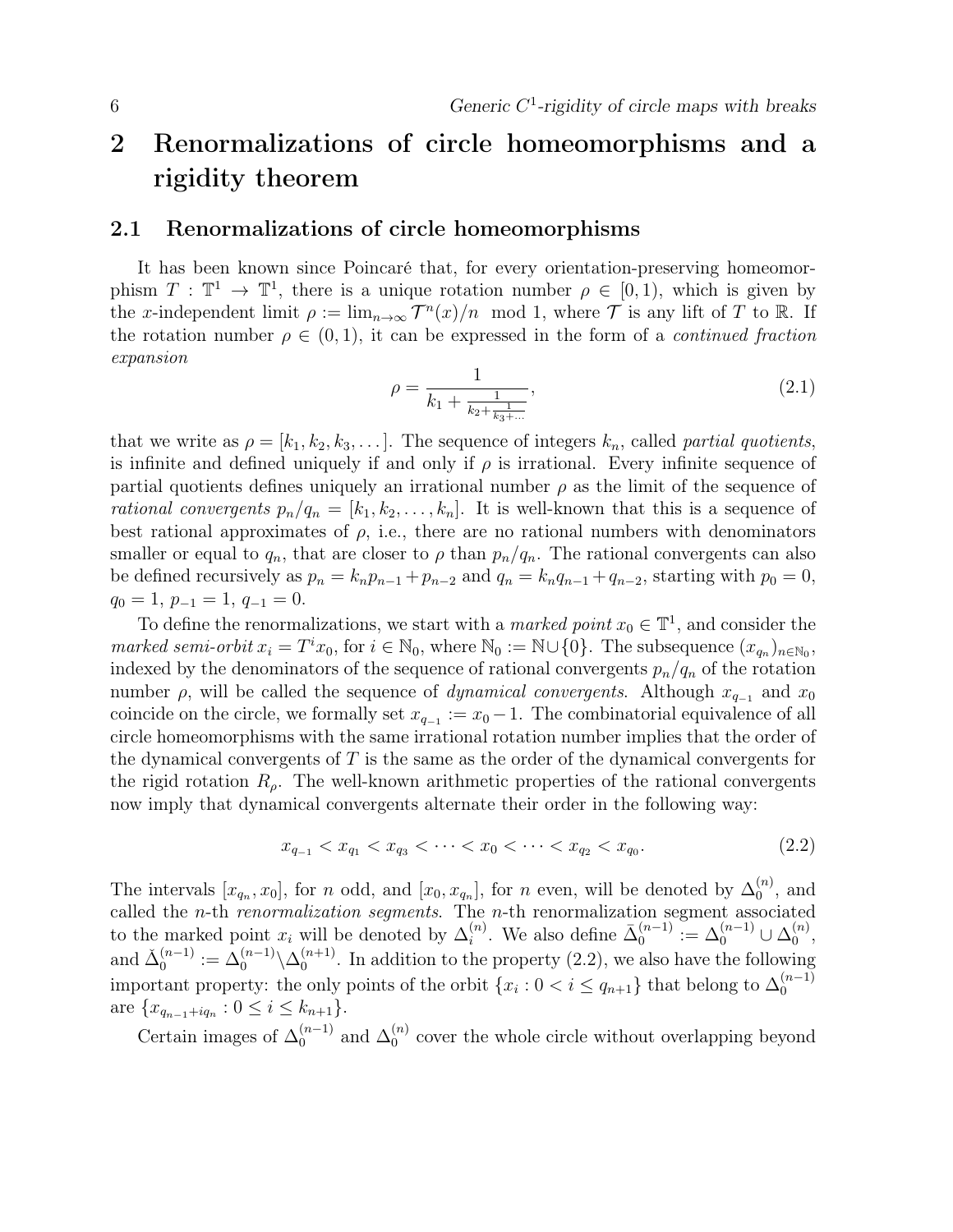the end points, forming the *n*-th *dynamical partition* of  $\mathbb{T}^1$ ,

$$
\mathcal{P}_n := \{ T^i(\Delta_0^{(n-1)}) : 0 \le i < q_n \} \cup \{ T^i(\Delta_0^{(n)}) : 0 \le i < q_{n-1} \}. \tag{2.3}
$$

The endpoints of the intervals from  $P_n$  form the set

$$
\Xi_n := \{ x_i : 0 \le i < q_{n-1} + q_n \}. \tag{2.4}
$$

We also define the extended partition  $\mathcal{P}_n^* := \mathcal{P}_n \cup \{T^{q_n}(\Delta_0^{(n-1)}), T^{q_{n-1}}(\Delta_0^{(n)})\}$  and the extended set  $\Xi_n^* := \Xi_n \cup \{x_{q_{n-1}+q_n}\}.$ 

The following lemma follows directly from the properties of the continued fractions.

**Lemma 2.1** For every  $m > n$ , we have the following decomposition

$$
\Xi_m \cap \check{\Delta}_0^{(n-1)} = \bigcup_{x_l \in \Xi_m \cap \Delta_0^{(n)} \backslash \{x_{q_n}\}} \bigcup_{0 \le i < k_{n+1}} \{x_{l+q_{n-1}+iq_n}\}.
$$
\n(2.5)

Furthermore, for every  $x_l \in \Xi_m \cap \Delta_0^{(n)} \setminus \{x_{q_n}\}$ , we have  $x_{l+q_{n-1}+k_{n+1}q_n=x_{l+q_{n+1}} \in \Xi_m^* \cap \overline{\Delta}_0^{(n)}$  $\overset{(n)}{0}.$ 

The n-th renormalization of an orientation-preserving homeomorphism of the circle T, with rotation number  $\rho = [k_1, k_2, k_3, \dots]$ , with respect to the marked point  $x_0 \in \mathbb{T}^1$ , is a function  $f_n: [-1,0] \to \mathbb{R}$  obtained from the restriction of  $T^{q_n}$  to  $\Delta_0^{(n-1)}$  $\binom{n-1}{0}$ , by rescaling the coordinates. More precisely, if  $\tau_n$  is the affine change of coordinates from  $\Delta_0^{(n-1)}$  $_{0}^{(n-1)}$  to  $[-1, 0]$  that maps  $x_{q_{n-1}}$  to  $-1$  and  $x_0$  to 0, then

$$
f_n := \tau_n \circ T^{q_n} \circ \tau_n^{-1} \,. \tag{2.6}
$$

If we identify  $x_0$  with zero, then  $\tau_n$  is exactly a multiplication by  $(-1)^n/|\Delta_0^{(n-1)}|$  $\binom{n-1}{0}$ . Here and in what follows, we use  $|\cdot|$  to denote the length of an interval. Definition (2.6) is valid for all  $n \in \mathbb{N}_0$  if and only if  $\rho$  is irrational.

#### 2.2 Renormalizations of circle diffeomorphisms with breaks

In the case of a circle diffeomorphism with a break, we will use the break point  $x_{\text{br}} = 0$ as the marked point  $x_0$ .

It was shown in [15] that the renormalizations  $f_n$  of  $C^{2+\alpha}$ -smooth circle diffeomorphisms with a break of size  $c \in \mathbb{R}_+ \setminus \{1\}$  approach, exponentially fast in the  $C^2$ -norm, a particular family of fractional linear transformations

$$
F_{a^{(n)},b^{(n)},M^{(n)},c^{(n)}}:z \mapsto \frac{a^{(n)} + (a^{(n)} + b^{(n)}M^{(n)})z}{1 - (M^{(n)} - 1)z},\tag{2.7}
$$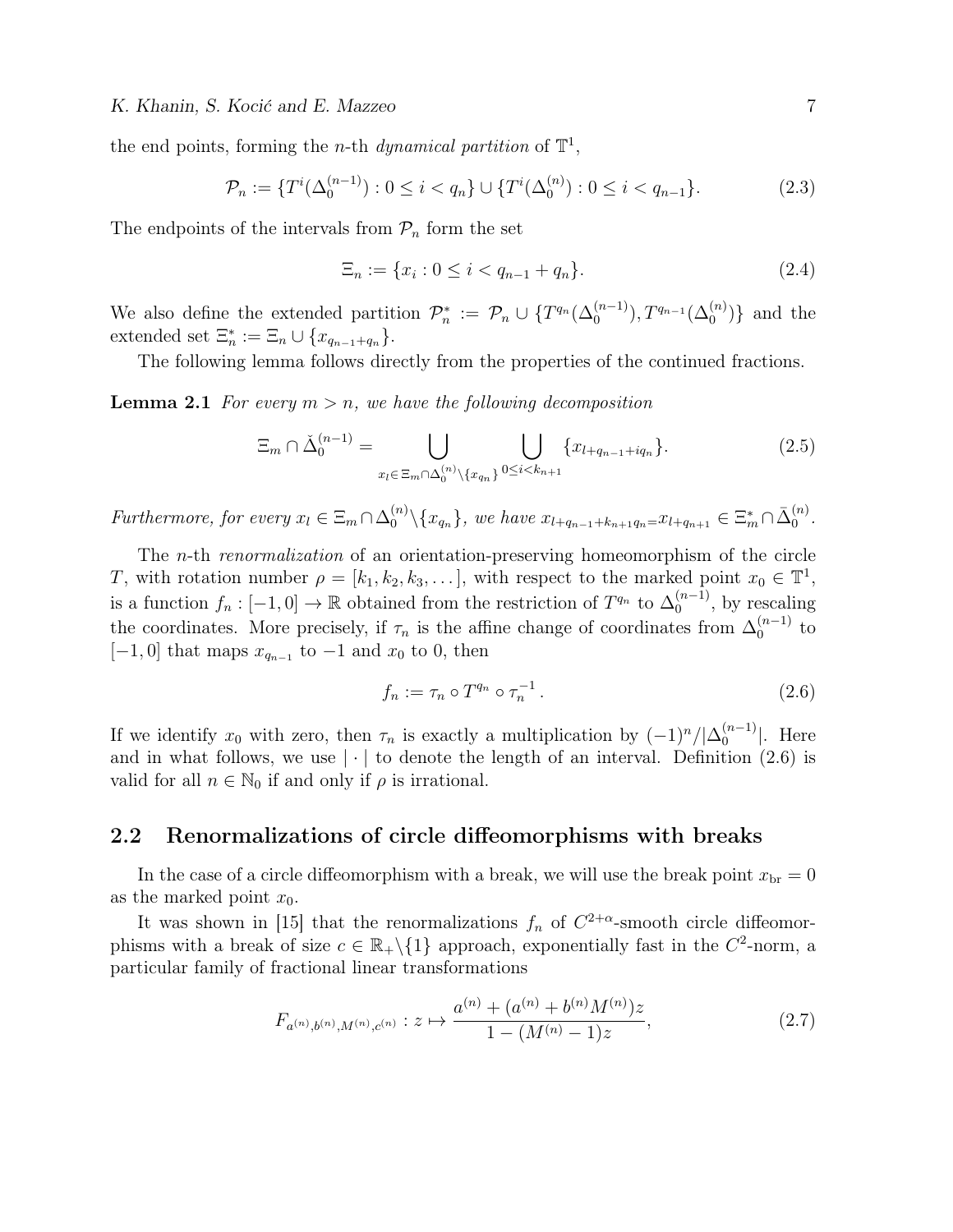

Figure 1: The graph of a renormalized map  $f_n$  for sufficiently large n: a) Case  $0 < c < 1$  and n even, or  $c > 1$  and n odd; b) Case  $0 < c < 1$  and n odd, or  $c > 1$  and n even.

where  $c^{(n)} = c$ , if n is even,  $c^{(n)} = c^{-1}$ , if n is odd, and

$$
a^{(n)} = \frac{|\Delta_0^{(n)}|}{|\Delta_0^{(n-1)}|}, \quad b^{(n)} = \frac{|\Delta_0^{(n-1)}| - |\Delta_{q_{n-1}}^{(n)}|}{|\Delta_0^{(n-1)}|}, \quad M^{(n)} = \exp\left((-1)^n \int\limits_{\Delta_0^{(n-1)}} \frac{(T^{q_n})''(z)}{2(T^{q_n})'(z)} \, dz\right).
$$
\n(2.8)

The following estimates were also proven in [15]. For every  $C^{2+\alpha}$ -smooth,  $\alpha \in (0,1)$ , circle diffeomorphism with a break T, with a break of size  $c \in \mathbb{R}_+ \setminus \{1\}$ , there exist constants  $V := \text{Var}_{x \in \mathbb{T}^1} \ln T' < \infty$ ,  $C > 0$  and  $\lambda \in (0, 1)$ , such that, for all  $n \in \mathbb{N}$ , we have

(A)  $|\ln(T^{q_n})'(x)| \leq V$ , for all  $x \in \mathbb{T}^1$  (at points where the derivative has a break, both left and right derivatives are considered),

(B) 
$$
||f_n - F_{a^{(n)},b^{(n)},M^{(n)},c^{(n)}}||_{C^2} \leq C\lambda^n
$$
,

(C) 
$$
|a^{(n)} + b^{(n)}M^{(n)} - c^{(n)}| \leq Ca^{(n)}\lambda^n
$$
, and

(D)  $|M^{(n+1)} - c^{(n+1)}(1 + a^{(n+1)}a^{(n)}(M^{(n)} - 1))| \leq Ca^{(n+1)}a^{(n)}\lambda^n$ .

We will refer to (A) as the Denjoy estimate. As we showed in [10], the constant  $\lambda \in (0,1)$ can be chosen uniformly for all T with the same size of the break c and Hölder exponent  $\alpha$ .

As already mentioned in Remark 2, for maps with breaks, the graphs of the renormalizations  $f_n$  look different in the cases of odd and even n (see Figure 1).

The following behavior of renormalizations of circle maps with breaks will be verified in the proof of Theorem 1.2. If  $c > 1$ , the map  $f_n$  is concave for sufficiently large odd n.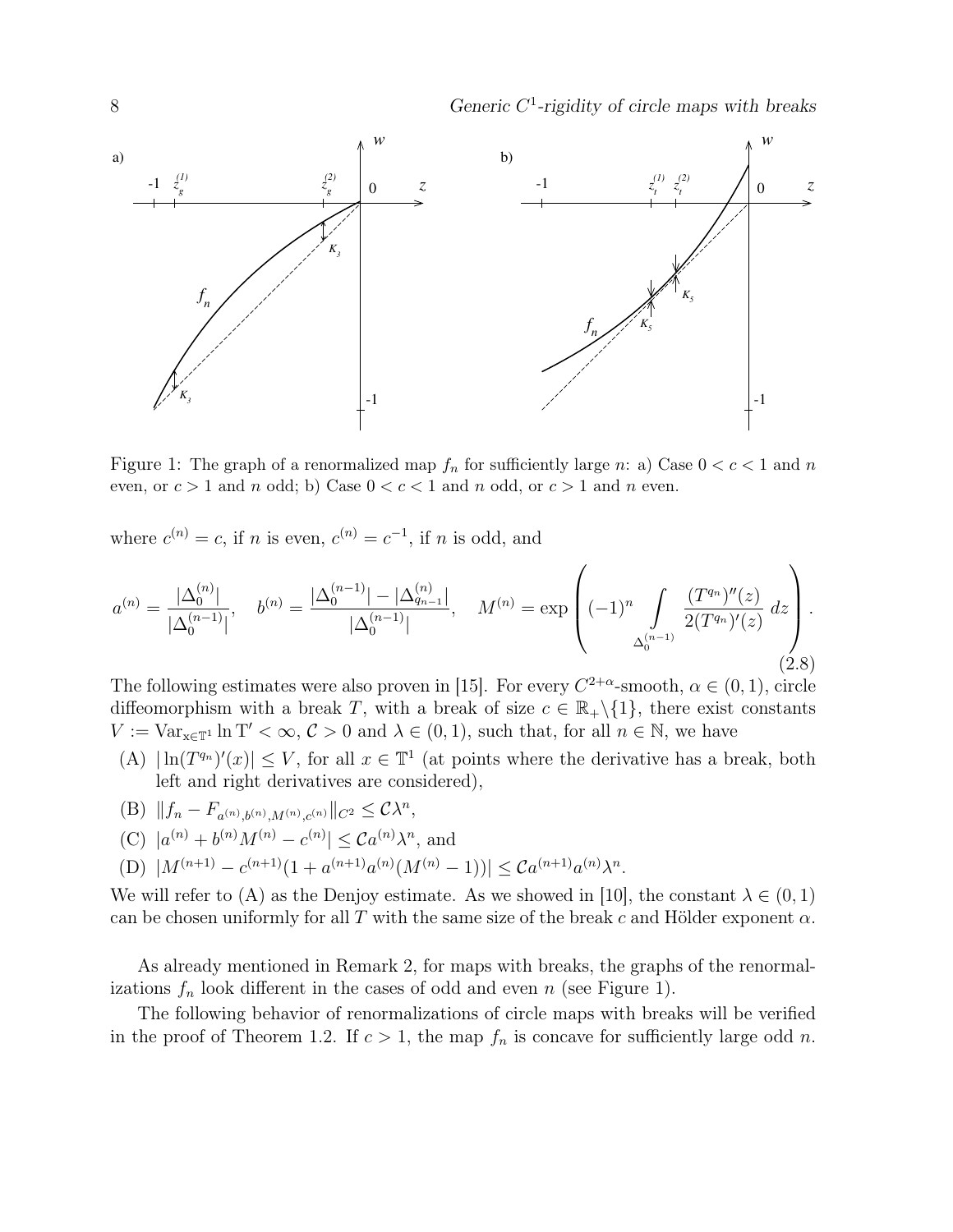Moreover, as  $k_{n+1} \to \infty$ , the graph of  $f_n$  approaches the diagonal  $w = z$  at the end points  $z = -1$  and  $z = 0$ . Below, we call the small intervals containing these end points the gates (the intervals  $[-1, z_g^{(1)}]$  and  $(z_g^{(2)}, 0]$  on Figure 1(a)). On the contrary, if n is even and sufficiently large, the map  $f_n$  is convex and its graph approaches the diagonal as  $k_{n+1} \to \infty$  at a single point of almost-tangency, strictly between -1 and 0. We will later call an interval containing this point of almost-tangency the *tunnel* (the interval  $(z_t^{(1)})$  $\overset{(1)}{t},z_t^{(2)}$  $t^{(2)}$ on Figure 1(b)). The restriction on  $k_{n+1}$  in the definition of the set S is related to the concave case. Inside the gates, the distance between successive iterates of  $f_n$  grows/decays exponentially, which makes the smallest distance and  $a^{(n)}$  to be exponentially small with  $k_{n+1}$ . The restriction on the growth rate of  $k_{n+1}$  provides a restriction on the rate of decrease of  $a^{(n)}$ . In the convex case,  $a^{(n)}$  is bounded away from zero, and no restriction on  $k_{n+1}$  is necessary.

If  $0 < c < 1$ , the behavior of the renormalizations  $f_n$  is the opposite.

This behavior of renormalizations serves as a motivation for the (more general) regularity conditions introduced in the next section.

### 2.3 Regularity conditions and a rigidity theorem

Let  $\mathfrak{n} := (\mathfrak{n}_{\ell})_{\ell \in \mathbb{N}}$  be an increasing subsequence (infinite, finite or empty) of numbers in  $\mathbb{N}_0$ . A sequence of functions  $g_n : [-1, 0] \to \mathbb{R}$ , with  $n \in \mathbb{N}_0$ , will be called K-regular with respect to **n**, for some vector  $K = (K_1, K_2, K_3, K_4, K_5, K_6) \in \mathbb{R}^6_+$ , if all  $g_n$  satisfy the below conditions (i) and (ii); each  $g_n$ , such that  $n = \mathfrak{n}_{\ell}$ , for some  $\ell \in \mathbb{N}$ , satisfies (iii) and (iv); and each  $g_n$ , such that  $n \neq \mathfrak{n}_\ell$ , for any  $\ell \in \mathbb{N}$ , satisfies (v) and (vi), where:

(i)  $||g_n||_{C^2} \leq K_1$  on  $[-1, 0],$ 

- (ii)  $g'_n(z) > K_2$  for every  $z \in [-1, 0],$
- (iii) the set  $B_{g_n,K_3} := \{z \in [-1,0] : g_n(z) z < K_3\}$  is either empty or consists of one or the union of two disjoint intervals each of which contains one end point,  $[-1, z_g^{(1)}]$ and  $(z_g^{(2)}, 0]$ , where  $z_g^{(1)}, z_g^{(2)} \in (-1, 0)$  (we refer to these intervals as the *gates*),
- (iv)  $g''_n(z) < -K_4$ , for  $z \in B_{g_n, K_3}$ ,
- (v) the set  $B_{g_n,K_5}$  is either an open interval or empty (we refer to this interval as the tunnel; since the points  $-1$  and 0 are outside of the tunnel, this implies  $g_n(-1) \ge$  $K_5 - 1$  and  $g_n(0) \geq K_5$ ,

(vi) 
$$
g''_n(z) > K_6
$$
, for  $z \in B_{g_n, K_5}$ .

Let  $\lambda_1 \in (0,1)$ . For a given subsequence **n** of N, let  $S_n = S_n(\lambda_1)$  be the set of  $\rho \in (0,1) \backslash \mathbb{Q}$  for which there exists  $C_1(\rho) > 0$  such that the partial quotients of  $\rho$  satisfy  $k_{\mathfrak{n}_{\ell}+1} \leq C_1 \lambda_1^{-\mathfrak{n}_{\ell}}$ , for every  $\ell \in \mathbb{N}$ . In the following,  $C_1 = C_1(\rho)$  is the constant associated to  $\rho \in \mathcal{S}_{\mathfrak{n}}$ .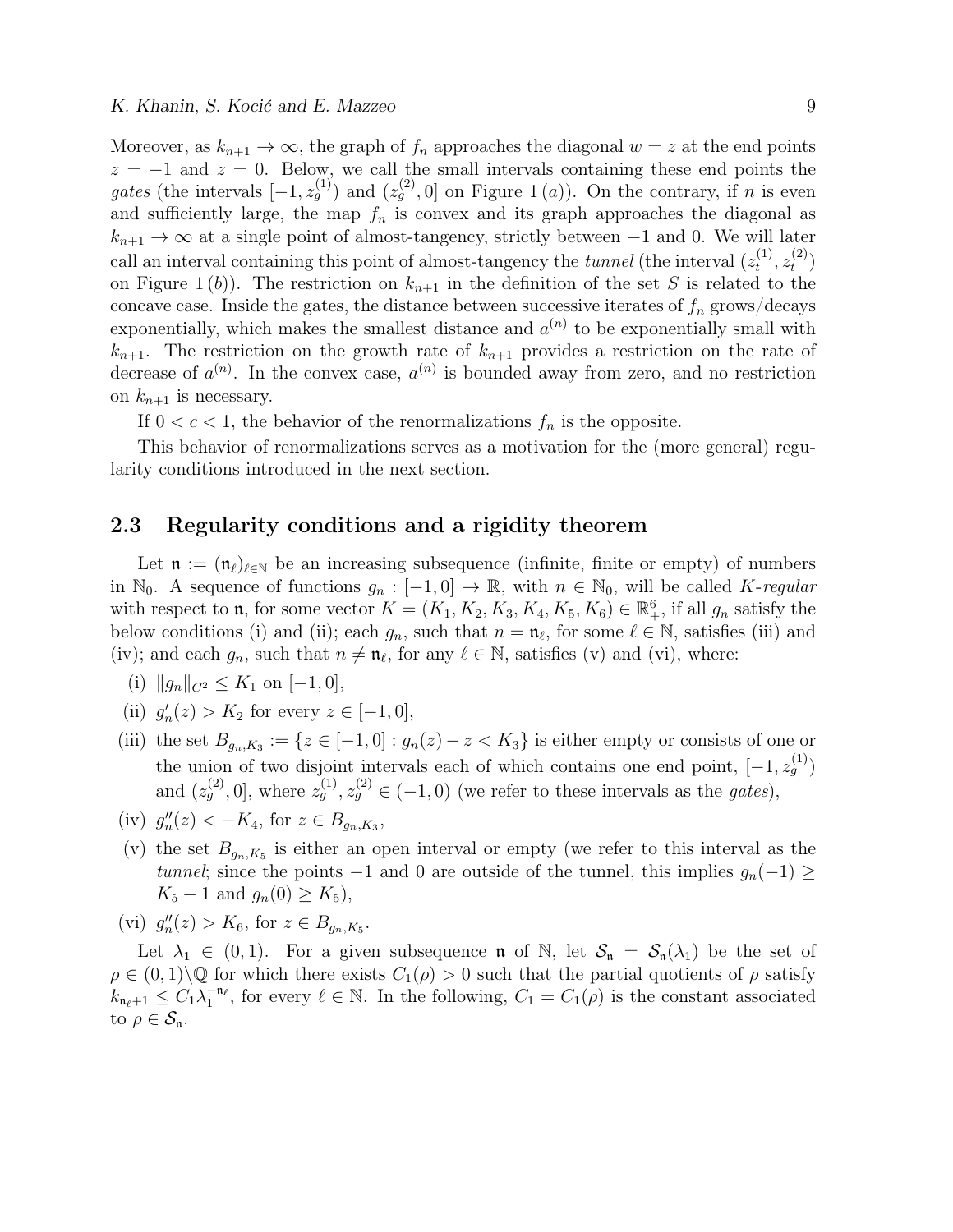A system of nested partitions  $\mathcal{P}_n$ , i.e., a sequence of partitions such that each element of a partition  $\mathcal{P}_{n+1}$  is contained in an element of a partition  $\mathcal{P}_n$ , is called *refining* if the maximal length of elements of partition  $\mathcal{P}_n$  approaches zero as  $n \to \infty$ ; it is called *expo*nentially refining if there exist  $C_{\text{ref}} > 0$  and  $\lambda_{\text{ref}} \in (0, 1)$ , such that  $|I_m| \leq C_{\text{ref}} \lambda_{\text{ref}}^{m-n} |I_n|$ , for any  $I_n \in \mathcal{P}_n$  and  $I_m \in \mathcal{P}_m$ , with  $I_m \subset I_n$ .

In the following, let  $x_0 \in \mathbb{T}^1$  be an arbitrary point on the circle.

**Theorem 2.2** Let  $\mathfrak{n} := (\mathfrak{n}_{\ell})_{\ell \in \mathbb{N}}$  be an increasing subsequence of  $\mathbb{N}_0$ . Let T and  $\widetilde{T}$  be two  $C^{2+\alpha}$ -smooth,  $\alpha \in (0,1)$ , orientation-preserving circle homeomorphisms that satisfy the following conditions for some  $\lambda \in (0,1)$  and  $\lambda_1 \in (\lambda,1)$ :

- (a)  $\rho(T) = \rho(\widetilde{T}) = \rho \in \mathcal{S}_n(\lambda_1);$
- (b) there exists a vector  $K \in \mathbb{R}^6_+$  such that the sequences of renormalizations  $(f_n)_{n \in \mathbb{N}_0}$ and  $(f_n)_{n\in\mathbb{N}_0}$  are K-regular with respect to  $\mathfrak{n}$ ;
- (c) the systems of dynamical partitions  $\mathcal{P}_n$  and  $\widetilde{\mathcal{P}}_n$  are exponentially refining;
- (d)  $||f_n \tilde{f}_n||_{C^2} \leq C\lambda^n$ , for some  $C > 0$  and all  $n \in \mathbb{N}_0$ .

Then, there exists a  $C^1$ -smooth orientation-preserving circle diffeomorphism  $\varphi$  such that

$$
\varphi \circ T \circ \varphi^{-1} = \tilde{T}.
$$
\n(2.9)

**Remark 5** As we show in the proof of Theorem 1.2, in the case of circle maps with breaks of size  $c \in \mathbb{R}_+ \setminus \{1\}$ , condition (b) is satisfied, if  $x_0$  is the break point, for the subsequence n consisting of even n, for  $0 < c < 1$ , and odd n, for  $c > 1$ .

**Remark 6** Conditions (a) and (c) of Theorem 2.2 guarantee that T and T are topologically conjugate to each other. It is easy to see that, in the case of circle maps with breaks, the conjugacy  $\varphi$  can be C<sup>1</sup>-smooth only when it maps the break point  $x_0$  of T into the break point  $\widetilde{x}_0$  of  $\widetilde{T}$ . This condition defines the topological conjugacy  $\varphi$  uniquely.

Under different regularity conditions, valid for renormalizations of critical circle maps, an analogous theorem was proven in [12]. In that case, however, the geometry is bounded, and it requires a much simpler analysis. At present, Theorem 2 in [12] can be viewed as a special case of a more general Theorem 2.2 (with a slightly modified regularity condition  $(ii)$ , when the subsequence  $\mathfrak n$  is empty.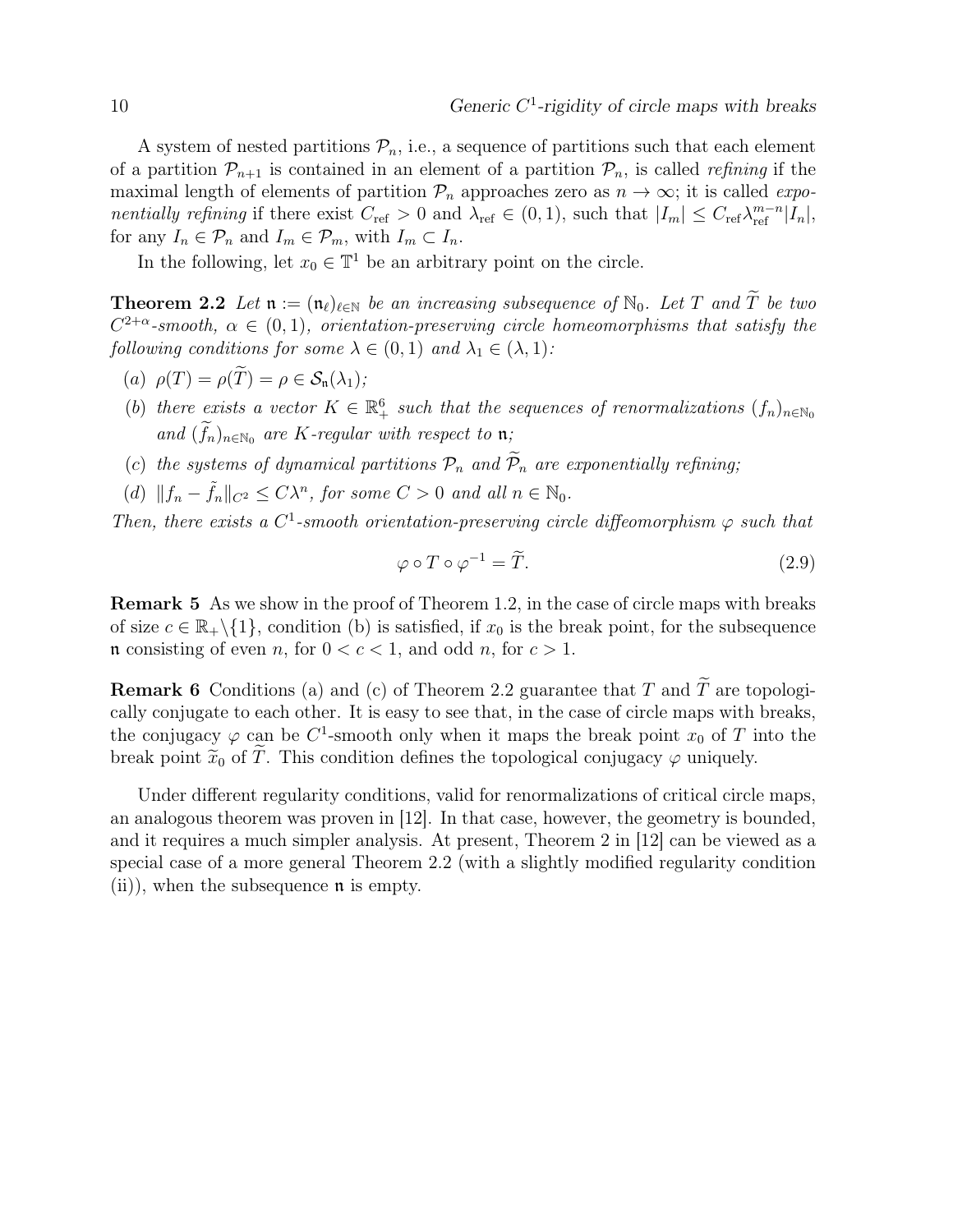## 3 A criterion of smoothness and the proof of the main theorem

### 3.1 A criterion of smoothness

To prove Theorem 2.2, we will use the following criterion of smoothness of  $\varphi$ . It is inspired by a similar criterion in [4] called the "coherence property". For a segment  $I \subset \mathbb{T}^1$ or R, we define

$$
\sigma(I) := \frac{|\varphi(I)|}{|I|},\tag{3.1}
$$

where  $|\cdot|$  is the length of an interval on  $\mathbb{T}^1$  or  $\mathbb{R}$ .

**Proposition 3.1 ([12])** Suppose that the system of partitions  $P_n$  of the circle is refining, and that there exist constants  $\overline{C} > 0$  and  $\overline{\lambda} \in (0,1)$  such that for any two segments I, I' ∈  $\mathcal{P}_n$ , which are either adjacent or I, I' ⊂ J for some  $J \in \mathcal{P}_{n-1}$ , the following estimate holds

$$
|\ln \sigma(I) - \ln \sigma(I')| \leq \bar{C}\bar{\lambda}^n. \tag{3.2}
$$

Then,  $\varphi \in C^1(\mathbb{T}^1)$  and  $\varphi' > 0$ .

**Proof.** We present the proof for completeness of the argument. Let  $\varphi_n$  be a homeomorphism of  $\mathbb{T}^1$  that equals  $\varphi$  on  $\Xi_n$  and is linear on each of the segments  $I \subset \mathcal{P}_n$ . Let further  $(\varphi_n)'_+$  be the right derivative of  $\varphi_n$ . It follows from (3.2) that the sequence of differences  $\ln((\varphi_n)'_+(x))$  is a Cauchy sequence, uniformly on  $\mathbb{T}^1$ , and thus converges to some  $h(x)$ . To see this, notice first that over each  $I \subset \mathcal{P}_n$  without the right endpoint,  $(\varphi_n)'_+(x) = \sigma(I)$ , and that (3.2), for any two intervals  $I, I' \subset J$  for some  $J \in \mathcal{P}_{n-1}$ , implies that

$$
|\ln \sigma(I) - \ln \sigma(J)| \leq \bar{C} \bar{\lambda}^n. \tag{3.3}
$$

Now, it is easy to show, using (3.2) for adjacent intervals  $I, I' \in \mathcal{P}_n$ , that the function h is continuous on  $\mathbb{T}^1$ . Taking the limit  $n \to \infty$  of  $\varphi_n(x) = \int_0^x (\varphi_n)'_+(z) dz$ , we get  $\varphi(x) = \int_0^x e^{h(z)} dz$ . Thus,  $\varphi' = e^h$  is continuous and positive on  $\mathbb{T}^1$ . QED

We will also use the ratios of the corresponding rescaled intervals:

$$
\mathfrak{s}_n(I) := \frac{|\widetilde{\tau}_n(\varphi(I))|}{|\tau_n(I)|}.\tag{3.4}
$$

In addition, we will use the notation

$$
r_n^-(I) := \frac{|\widetilde{\tau}_n(\widetilde{\eta}_-) - \tau_n(\eta_-)|}{|\tau_n(I)|}, \qquad r_n^+(I) := \frac{|\widetilde{\tau}_n(\widetilde{\eta}_+) - \tau_n(\eta_+)|}{|\tau_n(I)|},\tag{3.5}
$$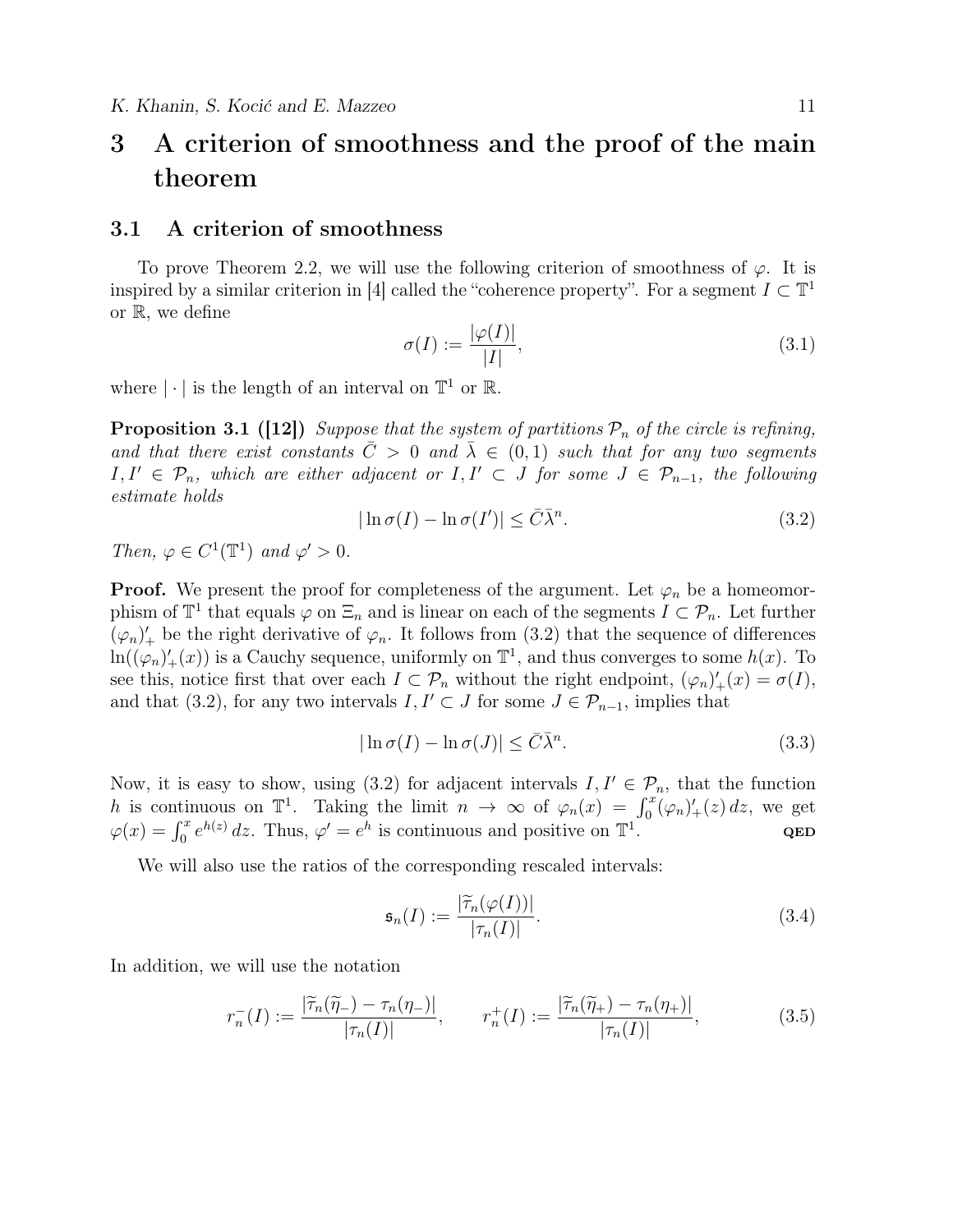where  $\eta_-$  and  $\eta_+$  are the end points of I such that  $\tau_n(\eta_-) < \tau_n(\eta_+)$ ; and  $\widetilde{\eta}_- = \varphi(\eta_-)$  and  $\widetilde{\eta}_+ = \varphi(\eta_+)$  are the end points of  $\varphi(I)$  such that  $\widetilde{\tau}_n(\widetilde{\eta}_-) < \widetilde{\tau}_n(\widetilde{\eta}_+)$ . Clearly,

$$
|\mathfrak{s}_n(I) - 1| \le r_n^{-}(I) + r_n^{+}(I). \tag{3.6}
$$

To simplify the notation, we will also use  $\mathfrak{r}_i := \widetilde{\tau}_n(\widetilde{x}_{q_{n-1}+iq_n}) - \tau_n(x_{q_{n-1}+iq_n}).$ 

### 3.2 Renormalization graphs concave inside the gates

In this section, we restrict our consideration to subsequences of renormalizations  $f_n$ and  $\widetilde{f}_n$  of T and  $\widetilde{T}$ , respectively, for  $n = \mathfrak{n}_{\ell}$ , for some  $\ell \in \mathbb{N}$ , which satisfy the regularity conditions (i), (ii), (iii) and (iv). The graphs of these renormalizations are concave inside the gates.

The following proposition summarizes the main result of this section. We emphasize that the constants  $C_i$  that appear in this paper are all independent of n.

Let  $\lambda_2 \in (\sqrt{\lambda/\lambda_1}, 1)$  be a fixed number in the given interval.

**Proposition 3.2** Assume that the conditions of Theorem 2.2 hold. There exists  $C_2 > 0$ such that for all  $n = \mathfrak{n}_{\ell}$ , for some  $\ell \in \mathbb{N}$ , and for  $0 \leq j \leq k_{n+1}$ , we have

$$
\mathfrak{s}_{n}(\Delta_{q_{n-1}+jq_n}^{(n)}), (\mathfrak{s}_{n}(\Delta_{q_{n-1}+jq_n}^{(n)}))^{-1} \le 1 + C_2 \lambda_2^n. \tag{3.7}
$$

The proof of this proposition follows directly from Proposition 3.11 and Proposition 3.14 below. Proposition 3.11 establishes that the relative difference of lengths of the renormalized intervals  $\tau_n(\Delta_{q_{n-1}}^{(n)})$  and  $\tilde{\tau}_n(\tilde{\Delta}_{q_{n-1}}^{(n)})$  is exponentially small, i.e, inequalities (3.7), for  $i = 0$ , while Proposition 3.14 extends this estimate to *i* satisfying  $1 \leq i \leq k$ for  $j = 0$ , while Proposition 3.14 extends this estimate to j satisfying  $1 \leq j \leq k_{n+1}$ . The proof of Proposition 3.11 is based on Lemma 3.9 and Lemma 3.10. In the proofs of these lemmas, we use Lemma 3.7 and Lemma 3.8, which provide estimates on the iterates of "long" intervals, i.e. intervals whose length is at least of the order of  $\lambda_3^n$ , for some  $\lambda_3 \in (\lambda/\lambda_2, \lambda_1\lambda_2)$ . Similarly, in the proof of Proposition 3.14, we use Lemma 3.13, which provides the desired estimates on the iterates of the long intervals. To prove Proposition 3.11 and Proposition 3.14, we also use the topological conjugacy of the maps (implied by conditions (a) and (c) of Theorem 2.2) and the exponential convergence of renormalizations (condition (d)). We also use the fact that, for  $n = \mathfrak{n}_{\ell}$ , for some  $\ell \in \mathbb{N}$ , the renormalizations  $f_n$  and  $f_n$  satisfy regularity conditions (i), (ii), (iii) and (iv) (condition (b)). In particular, we use the fact that, due to the concavity of renormalizations  $f_n$  inside the gates, the intervals between successive iterates of renormalizations, inside the  $\varepsilon$ -neighborhoods of the end points, are either longer than a constant or their iterates under  $f_n$  grow exponentially, as implied by the following proposition.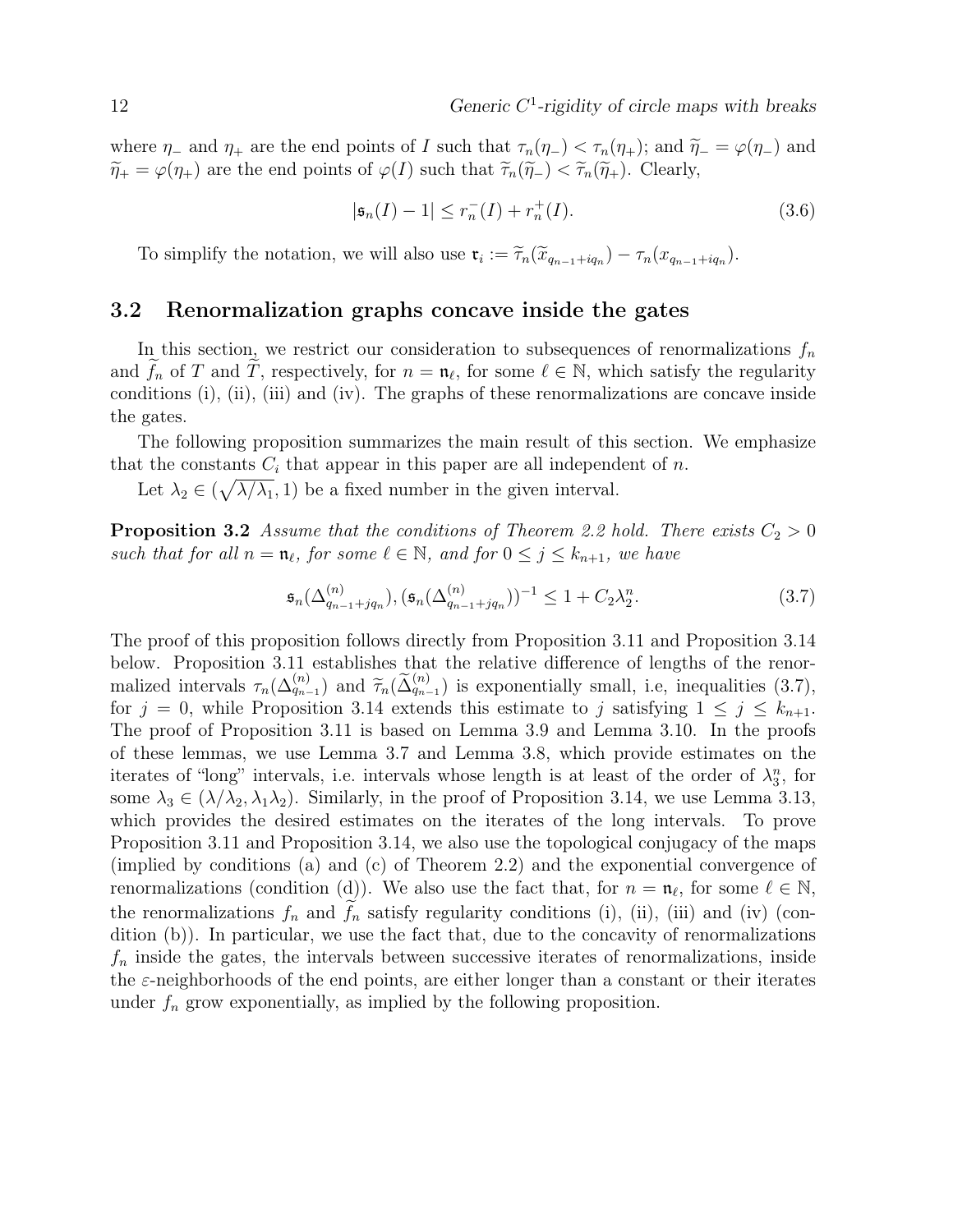**Proposition 3.3** Let  $T : \mathbb{T}^1 \to \mathbb{T}^1$  be an orientation preserving homeomorphism and let its sequence of renormalizations  $f_n$  be K-regular with respect to **n**. There exists  $B >$  $1 + K_3/4$  and  $0 < \varepsilon < K_3/2$  such that, for all  $n = \mathfrak{n}_{\ell}$ , for some  $\ell \in \mathbb{N}$ , either  $f_n(-1) + 1 >$  $K_3/2$  or  $f'_n(z) > B$  for  $z \in [-1, -1 + \varepsilon]$  and either  $f_n(0) > K_3/2$  or  $f'_n(z) < B^{-1}$  for  $z \in [-\varepsilon, 0].$ 

**Proof.** It follows from the continuity of  $f_n$  and regularity condition (iii) (see Section 2.3) that, for  $n = \mathfrak{n}_{\ell}$ , for some  $\ell \in \mathbb{N}$ , if  $f_n(-1) + 1 < K_3$ , there is  $\varkappa_1^{(n)} \in (0,1)$  such that  $f_n(-1 + \varkappa_1^{(n)}$  $f_1^{(n)}$  + 1 –  $\varkappa_1^{(n)}$  =  $K_3$  and  $f_n(z)$  –  $z$  <  $K_3$  for  $z \in [-1, -1 + \varkappa_1^{(n)}]$  $\binom{n}{1}$ . Since,

$$
f_n(z) = f_n(-1) + \int_{-1}^z f'_n(\zeta) \ d\zeta = f_n(-1) + \int_{-1}^z \left( f'_n(-1) + \int_{-1}^\zeta f''_n(\zeta') \ d\zeta' \right) \ d\zeta, \tag{3.8}
$$

using the regularity condition (iv), we obtain

$$
f_n(z) \le f_n(-1) + f'_n(-1)(z+1) - \frac{K_4}{2}(z+1)^2. \tag{3.9}
$$

Evaluating this expression at  $z = -1 + \varkappa_1^{(n)}$  $n_1^{(n)}$ , we obtain

$$
f_n(-1) + 1 + (f'_n(-1) - 1)\varkappa_1^{(n)} \ge K_3 + \frac{K_4}{2}(\varkappa_1^{(n)})^2 > K_3.
$$
 (3.10)

Therefore, if  $f_n(-1) + 1 \leq K_3/2$ , then  $f'_n(-1) > 1 + K_3/2$ . Similarly, if  $f_n(0) \leq K_3/2$ , then  $f'_n(0) < 1 - K_3/2$ . Since the second derivative of  $f_n$  is bounded (by regularity condition (i)), in these cases, there exist  $\varepsilon > 0$  and  $B > 1 + K_3/4$  such that  $f'_n(z) > B$ , for  $z \in [-1, -1 + \varepsilon]$ , and  $f'_n(z) < 2 - B \leq B^{-1}$ , for  $z \in [-\varepsilon, 0]$ . The claim follows. In fact, one can choose any  $\varepsilon \leq K_3/4K_4$ . QED

The next proposition will be used repeatedly, without always mentioning it explicitly. It implies that the length of the longest of the exponentially growing iterates of an interval is of the order of the sum of their lengths.

**Proposition 3.4** Let  $b_0 > 0$ ,  $b_i > B > 1$  for  $i \in \mathbb{N}$ , and

$$
s_n = \sum_{j=0}^n \prod_{i=0}^j b_i.
$$
 (3.11)

Then, there exists  $A > 0$  such that  $\prod_{i=0}^{n} b_i > As_n$ , for all  $n \in \mathbb{N}$ .

**Proof.** We can assume, without loss of generality, that  $b_0 = 1$ . The claim is proven by simple induction. For  $n = 1$ , the claim is, obviously, true, for any  $A < \frac{B}{1+B}$ . Assume that the claim is true for some  $n \in \mathbb{N}$ , with  $A < 1 - \frac{1}{R}$  $\frac{1}{B}$ . Then,

$$
\prod_{i=0}^{n+1} b_i > As_n b_{n+1} = Ab_{n+1}(s_{n+1} - \prod_{i=0}^{n+1} b_i),
$$
\n(3.12)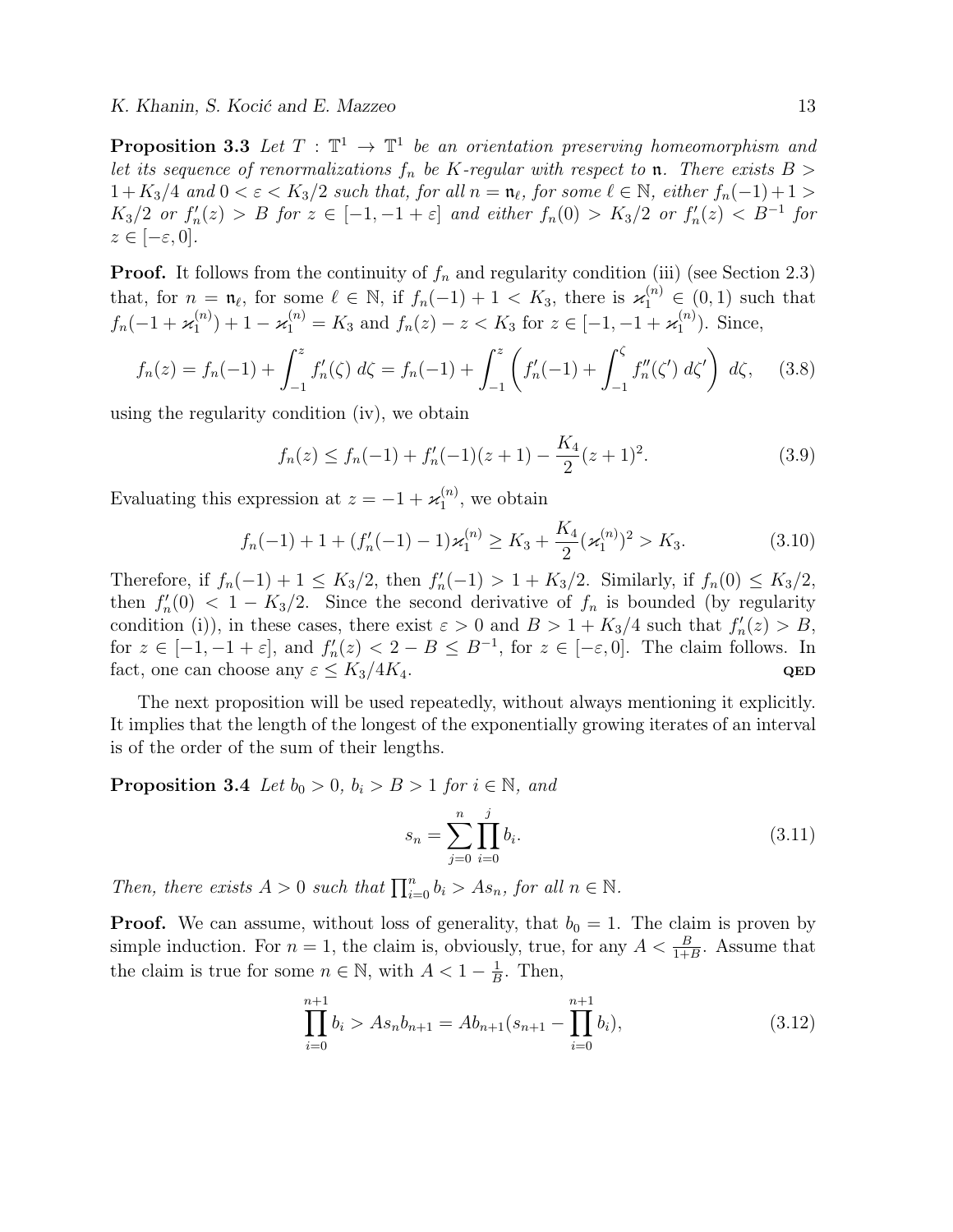14 Generic C<sup>1</sup>-rigidity of circle maps with breaks

and, thus,

$$
\prod_{i=0}^{n+1} b_i > A \frac{b_{n+1}}{1 + Ab_{n+1}} s_{n+1} > As_{n+1}.
$$
\n(3.13)

The claim follows.  $QED$ 

**Proposition 3.5** Under the assumptions of Proposition 3.3, there exists  $\bar{A} > 0$ , such that, for all  $n = \mathfrak{n}_{\ell}$ , for some  $\ell \in \mathbb{N}$ , and, for  $0 \leq j < k_{n+1}$ ,

$$
|\tau_n(\Delta_{q_{n-1}+jq_n}^{(n)})| > \bar{A} \min \left\{ \sum_{i=0}^j |\tau_n(\Delta_{q_{n-1}+iq_n}^{(n)})|, \sum_{i=j}^{k_{n+1}-1} |\tau_n(\Delta_{q_{n-1}+iq_n}^{(n)})| + |\tau_n(\Delta_0^{(n+1)})| \right\}.
$$
\n(3.14)

**Proof.** By Proposition 3.3, there exist  $\varepsilon > 0$  and  $B > 1 + K_3/4$  such that either  $f_n(-1) + 1 > K_3/2$  or  $f'_n(z) > B$  for  $z \in [-1, -1 + \varepsilon]$  and either  $f_n(0) > K_3/2$  or  $f'_n(z) < B^{-1}$  for  $z \in [-\varepsilon, 0]$ . If  $f_n(-1) + 1 > K_3/2$ , then  $|\tau_n(\Delta_{q_{n-1}+jq_n}^{(n)})| > K_3/2$ , for any j such that  $\tau_n(\Delta_{q_{n-1}+jq_n}^{(n)}) \cap [-1, -1+\varepsilon) \neq \emptyset$ , since, due to regularity conditions (iii) and (iv),  $f_n(z) - z$  is monotone inside the gates and  $f_n(z) - z \geq K_3$  outside them; consequently, for any such j, (3.14) holds for any  $\overline{A} \leq K_3/2$ . If  $f_n(-1) + 1 \leq K_3/2$ , then  $f'_n(z) > B$ , for  $z \in [-1, -1 + \varepsilon]$  and, by Proposition 3.4 applied to  $b_0 = 1$ ,  $b_i =$  $|\tau_n(\Delta_{q_{n-1}+iq_n}^{(n)})|/|\tau_n(\Delta_{q_{n-1}+(i-1)q_n}^{(n)})|$ , for  $i>0$ , there exists  $A>0$  such that (3.14) holds with  $\bar{A} \leq A$ , for any j such that  $\tau_n(\Delta_{q_{n-1}+jq_n}^{(n)}) \cap [-1, -1+\varepsilon) \neq \emptyset$ . Similar arguments can be used to show that for sufficiently small  $\bar{A}$ , (3.14) holds for any j such that  $\tau_n(\Delta_{q_{n-1}+jq_n}^{(n)}) \cap$  $(-\varepsilon, 0] \neq \emptyset$ . It remains to show that (3.14) holds, for sufficiently small  $\overline{A}$ , and all j such that  $\tau_n(\Delta_{q_{n-1}+jq_n}^{(n)}) \subset [-1+\varepsilon,\varepsilon]$ . This holds since  $f_n(-1+\varepsilon)+1, f_n(-\varepsilon) > (1-B^{-1})\varepsilon$ and since  $f_n(z) - z$  is monotonically increasing in  $[-1, z_g^{(1)}]$  and monotonically decreasing in  $(z_g^{(2)}, 0]$ , while  $f_n(z) - z \geq K_3$ , outside of these intervals. Therefore, the claim follows for sufficiently small  $\overline{A}$  satisfying all the upper bounds. QED

**Corollary 3.6** Under the assumptions of Proposition 3.3, there exists  $\bar{\bar{A}} > 0$ , such that, for all  $n = \mathfrak{n}_{\ell}$ , for some  $\ell \in \mathbb{N}$ , and, for  $0 \leq j < k_{n+1}$ ,

$$
|\tau_n(\Delta_{q_{n-1}+jq_n}^{(n)})| > \bar{A} \min \left\{ \sum_{i=0}^{j+1} |\tau_n(\Delta_{q_{n-1}+iq_n}^{(n)})|, \sum_{i=j-1}^{k_{n+1}-1} |\tau_n(\Delta_{q_{n-1}+iq_n}^{(n)})| + |\tau_n(\Delta_0^{(n+1)})| \right\}.
$$
\n(3.15)

**Proof.** It follows directly from Proposition 3.5, taking into account that, by regularity conditions (i) and (ii), the lengths of the neighboring intervals  $\Delta_{a_n}^{(n)}$  $_{q_{n-1}+iq_{n}}^{(n)}\text{ and }\Delta _{q_{n-1}}^{(n)}$  $\frac{(n)}{q_{n-1}+(i+1)q_n} =$  $T^{q_n}(\Delta_{q_{n-1}+iq_n}^{(n)})$  are of the same order, as  $(T^{q_n})'(x) = f'_n(\tau_n(x)).$  QED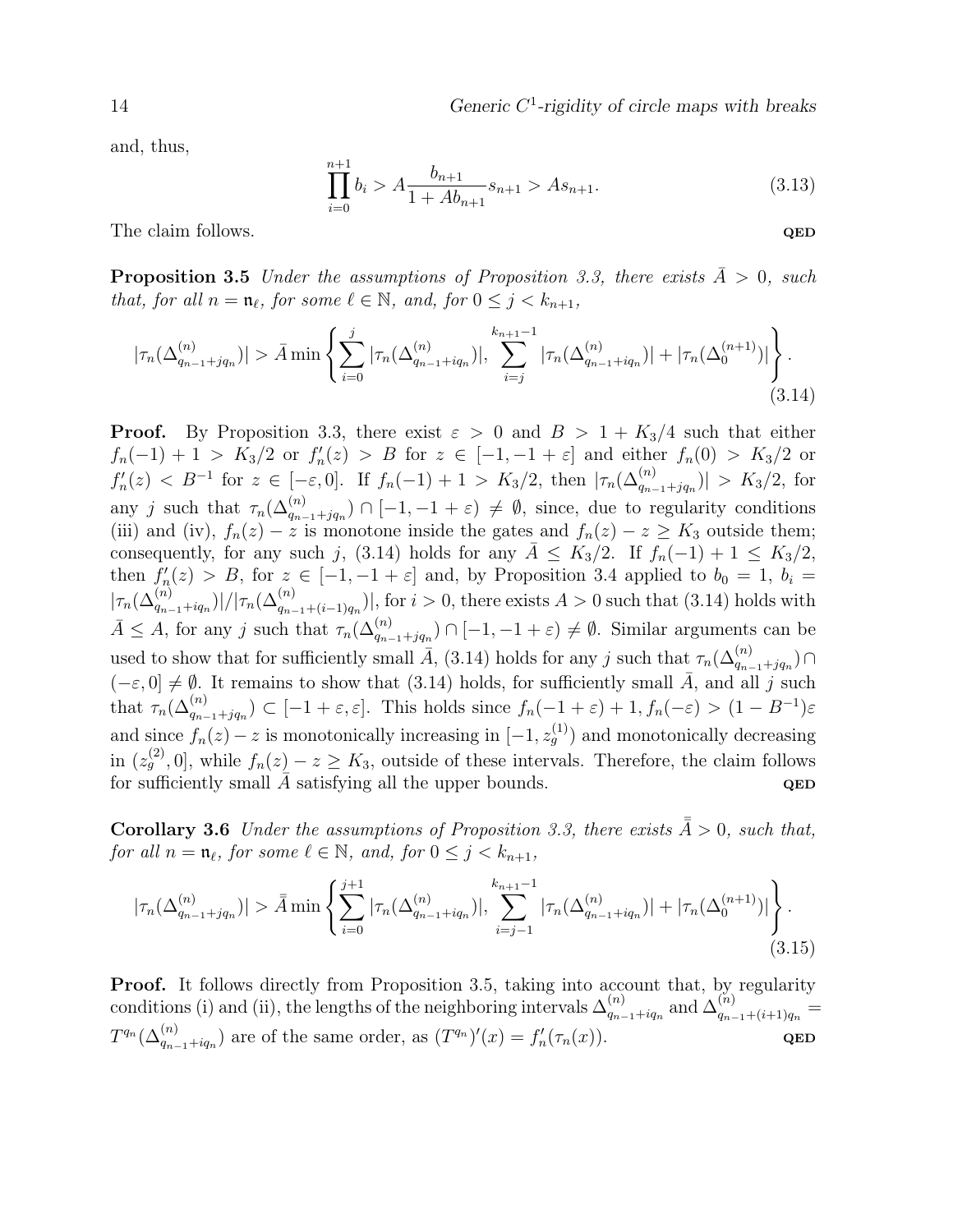K. Khanin, S. Kocić and E. Mazzeo 15

The following two lemmas will be used in the proofs of Lemma 3.9 and Lemma 3.10, respectively.

To simplify the notation  $\mathfrak{r}_i := \widetilde{\tau}_n(\widetilde{x}_{q_{n-1}+iq_n}) - \tau_n(x_{q_{n-1}+iq_n}).$ 

**Lemma 3.7** Assume that the conditions of Theorem 2.2 hold. Let  $\lambda_4 \in (\lambda, 1), C_3 > 0$ and, for all  $n = \mathfrak{n}_{\ell}$ , for some  $\ell \in \mathbb{N}$ , let  $j_{l}^{(n)}$  $\ell_l^{(n)}$  be such that  $0 \leq j_l^{(n)} \leq k_{n+1}$ . There exists  $C_4 > 0$  such that, for all  $n = \mathfrak{n}_{\ell}$  and sufficiently large  $\ell \in \mathbb{N}$ , if  $\mathfrak{r}_{j_l^{(n)}} \geq C_3 \lambda_4^n$  then, for all  $j \geq j_l^{(n)}$  $\ell_l^{(n)}$  satisfying  $\widetilde{\tau}_n(\widetilde{\Delta}_{q_{n-1}+(j-1)q_n}^{(n)}) \cap [-1, -\varepsilon] \neq \emptyset$ , we have

$$
\mathfrak{r}_j \ge C_4 \lambda_4^n. \tag{3.16}
$$

Proof. It follows from the mean value theorem and condition (d) of Theorem 2.2 that

$$
\mathfrak{r}_j = \widetilde{f}_n(\widetilde{\tau}_n(\widetilde{x}_{q_{n-1}+(j-1)q_n})) - f_n(\tau_n(x_{q_{n-1}+(j-1)q_n})) \ge \widetilde{f}'_n(\xi_{j-1})\mathfrak{r}_{j-1} - C\lambda^n, \tag{3.17}
$$

where  $\xi_{j-1}$  is a point in the interval  $(\tau_n(x_{q_{n-1}+(j-1)q_n}), \tilde{\tau}_n(\tilde{x}_{q_{n-1}+(j-1)q_n}))$ . By Proposi-<br> $\tilde{\tau}_j(\tilde{x}_{q_{n-1}+(j-1)q_n})$ . tion 3.3, if  $\widetilde{\tau}_n(\widetilde{\Delta}_{q_{n-1}+(j-1)q_n}^{(n)}) \subset [-1, -1+\varepsilon]$ , then  $\widetilde{f}'_n(\xi_{j-1}) > B > 1 + K_3/4$  and, therefore,

$$
\mathfrak{r}_j \ge \mathfrak{r}_{j-1},\tag{3.18}
$$

if  $K_3\mathfrak{r}_{j-1}/4 \geq C\lambda^n$ . Since  $\lambda < \lambda_4$ , then this condition is satisfied for  $j = j_l^{(n)} + 1$ , if n is large enough such that  $K_3C_3\lambda_4^n/4 \geq C\lambda^n$ . The estimate (3.18) now implies that (3.16) holds for all  $j \geq j_l^{(n)}$  $\widetilde{I}_l^{(n)}$  satisfying  $\widetilde{\tau}_n(\widetilde{\Delta}_{q_{n-1}+(j-1)q_n}^{(n)}) \subset [-1, -1+\varepsilon].$ 

Using the regularity condition (ii), from the inequality  $(3.17)$ , we also have

$$
\mathfrak{r}_j \ge K_2 \mathfrak{r}_{j-1} - C\lambda^n. \tag{3.19}
$$

This inequality can be iterated a number of times bounded by a constant, if  $\lambda < \lambda_4$ , to obtain (3.16), with some constant  $C_4 > 0$ , and all  $j \geq j_l^{(n)}$  $\widetilde{I}_l^{(n)}$  such that  $\widetilde{\tau}_n(\widetilde{\Delta}_{q_{n-1}+(j-1)q_n}^{(n)}) \cap$  $(-1+\varepsilon, -\varepsilon] \neq \emptyset$ . This follows from the fact that the number of such indices j is bounded by a constant, independent of n. To see this, notice first that it follows from Corollary 3.6 that the length of all intervals  $\widetilde{\tau}_n(\widetilde{\Delta}_{q_{n-1}+jq_n}^{(n)})$ , such that  $\widetilde{\tau}_n(\widetilde{\Delta}_{q_{n-1}+(j-1)q_n}^{(n)})\cap(-1+\varepsilon,-\varepsilon]\neq\emptyset$ , is bounded from below by a positive constant proportional to  $\varepsilon$ . The claim follows. **QED** 

Similarly, we have the following.

**Lemma 3.8** Assume that the conditions of Theorem 2.2 hold. Let  $C_5 > 0$  and, for all  $n = \mathfrak{n}_{\ell}$ , for some  $\ell \in \mathbb{N}$ , let  $j_r^{(n)}$  be such that  $0 \leq j_r^{(n)} \leq k_{n+1}$ . There exists  $C_6 > 0$  such that, for all  $n = \mathfrak{n}_{\ell}$  and sufficiently large  $\ell \in \mathbb{N}$ , if  $-\mathfrak{r}_{j_r^{(n)}} \geq C_5 \lambda_4^n$  then, for all  $j \leq j_r^{(n)}$ satisfying  $\widetilde{\tau}_n(\widetilde{\Delta}_{q_{n-1}+jq_n}^{(n)}) \cap [-1+\varepsilon,0] \neq \emptyset$ , we have

$$
-\mathfrak{r}_j \ge C_6 \lambda_4^n. \tag{3.20}
$$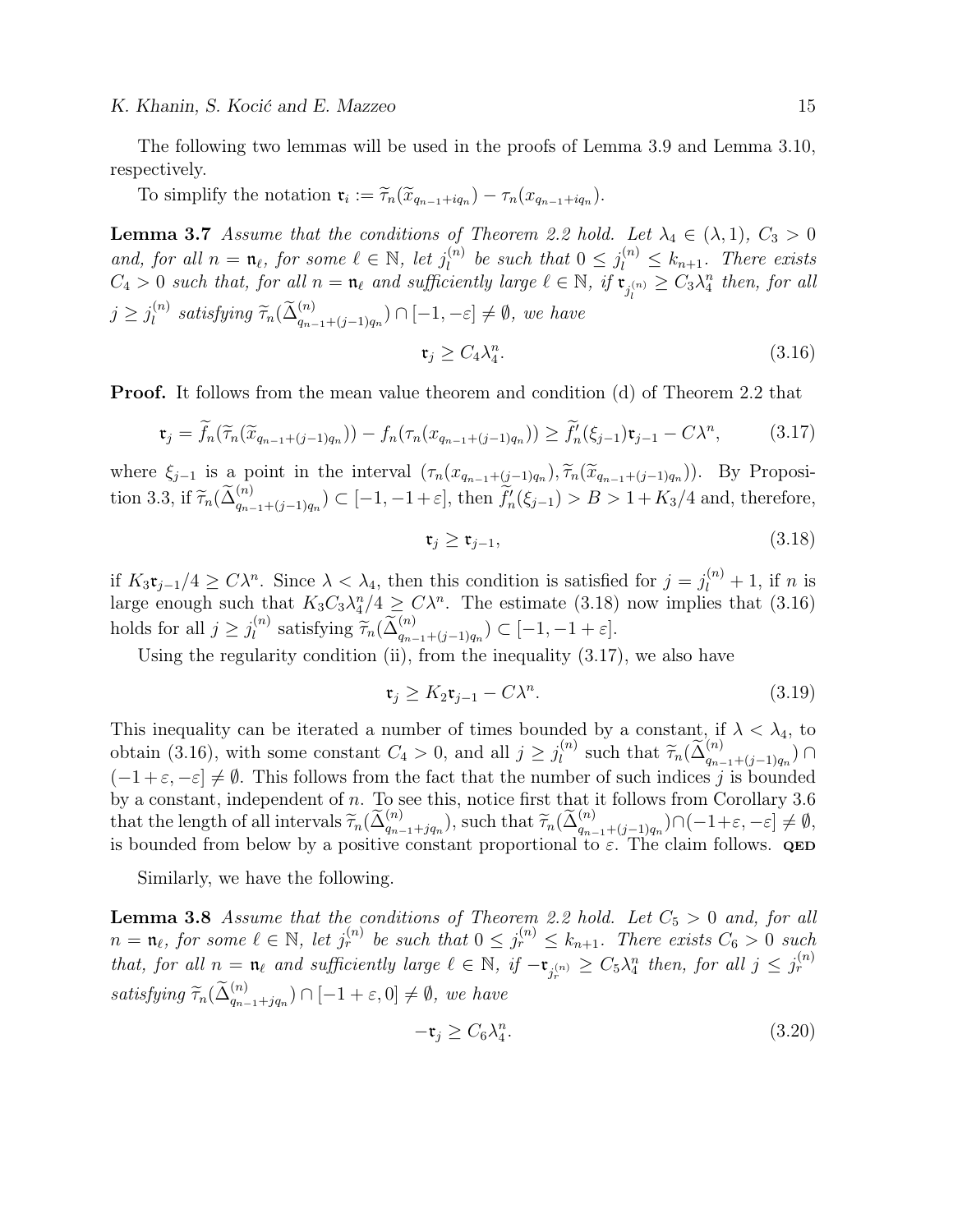**Proof.** The mean value theorem and condition (d) of Theorem 2.2 give us that

$$
-\mathfrak{r}_{j} \geq (\widetilde{f}_{n}'(\xi_{j}))^{-1}(-\mathfrak{r}_{j+1} - C\lambda^{n}) \geq \left(1 + \frac{K_{3}}{4}\right)(-\mathfrak{r}_{j+1} - C\lambda^{n}) \geq -\mathfrak{r}_{j+1},
$$
 (3.21)

if  $K_3\mathfrak{r}_{j+1}/4 \geq (1+\frac{K_3}{4})C\lambda^n$ . This condition clearly holds for sufficiently large *n* since  $\lambda_4 > \lambda$ . As before,  $\xi_j$  is a point in the interval  $(\tau_n(x_{q_{n-1}+jq_n}), \tilde{\tau}_n(\tilde{x}_{q_{n-1}+jq_n}))$ . Here, we have used that, by Proposition 3.3,  $(\tilde{f}'_n(\xi_j))^{-1} > B > 1 + K_3/4$ , as long as the intervals  $\widetilde{\tau}_n(\widetilde{\Delta}_{q_{n-1}+jq_n}^{(n)})$  lie inside  $[-\varepsilon, 0].$ 

Using the regularity condition (i), from the first inequality in (3.21), we have

$$
-\mathfrak{r}_{j} \geq K_{1}^{-1}(-\mathfrak{r}_{j+1} - C\lambda^{n}), \tag{3.22}
$$

which can be iterated, a number of times bounded by a constant, to obtain (3.20) for some  $C_6 > 0$ , and all j such that  $\widetilde{\tau}_n(\widetilde{\Delta}_{q_{n-1}+jq_n}^{(n)}) \cap [-1+\varepsilon,-\varepsilon) \neq \emptyset$ . Here, we have used again that, by Corollary 3.6, the number of such  $j$  is bounded, as explained in the proof of Lemma 3.7. The claim follows.  $QED$ 

Throughout the paper,  $\lambda_2 \in (\sqrt{\lambda/\lambda_1}, 1)$  and  $\lambda_3 \in (\lambda/\lambda_2, \lambda_1\lambda_2)$  are fixed numbers in the given intervals.

**Lemma 3.9** Assume that the conditions of Theorem 2.2 hold. Let  $C_7 > 0$ . There exists  $C_8 > 0$  such that, for  $n = \mathfrak{n}_\ell$  and  $\ell$  sufficiently large, if

$$
\mathfrak{s}_n(\Delta_{q_{n-1}}^{(n)}) > 1 + C_7 \lambda_2^n,\tag{3.23}
$$

then

$$
\widetilde{\tau}_n(\widetilde{x}_{q_{n-1}+jq_n}) - \tau_n(x_{q_{n-1}+jq_n}) \ge C_8 \lambda_2^n \lambda_3^n,
$$
\n(3.24)

for all j such that  $\widetilde{\tau}_n(\widetilde{\Delta}_{q_{n-1}+jq_n}^{(n)}) \cap (-1+\varepsilon,-\varepsilon) \neq \emptyset$ .

**Proof.** Assume first that  $|\widetilde{\tau}_n(\widetilde{\Delta}_{q_{n-1}}^{(n)})| \leq \lambda_3^n$ . Due to (3.23),  $|\tau_n(\Delta_{q_{n-1}}^{(n)})| \leq \lambda_3^n$  as well. Using conditions (b) (requiring conditions (i) and (i)) and (d) of Theorem 2.2, for  $1 \leq i \leq k$ conditions (b) (regularity conditions (i) and (ii)) and (d) of Theorem 2.2, for  $1 \le j \le k_{n+1}$ such that  $\tau_n(\Delta_{q_{n-1}+(j-1)q_n}^{(n)}), \tilde{\tau}_n(\tilde{\Delta}_{q_{n-1}+(j-1)q_n}^{(n)}) \subset [-1, -1 + \lambda_3^n]$ , we have

$$
\mathfrak{s}_{n}(\Delta_{q_{n-1}+jq_n}^{(n)}) = \prod_{i=0}^{j-1} \left( 1 + \frac{\widetilde{f}'_{n}(\widetilde{\zeta}_{i}) - f'_{n}(\zeta_{i})}{f'_{n}(\zeta_{i})} \right) \mathfrak{s}_{n}(\Delta_{q_{n-1}}^{(n)}) \n\geq \prod_{i=0}^{j-1} \left( 1 - \frac{|\widetilde{f}'_{n}(\widetilde{\zeta}_{i}) - f'_{n}(\widetilde{\zeta}_{i})| + |f'_{n}(\widetilde{\zeta}_{i}) - f'_{n}(\zeta_{i})|}{|f'_{n}(\zeta_{i})|} \right) \mathfrak{s}_{n}(\Delta_{q_{n-1}}^{(n)}) \n\geq (1 - K_{2}^{-1}(C\lambda^{n} + K_{1}\lambda_{3}^{n}))^{j} \mathfrak{s}_{n}(\Delta_{q_{n-1}}^{(n)}).
$$
\n(3.25)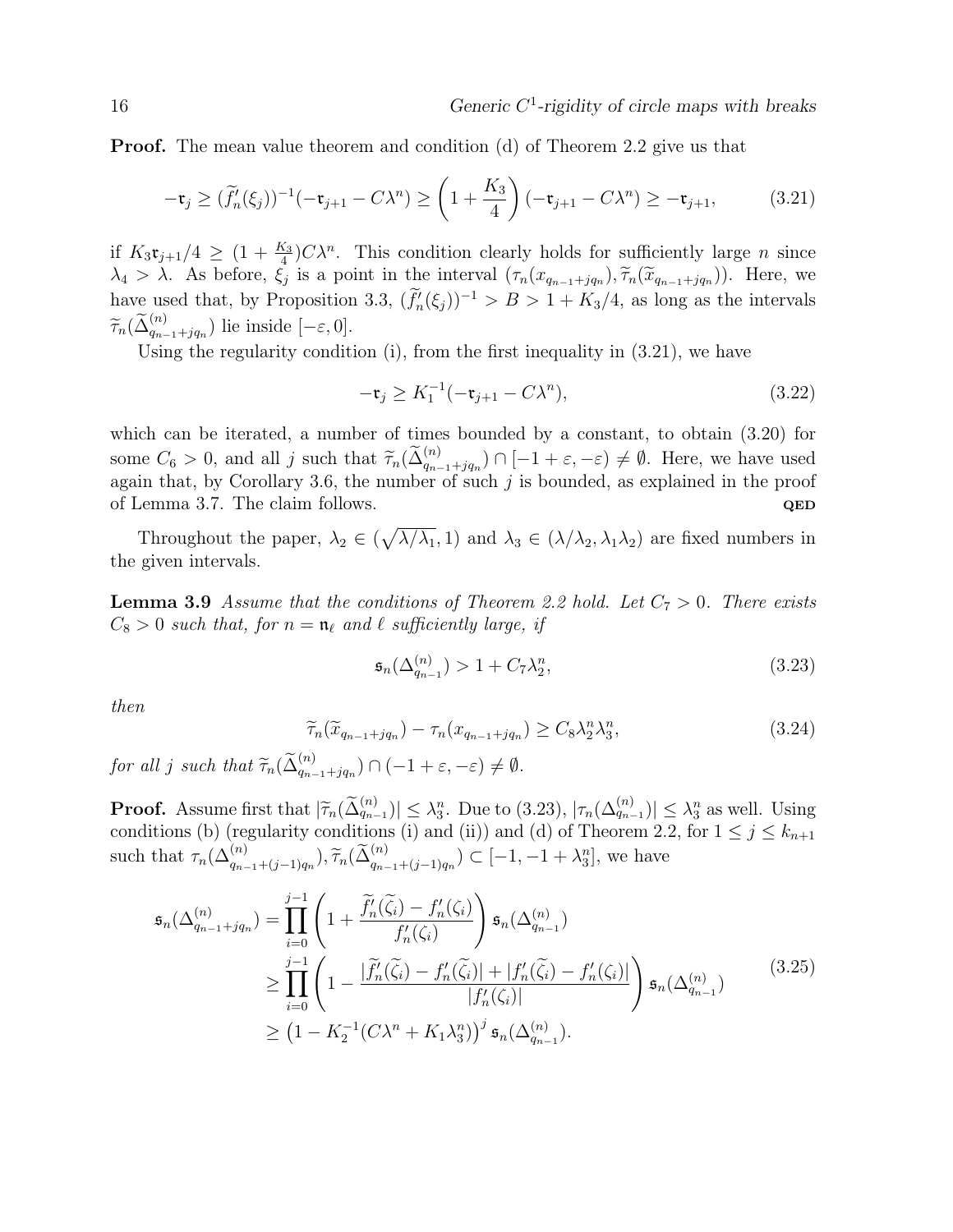Here,  $\zeta_i \in \tau_n(\Delta_{q_{n-1}+iq_n}^{(n)})$  and  $\widetilde{\zeta}_i \in \widetilde{\tau}_n(\widetilde{\Delta}_{q_{n-1}+iq_n}^{(n)})$ . Since, by condition (a),  $j \leq k_{n+1} \leq C$  $C_1 \lambda_1^{-n}$ , for every  $\epsilon_1 > 0$ , if n is large enough, we have

$$
\mathfrak{s}_n(\Delta_{q_{n-1}+jq_n}^{(n)}) > 1 + (1 - \epsilon_1)C_7\lambda_2^n.
$$
\n(3.26)

Here, we have used that  $\lambda \leq \lambda_3 < \lambda_1 \lambda_2$ .

Let  $j_{\lambda_3}$  be the index j of the last interval  $\widetilde{\tau}_n(\widetilde{\Delta}_{q_{n-1}+jq_n}^{(n)})$  that is contained in  $[-1, -1 +$  $\lambda_3^n$ , i.e. such that  $\widetilde{\tau}_n(\widetilde{\Delta}_{q_{n-1}+j_{\lambda_3}q_n}^{(n)}) \subset [-1, -1+\lambda_3^n]$  and  $\widetilde{\tau}_n(\widetilde{\Delta}_{q_{n-1}+({j_{\lambda_3}+1})q_n}^{(n)}) \cap (-1+\lambda_3^n, 0] \neq \emptyset$ . The previous estimate then implies that

$$
\widetilde{\tau}_{n}(\widetilde{x}_{q_{n-1}+(j_{\lambda_3}+1)q_n}) - \tau_{n}(x_{q_{n-1}+(j_{\lambda_3}+1)q_n}) = \sum_{j=0}^{j_{\lambda_3}} \left( |\widetilde{\tau}_{n}(\widetilde{\Delta}_{q_{n-1}+jq_n}^{(n)})| - |\tau_{n}(\Delta_{q_{n-1}+jq_n}^{(n)})| \right)
$$
\n
$$
> \frac{(1-\epsilon_1)C_7\lambda_2^n}{1+(1-\epsilon_1)C_7\lambda_2^n} \sum_{j=0}^{j_{\lambda_3}} |\widetilde{\tau}_{n}(\widetilde{\Delta}_{q_{n-1}+jq_n}^{(n)})| > C_9\lambda_2^n\lambda_3^n,
$$
\n
$$
(3.27)
$$

for some  $C_9 > 0$ , since  $\sum_{j=0}^{j_{\lambda_3}} |\widetilde{\tau}_n(\widetilde{\Delta}_{q_{n-1}+jq_n}^{(n)})|$  is of the order of  $\lambda_3^n$ , as follows from Corollary 3.6. If  $|\tilde{\tau}_n(\tilde{\Delta}_{q_{n-1}}^{(n)})| > \lambda_3^n$ , we formally define  $j_{\lambda_3} := 0$ . In this case, the final estimate in (3.27) follows directly from (3.23).

Since  $\lambda < \lambda_2 \lambda_3$ , Lemma 3.7, with  $\lambda_4 = \lambda_2 \lambda_3$ , gives (3.24), with some constant  $C_8 > 0$ , for all  $j > j_{\lambda_3}$  such that  $\widetilde{\tau}_n(\widetilde{\Delta}_{q_{n-1}+jq_n}^{(n)}) \cap [-1, -\varepsilon) \neq \emptyset$ . Since, for sufficiently large n,  $\lambda_3^n < \varepsilon$ , this interval of indices includes all j such that  $\widetilde{\tau}_n(\widetilde{\Delta}_{q_{n-1}+jq_n}^{(n)}) \cap (-1 + \varepsilon, -\varepsilon) \neq \emptyset$ .<br>The claim follows The claim follows.  $QED$ 

**Lemma 3.10** Assume that the conditions of Theorem 2.2 hold. Let  $C_{10}$ ,  $C_{11} > 0$ . There exists  $C_{12} > 0$  such that, for  $n = \mathfrak{n}_{\ell}$  and  $\ell$  sufficiently large, if  $|\tilde{\tau}_n(\tilde{\Delta}_{q_{n+1}}^{(n)})| \leq C_{10}\lambda_3^n$  and

$$
\mathfrak{s}_n(\Delta_{q_{n+1}}^{(n)}) > 1 + C_{11}\lambda_2^n,\tag{3.28}
$$

then

$$
\tau_n(x_{q_{n-1}+jq_n}) - \widetilde{\tau}_n(\widetilde{x}_{q_{n-1}+jq_n}) \ge C_{12} \lambda_2^n \lambda_3^n,
$$
\n(3.29)

for all j such that  $\widetilde{\tau}_n(\widetilde{\Delta}_{q_{n-1}+jq_n}^{(n)}) \cap (-1+\varepsilon,-\varepsilon) \neq \emptyset$ .

Proof. The estimates in the proof of this claim are similar to the estimates for forward iterations that were used in the proof of the previous lemma. It follows from (3.28) that  $|\tau_n(\Delta_{q_{n+1}}^{(n)})| \leq C_{10}\lambda_3^n$ . The regularity condition (ii) guarantees that  $|\widetilde{\tau}_n(\widetilde{\Delta}_{q_{n+1}-q_n}^{(n)})| \leq$  $K_2^{-1}C_{10}\lambda_3^n$  and  $|\tau_n(\Delta_{q_{n+1}-q_n}^{(n)})| \leq K_2^{-1}C_{10}\lambda_3^n$ . Since  $\Delta_0^{(n+1)} \subset \Delta_{q_{n+1}}^{(n)}$ , there exists  $\mathfrak{C} > 0$  such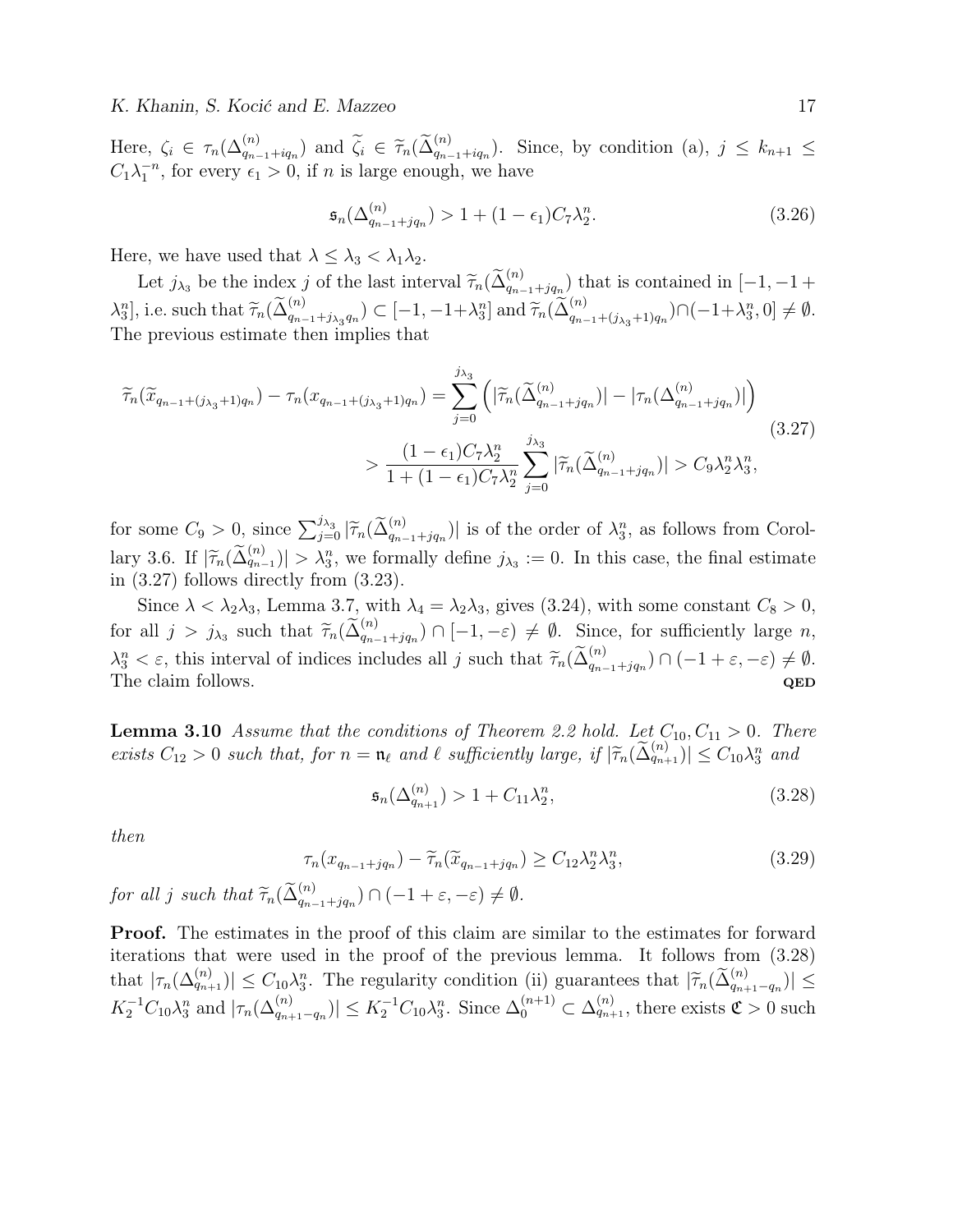that  $\tilde{\tau}_n(\tilde{\Delta}_{q_{n+1}-q_n}^{(n)}, \tau_n(\Delta_{q_{n+1}-q_n}^{(n)}) \subset [-\mathfrak{C}\lambda_3^n, 0]$ . For  $0 \leq j \leq k_{n+1}$  such that the intervals  $\tau_n(\Delta_{q_{n-1}+jq_n}^{(n)}), \widetilde{\tau}_n(\widetilde{\Delta}_{q_{n-1}+jq_n}^{(n)}) \subset [-\mathfrak{C}\lambda_3^n, 0],$  we have

$$
\mathfrak{s}_{n}(\Delta_{q_{n-1}+jq_{n}}^{(n)}) = \prod_{i=j}^{k_{n+1}-1} \left(1 + \frac{f'_{n}(\zeta_{i}) - \widetilde{f}'_{n}(\widetilde{\zeta}_{i})}{\widetilde{f}'_{n}(\widetilde{\zeta}_{i})}\right) \mathfrak{s}_{n}(\Delta_{q_{n+1}}^{(n)})
$$
\n
$$
= \prod_{i=j}^{k_{n+1}-1} \left(1 + \frac{f'_{n}(\zeta_{i}) - \widetilde{f}'_{n}(\zeta_{i}) + \widetilde{f}'_{n}(\zeta_{i}) - \widetilde{f}'_{n}(\widetilde{\zeta}_{i})}{\widetilde{f}'_{n}(\widetilde{\zeta}_{i})}\right) \mathfrak{s}_{n}(\Delta_{q_{n+1}}^{(n)})
$$
\n
$$
\geq \prod_{i=j}^{k_{n+1}-1} \left(1 - \frac{|f'_{n}(\zeta_{i}) - \widetilde{f}'_{n}(\zeta_{i})| + |\widetilde{f}'_{n}(\zeta_{i}) - \widetilde{f}'_{n}(\widetilde{\zeta}_{i})|}{|\widetilde{f}'_{n}(\widetilde{\zeta}_{i})|}\right) \mathfrak{s}_{n}(\Delta_{q_{n+1}}^{(n)})
$$
\n
$$
\geq (1 - K_{2}^{-1}(C\lambda^{n} + K_{1}\mathfrak{C}\lambda_{3}^{n}))^{k_{n+1}-j} \mathfrak{s}_{n}(\Delta_{q_{n+1}}^{(n)}).
$$
\n(3.30)

As before,  $\zeta_i \in \tau_n(\Delta_{q_{n-1}+iq_n}^{(n)})$  and  $\widetilde{\zeta}_i \in \widetilde{\tau}_n(\widetilde{\Delta}_{q_{n-1}+iq_n}^{(n)})$ . Since, by condition (a) of Theo-<br>range  $2, 2, i \leq k$  and  $\zeta(\widetilde{\Delta}_{q_{n-1}+iq_n}^{(n)})$  and  $\zeta(\widetilde{\Delta}_{q_{n-1}+iq_n}^{(n)})$  and  $\zeta(\widetilde{\Delta}_{q_{n$ rem 2.2,  $j \leq k_{n+1} \leq C_1 \lambda_1^{-n}$  and, since  $\lambda \leq \lambda_3 < \lambda_1 \lambda_2$ , using (3.28), for any  $\epsilon_2 > 0$ , if n is sufficiently large, we obtain

$$
\mathfrak{s}_n(\Delta_{q_{n-1}+jq_n}^{(n)}) > 1 + (1 - \epsilon_2)C_{11}\lambda_2^n.
$$
\n(3.31)

Let  $j_{-\lambda_3}$  be the smallest index j such that  $\widetilde{\tau}_n(\widetilde{\Delta}_{q_{n-1}+jq_n}^{(n)}) \subset [-\mathfrak{C}\lambda_3^n, 0]$ . Then, we have

$$
\tau_n(x_{q_{n-1}+j_{-\lambda_3}q_n}) - \tilde{\tau}_n(\tilde{x}_{q_{n-1}+j_{-\lambda_3}q_n}) = |\tilde{\tau}_n(\tilde{\Delta}_{0}^{(n+1)})| - |\tau_n(\Delta_{0}^{(n+1)})| \n+ \sum_{j=j_{-\lambda_3}}^{k_{n+1}-1} |\tilde{\tau}_n(\tilde{\Delta}_{q_{n-1}+jq_n}^{(n)})| - \sum_{j=j_{-\lambda_3}}^{k_{n+1}-1} |\tau_n(\Delta_{q_{n-1}+jq_n}^{(n)})| \n\geq \sum_{j=j_{-\lambda_3}}^{k_{n+1}-1} |\tilde{\tau}_n(\tilde{\Delta}_{q_{n-1}+jq_n}^{(n)})| - \sum_{j=j_{-\lambda_3}}^{k_{n+1}-1} |\tau_n(\Delta_{q_{n-1}+jq_n}^{(n)})| - 2K_1C\lambda^n
$$
\n
$$
\geq \frac{(1-\epsilon_2)C_{11}\lambda_2^n}{1+(1-\epsilon_2)C_{11}\lambda_2^n} \sum_{j=j_{-\lambda_3}}^{k_{n+1}-1} |\tilde{\tau}_n(\tilde{\Delta}_{q_{n-1}+jq_n}^{(n)})| - 2K_1C\lambda^n > C_{13}\lambda_2^n\lambda_3^n,
$$
\n(3.32)

for some  $C_{13} > 0$ , since  $\lambda < \lambda_2 \lambda_3$  and, by regularity condition (i),  $\sum_{j=-\lambda_3}^{k_{n+1}-1} |\tilde{\tau}_n(\tilde{\Delta}_{q_{n-1}+jq_n}^{(n)})|$ is of the order of  $\lambda_3^n$ . In the first of these inequalities, we have also used that  $|\tilde{\tau}_n(\tilde{\Delta}_0^{(n+1)})|$  $|\tau_n(\Delta_0^{(n+1)})| \leq 2K_1C\lambda^n$ , as follows from the condition (d) and the regularity condition (i).

Using again that  $\lambda < \lambda_2 \lambda_3$ , Lemma 3.8, with  $\lambda_4 = \lambda_2 \lambda_3$ , now gives (3.29), for some  $C_{12} > 0$ , and all  $j \leq j_{-\lambda_3}$  such that  $\widetilde{\tau}_n(\widetilde{\Delta}_{q_{n-1}+jq_n}^{(n)}) \cap (-1+\varepsilon,0] \neq \emptyset$ . Since, for a sufficiently large  $n, \mathfrak{C}\lambda_3^n < \varepsilon$ , this interval of indices includes all j such that  $\widetilde{\tau}_n(\widetilde{\Delta}_{q_{n-1}+jq_n}^{(n)}) \cap (-1 + \varepsilon) \neq \emptyset$  and the claim follows  $(\varepsilon, -\varepsilon) \neq \emptyset$  and the claim follows. QED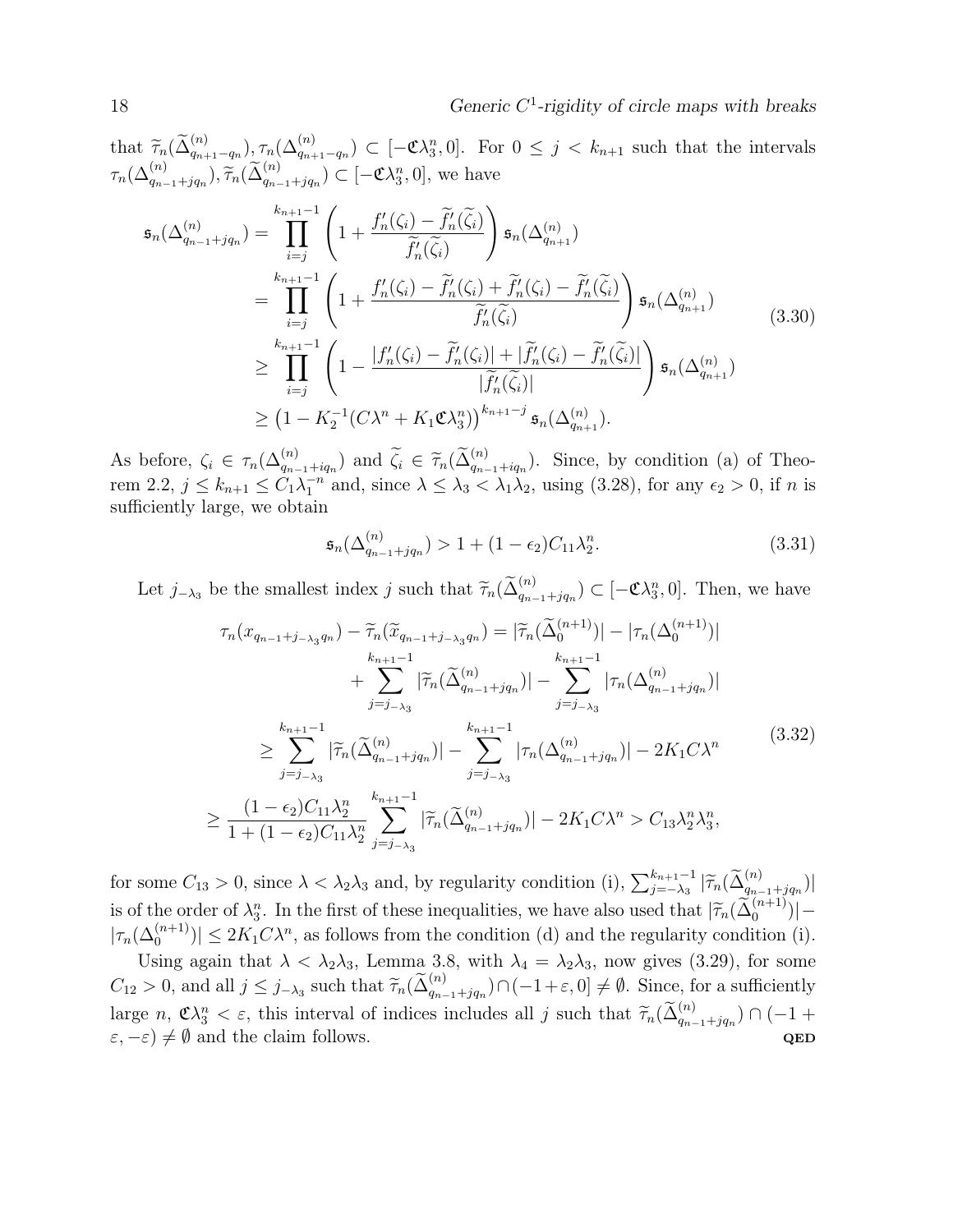#### K. Khanin, S. Kocić and E. Mazzeo 19

The following proposition shows that the ratio of lengths of the intervals  $\widetilde{\tau}_n(\widetilde{\Delta}_{q_{n-1}}^{(n)})$ and  $\tau_n(\Delta_{q_{n-1}}^{(n)})$  is exponentially close to 1. The proof is by contradiction. We will show that if the first of these intervals were sufficiently longer, then the corresponding sum  $\sum_{j=0}^{k_{n+1}-1} |\tilde{\tau}_n(\tilde{\Delta}_{q_{n-1}+jq_n}^{(n)})|$  would need to be significantly larger than  $\sum_{j=0}^{k_{n+1}-1} |\tilde{\tau}_n(\Delta_{q_{n-1}+jq_n}^{(n)})|$ such that it would lead to a contradiction.

**Proposition 3.11** Assume that the conditions of Theorem 2.2 hold. There exists  $C_{14} > 0$ such that, for all  $n = \mathfrak{n}_{\ell}$ , for some  $\ell \in \mathbb{N}$ , we have

$$
\mathfrak{s}_n(\Delta_{q_{n-1}}^{(n)}), (\mathfrak{s}_n(\Delta_{q_{n-1}}^{(n)}))^{-1} \le 1 + C_{14} \lambda_2^n.
$$
\n(3.33)

**Proof.** Notice that it is sufficient to prove the claim for sufficiently large  $\ell$ . If either  $|\widetilde{\tau}_n(\widetilde{\Delta}_{q_{n-1}}^{(n)})| \geq \lambda_3^n$  or  $|\tau_n(\Delta_{q_{n-1}}^{(n)})| \geq \lambda_3^n$ , then the claim follows directly from the closeness of renormalizations (condition (d) of Theorem 2.2), since  $||\widetilde{\tau}_n(\widetilde{\Delta}_{q_{n-1}}^{(n)}) - |\tau_n(\Delta_{q_{n-1}}^{(n)})|| =$  $|\widetilde{f}_n(-1) - f_n(-1)| \leq C \lambda^n$ . In the case when  $|\widetilde{\tau}_n(\widetilde{\Delta}_{q_{n-1}}^{(n)})| < \lambda_3^n$  and  $|\tau_n(\Delta_{q_{n-1}}^{(n)})| < \lambda_3^n$ , we will prove the claim by controllection. To prove the first inequality let us assume that will prove the claim by contradiction. To prove the first inequality, let us assume that, for every  $C_{14} > 0$  and every  $n_1 \in \mathbb{N}$ , there exists  $n \geq n_1$  such that  $\mathfrak{s}_n(\Delta_{q_{n-1}}^{(n)}) > 1 + C_{14} \lambda_2^n$ . The proof of the second inequality is analogous, by exchanging the roles of  $f_n$  and  $f_n$ . Lemma 3.9 implies that

$$
\widetilde{\tau}_n(\widetilde{x}_{q_{n-1}+jq_n}) - \tau_n(x_{q_{n-1}+jq_n}) \ge C_{15} \lambda_2^n \lambda_3^n,
$$
\n(3.34)

for some constant  $C_{15} > 0$ , and all j such that  $\widetilde{\tau}_n(\widetilde{\Delta}_{q_{n-1}+jq_n}^{(n)}) \cap (-1+\varepsilon,-\varepsilon) \neq \emptyset$ .

We will now prepare the setting to estimate the same difference starting from the other end of the interval  $[-1, 0]$ . Notice that

$$
\mathfrak{s}_{n}(\Delta_{0}^{(n)}) = \mathfrak{s}_{n}(\Delta_{q_{n-1}}^{(n)}) \frac{f'_{n-1}(\tau_{n-1} \circ \tau_{n}^{-1}(\zeta_{0}))}{\widetilde{f}'_{n-1}(\widetilde{\tau}_{n-1} \circ \widetilde{\tau}_{n}^{-1}(\widetilde{\zeta}_{0}))}
$$
\n
$$
= \mathfrak{s}_{n}(\Delta_{q_{n-1}}^{(n)}) \frac{f'_{n-1}(-f_{n-1}(0)\zeta_{0})}{\widetilde{f}'_{n-1}(-\widetilde{f}_{n-1}(0)\widetilde{\zeta}_{0})}
$$
\n
$$
= \mathfrak{s}_{n}(\Delta_{q_{n-1}}^{(n)}) \left(1 + \frac{f'_{n-1}(-f_{n-1}(0)\zeta_{0}) - \widetilde{f}'_{n-1}(-\widetilde{f}_{n-1}(0)\widetilde{\zeta}_{0})}{\widetilde{f}'_{n-1}(-\widetilde{f}_{n-1}(0)\widetilde{\zeta}_{0})}\right)
$$
\n
$$
\geq \mathfrak{s}_{n}(\Delta_{q_{n-1}}^{(n)}) \left(1 - K_{2}^{-1}(C\lambda^{n-1} + K_{1}^{2}C\lambda^{n-1} + K_{1}^{2}|\zeta_{0} - \widetilde{\zeta}_{0}|)\right)
$$
\n(3.35)

where  $\zeta_0 \in \tau_n(\Delta_0^{(n)})$  and  $\tilde{\zeta}_0 \in \tilde{\tau}_n(\tilde{\Delta}_0^{(n)})$ . We next estimate  $|\zeta_0 - \tilde{\zeta}_0|$ . Since

$$
\mathfrak{s}_n(\Delta_{q_{n-1}}^{(n)}) = \frac{1 + \tilde{f}_n(-1)}{1 + f_n(-1)} \le 1 + \frac{C\lambda^n}{|\tau_n(\Delta_{q_{n-1}}^{(n)})|}
$$
(3.36)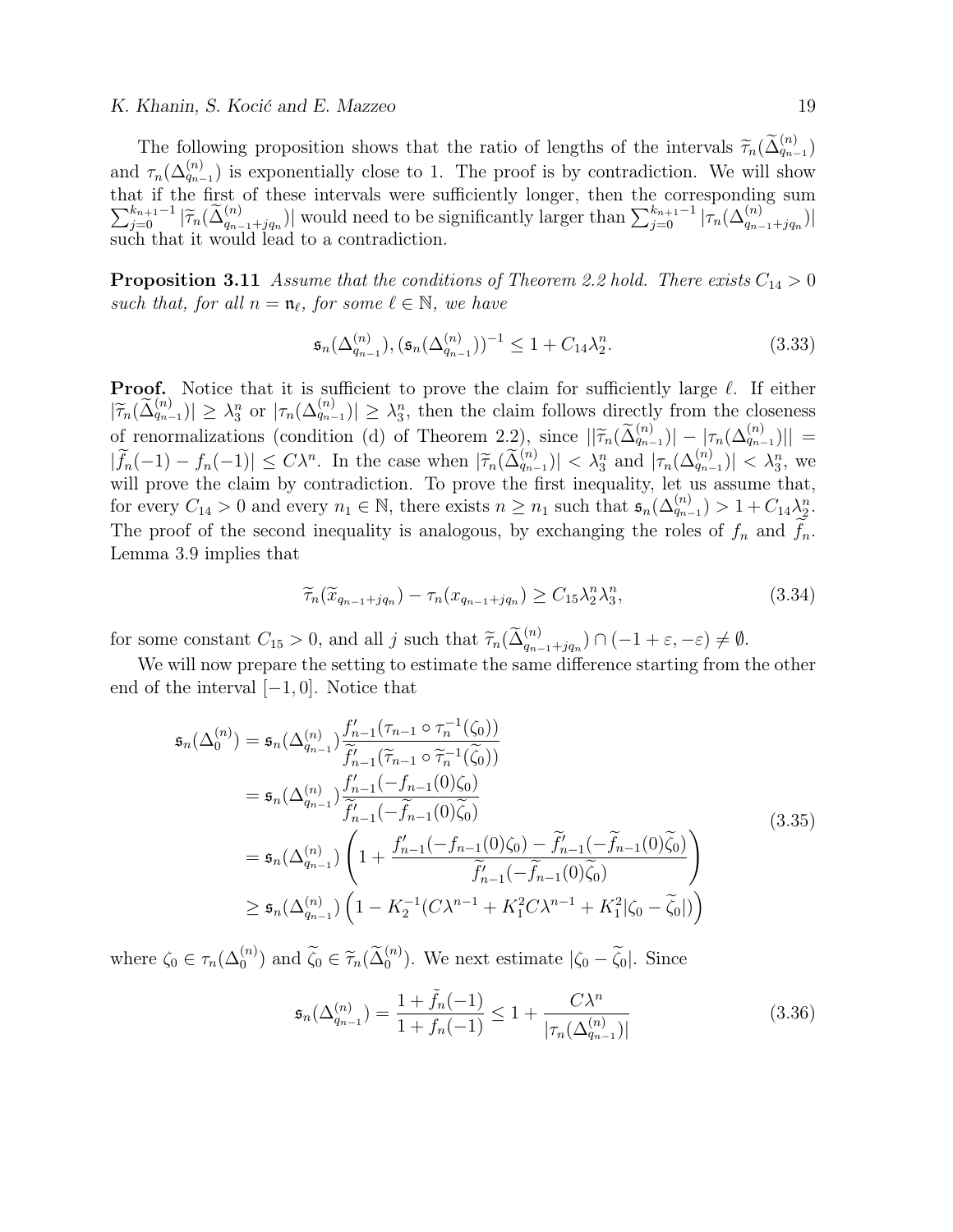and, by assumption  $\mathfrak{s}_n(\Delta_{q_{n-1}}^{(n)}) > 1 + C_{14} \lambda_2^n$ , we have  $C_{14} |\tau_n(\Delta_{q_{n-1}}^{(n)})| < C \lambda_3^n$ , since  $\lambda$  <  $\lambda_3\lambda_2$ . Furthermore, since by the regularity conditions (i) and (ii), the length of the interval  $\tau_n(\Delta_{q_{n-1}}^{(n)}),$  i.e.  $|\tau_n(\Delta_{q_{n-1}}^{(n)})| = f'_{n-1}(\tau_{n-1} \circ \tau_n^{-1}(\zeta_0))|\tau_n(\Delta_0^{(n)})|$ , is of the same order as  $|\tau_n(\Delta_0^{(n)})| = f_n(0)$ , we have  $f_n(0) \leq C_{16} \lambda_3^n$ , for some  $C_{16} > 0$ . This implies that  $|\zeta_0 - \zeta_0| \le f_n(0) + C\lambda^n \le C_{16}\lambda_3^n + C\lambda^n$ . Using this estimate and the last inequality in  $(3.35)$ , we obtain that, for some  $\epsilon_3 > 0$ , if *n* is large enough,

$$
\mathfrak{s}_n(\Delta_0^{(n)}) \ge 1 + (1 - \epsilon_3)C_{14}\lambda_2^n. \tag{3.37}
$$

Notice, further, that

$$
\frac{\mathfrak{s}_n(\Delta_{q_{n+1}}^{(n)})}{\mathfrak{s}_n(\Delta_0^{(n)})} = \frac{\tilde{f}_{n+1}(0) - \tilde{f}_{n+1}(-1)}{f_{n+1}(0) - f_{n+1}(-1)},
$$
\n(3.38)

and that the right hand side is bounded from below by  $1 - C_{17}\lambda^n$ , for some  $C_{17} > 0$ . Together with  $(3.37)$ , this implies that, if n is large enough,

$$
\mathfrak{s}_n(\Delta_{q_{n+1}}^{(n)}) > 1 + (1 - 2\epsilon_3)C_{14}\lambda_2^n. \tag{3.39}
$$

Furthermore, since  $\tilde{\Delta}_{q_{n+1}}^{(n)} = \tilde{T}^{q_{n+1}}(\tilde{T}^{-q_{n-1}}(\tilde{\Delta}_{q_{n-1}}^{(n)}))$ , by the regularity conditions (i) and (ii),  $|\tilde{\tau}_n(\tilde{\Delta}_{q_{n+1}}^{(n)})|$  is of the same order as  $|\tilde{\tau}_n(\tilde{\Delta}_{q_{n-1}}^{(n)})| \leq \lambda_3^n$ . Conditions of Lemma 3.10 are, therefore, satisfied. Applying Lemma 3.10, we obtain

$$
\tau_n(x_{q_{n-1}+jq_n}) - \widetilde{\tau}_n(\widetilde{x}_{q_{n-1}+jq_n}) \ge C_{18} \lambda_2^n \lambda_3^n,
$$
\n(3.40)

for some  $C_{18} > 0$  and all j such that  $\widetilde{\tau}_n(\widetilde{\Delta}_{q_{n-1}+jq_n}^{(n)}) \cap (-1+\varepsilon,-\varepsilon) \neq \emptyset$ . Since, in Proposition 3.3,  $\varepsilon > 0$  can be chosen arbitrarily small, due to the regularity condition (i) the sition 3.3,  $\varepsilon > 0$  can be chosen arbitrarily small, due to the regularity condition (i), the set of such indices j is nonempty. By considering this estimate for any such j, we get a contradiction with  $(3.34)$ . The claim follows.  $QED$ 

**Corollary 3.12** Assume that the conditions of Theorem 2.2 hold. There exists  $C_{19} > 0$ such that, for all  $n = \mathfrak{n}_{\ell}$ , for some  $\ell \in \mathbb{N}$ , we have

$$
\mathfrak{s}_n(\Delta_0^{(n)}), (\mathfrak{s}_n(\Delta_0^{(n)}))^{-1} \le 1 + C_{19} \lambda_2^n. \tag{3.41}
$$

Proof. We will prove the first inequality; the proof of the second is analogous. If  $|\tau_n(\Delta_0^{(n)})| > \lambda_3^n$ , the claim follows directly from the convergence of renormalizations (condition (d)). Assume that  $|\tau_n(\Delta_0^{(n)})| \leq \lambda_3^n$ . Using the first three equalities in (3.35), we obtain

$$
\mathfrak{s}_n(\Delta_0^{(n)}) \le \mathfrak{s}_n(\Delta_{q_{n-1}}^{(n)}) \left( 1 + K_2^{-1} (C \lambda^{n-1} + K_1^2 C \lambda^{n-1} + K_1^2 |\zeta_0 - \tilde{\zeta}_0|) \right),\tag{3.42}
$$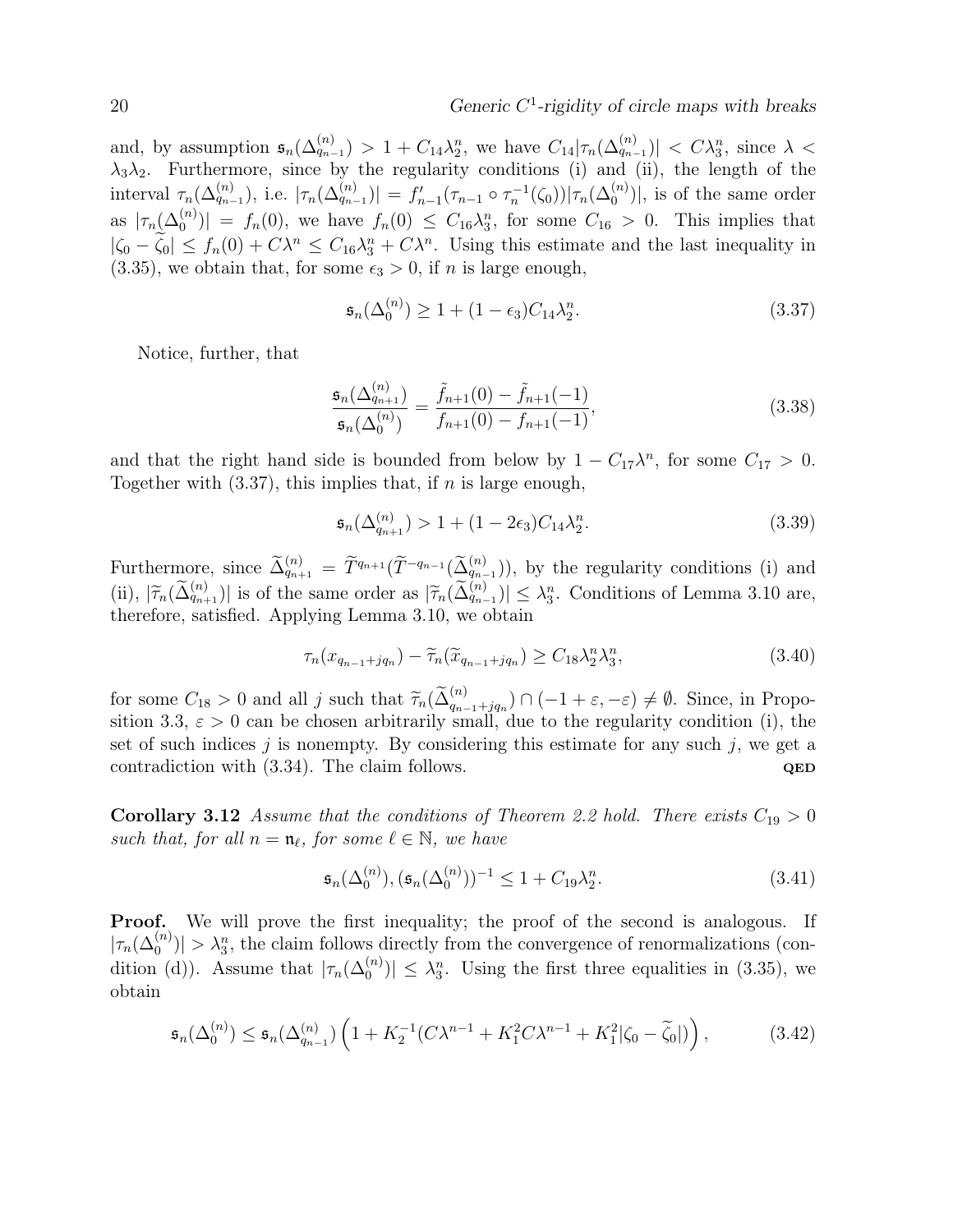where  $\zeta_0 \in \tau_n(\Delta_0^{(n)})$  and  $\widetilde{\zeta}_0 \in \widetilde{\tau}_n(\widetilde{\Delta}_0^{(n)})$ . Since  $|\zeta_0 - \widetilde{\zeta}_0| \leq f_n(0) + C\lambda^n$  and  $f_n(0) =$  $|\tau_n(\Delta_0^{(n)})| \leq \lambda_3^n$ , the claim follows. QED

The next lemma deals with the iteration of "long" intervals, i.e., intervals whose lengths are at least of the order of  $\lambda_3^n$ . In Proposition 3.14, it will be applied to long intervals  $\tau_n(\Delta_{q_{n-1}+jq_n}^{(n)})$ . The number of such intervals is at most of the order of n since, by Proposition 3.3, the length of the intervals  $\tau_n(\Delta_{q_{n-1}+jq_n}^{(n)})$  inside of  $[-1, -1+\varepsilon)$  grows and inside of  $(-\varepsilon, 0]$  decays exponentially under the iteration of  $f_n$ , and inside the gates the function  $f_n(z) - z$  is monotone and increasing or decreasing, respectively (see the regularity conditions (iii) and (iv)). Lemma 3.13 provides the desired estimates for long intervals. The analysis of "shorter" intervals is more subtle, since one has to deal with quantities that are small on the exponential scale and the convergence of renormalizations (condition (d)) is only exponential.

Let  $\eta$  and  $\widetilde{\eta}$  be two corresponding end points of the intervals  $I \subset \Delta_0^{(n-1)}$  $\binom{n-1}{0}$  and  $I \subset$  $\tilde{\Delta}_0^{(n-1)}$ , respectively (either  $\eta = \eta_-$  and  $\tilde{\eta} = \tilde{\eta}_-$  or  $\eta = \eta_+$  and  $\tilde{\eta} = \tilde{\eta}_+$ ), and let  $r_n(I) := \frac{|\tilde{r}_n(\tilde{\eta}) - r_n(\eta)|}{|\tau_n(I)|}$ . That is  $r_n(I)$  stands for either  $r_n(I)$  or  $r_n^+(I)$  (see (3.5)). Let  $I_i := \tau_n^{-1}(f_n^i(\tau_n(I)))$  and  $\tilde{I}_i := \tilde{\tau}_n^{-1}(\tilde{f}_n^i(\tilde{\tau}_n(\tilde{I}))).$ 

**Lemma 3.13** Assume that the conditions of Theorem 2.2 hold. Assume that there exist  $C_{20}, C_{21}, C_{22} > 0$  such that, for all  $n = n_{\ell}$ , for some  $\ell \in \mathbb{N}$ , there exist intervals I and  $\widetilde{I}$  satisfying  $I_i \subset \Delta_0^{(n-1)}$  $\widetilde{U}_0^{(n-1)}$ ,  $\widetilde{I}_i \subset \widetilde{\Delta}_0^{(n-1)}$  and  $|\tau_n(I_i)| \geq C_{20} \lambda_3^n$ , for all  $0 \leq i \leq N_n$ , where  $N_n \leq C_{21}n$ . Assume further that  $r_n(I) \leq C_{22}\lambda_2^n$ . Then, there exists  $C_{23} > 0$  such that, for all  $n = \mathfrak{n}_{\ell}$ , for some  $\ell \in \mathbb{N}$ ,  $r_n(I_i) \leq C_{23} \lambda_2^n$ , for  $0 \leq i \leq N_n$ .

**Proof.** Notice first that it is sufficient to prove that the claim holds for sufficiently large  $\ell$ . We will assume that  $\eta$  and  $\tilde{\eta}$  are the smaller end points. For the larger end points, the proof is essentially the same. The lemma is proven by induction. For  $i = 0$ , the claim is true. Assume that for all  $0 \le i \le j$ ,  $r_n(I_i) \le C_{23} \lambda_2^n < 1$ , for some  $C_{23} > 0$  specified below and  $n$  large enough.

Using the mean value theorem, condition (d) and regularity conditions (i) and (ii), we obtain

$$
r_n(I_{i+1}) \leq \frac{f'_n(\xi_{i+1})|\tilde{\tau}_n(\tilde{\eta}_i) - \tau_n(\eta_i)| + C\lambda^n}{f'_n(\bar{\zeta}_{i+1})|\tau_n(I_i)|} \n\leq \left(1 + \frac{|f'_n(\xi_{i+1}) - f'_n(\bar{\zeta}_{i+1})|}{f'_n(\bar{\zeta}_{i+1})}\right) r_n(I_i) + \frac{C\lambda^n}{K_2 C_{20} \lambda_3^n} \n\leq (1 + K_1 K_2^{-1} (1 + r_n(I_i))|\tau_n(I_i)|) r_n(I_i) + \frac{C\lambda^n}{K_2 C_{20} \lambda_3^n},
$$
\n(3.43)

where  $\xi_{i+1} \in (\tau_n(\widetilde{\eta}_i), \tau_n(\eta_i))$  and  $\overline{\zeta}_{i+1} \in \tau_n(I_i)$ . Here, we have also used that  $|\tau_n(I_i)| \ge$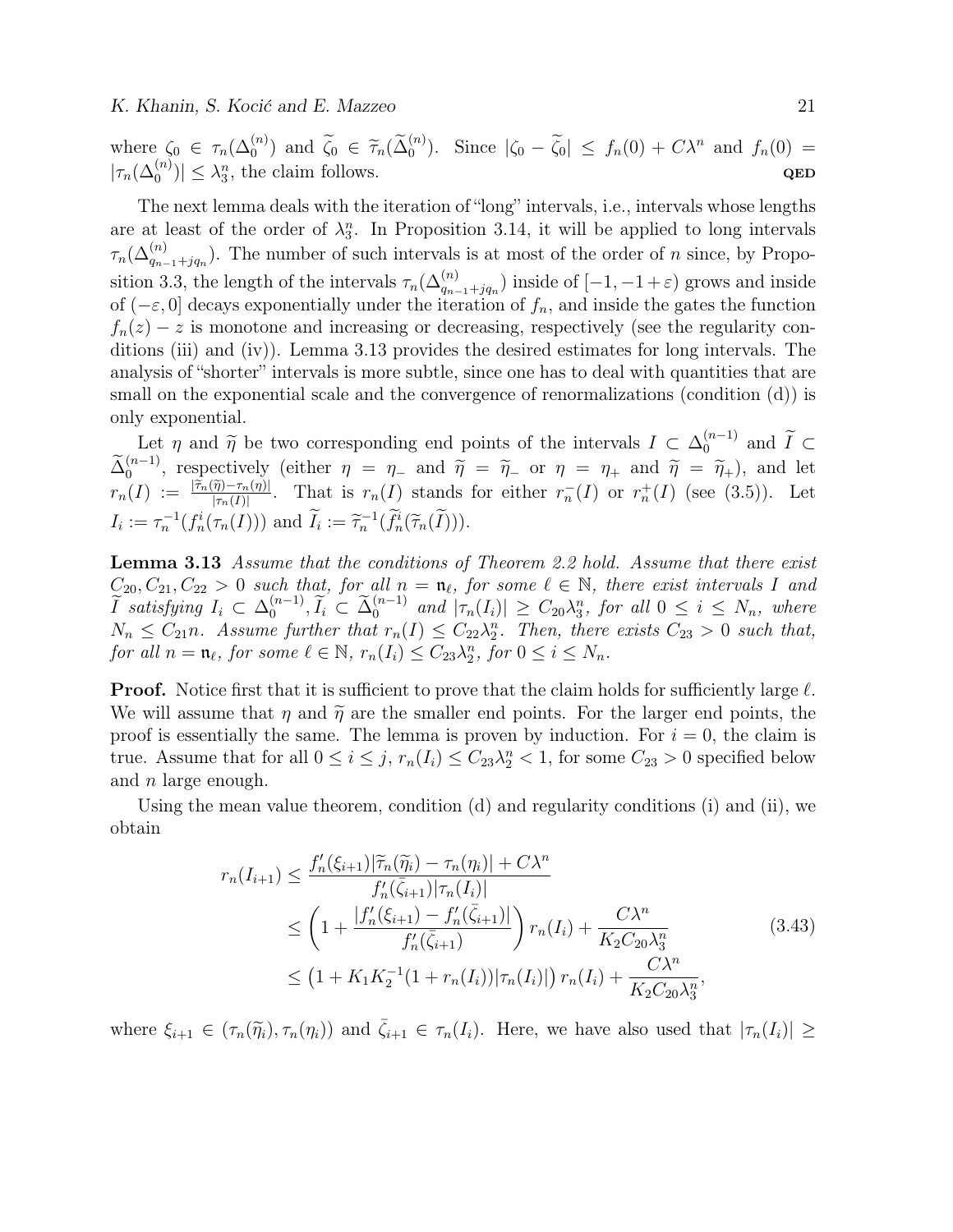$C_{20}\lambda_3^n$ . Applying this inequality recursively from  $i = j$  down to  $i = 0$ , we find

$$
r_n(I_{j+1}) \leq \prod_{i=0}^j \left(1 + 2K_1K_2^{-1}|\tau_n(I_i)|\right) r_n(I) + CC_{20}^{-1}K_2^{-1}(\lambda/\lambda_3)^n
$$

$$
\cdot \left(1 + \sum_{k=1}^{j-1} \prod_{i=1}^k \left(1 + 2K_1K_2^{-1}|\tau_n(I_i)|\right)\right)
$$

$$
\leq e^{2K_1K_2^{-1}} r_n(I) + CC_{20}^{-1}K_2^{-1}(\lambda/\lambda_3)^n(1 + C_{21}ne^{2K_1K_2^{-1}})
$$

$$
\leq C_{23}\lambda_2^n,
$$
\n(3.44)

if  $C_{23} \ge C_{22}e^{2K_1K_2^{-1}} + CC_{20}^{-1}K_2^{-1} + CC_{20}^{-1}K_2^{-1}C_{21}e^{2K_1K_2^{-1}} \max_{n \in \mathbb{N}}$  $\left(n\left(\frac{\lambda}{\lambda_0}\right)\right)$  $\lambda_3\lambda_2$  $\binom{n}{n}$ . For  $n_2$  large enough such that  $C_{23} \lambda_2^{n_2} < 1$  and all  $\ell$  such that  $n = \mathfrak{n}_{\ell} \ge n_2$ , we, thus, have  $r_n(I_{j+1}) \le$  $C_{23}\lambda_2^n$ . The claim follows.  $QED$ 

In the next proposition, we again use  $k_{n+1} \leq C_1 \lambda_1^{-n}$ , for those *n* considered here. We will show that, under this assumption, if the ratio of lengths of the intervals  $\widetilde{\tau}_n(\widetilde{\Delta}_{q_{n-1}}^{(n)})$  and  $\tau_n(\Delta_{q_{n-1}}^{(n)})$  is exponentially (in n) close to 1 then, due to the convergence of renormalizations (condition (d) in Theorem 2.2), for all  $j = 1, \ldots, k_{n+1}$ , the ratios of the lengths of the intervals  $\widetilde{\tau}_n(\widetilde{\Delta}_{q_{n-1}+jq_n}^{(n)})$  and  $\tau_n(\Delta_{q_{n-1}+jq_n}^{(n)})$  are exponentially close to 1.

**Proposition 3.14** Assume that the conditions of Theorem 2.2 hold. Assume that there exists  $C_{14} > 0$  such that for all  $n = \mathfrak{n}_{\ell}, \ell \in \mathbb{N}, (3.33)$  is valid. Then, there exists  $C_{24} > 0$ such that for all  $0 \leq j \leq k_{n+1}$ , we have

$$
\mathfrak{s}_n(\Delta_{q_{n-1}+jq_n}^{(n)}), (\mathfrak{s}_n(\Delta_{q_{n-1}+jq_n}^{(n)}))^{-1} \le 1 + C_{24}\lambda_2^n. \tag{3.45}
$$

**Proof.** It suffices to prove that the claim holds for large enough  $\ell$ . Recall that  $\lambda_2$  and  $\lambda_3$  have been chosen such that  $\lambda < \lambda_2 \lambda_3 < \lambda_3 < \lambda_1 \lambda_2 < 1$ . We will assume first that  $|\widetilde{\tau}_n(\widetilde{\Delta}_{q_{n-1}}^{(n)})| \leq \lambda_3^n$  and  $|\tau_n(\Delta_{q_{n-1}}^{(n)})| \leq \lambda_3^n$ . For  $1 \leq j \leq k_{n+1}$  such that both intervals  $\tau_n(\Delta_{q_{n-1}+(j-1)q_n}^{(n)}), \tilde{\tau}_n(\tilde{\Delta}_{q_{n-1}+(j-1)q_n}^{(n)}) \subset [-1, -1+\lambda_3^n],$  we have

$$
\mathfrak{s}_{n}(\Delta_{q_{n-1}+jq_{n}}^{(n)}) = \prod_{i=0}^{j-1} \left( 1 + \frac{\widetilde{f}_{n}'(\widetilde{\zeta}_{i}) - f_{n}'(\zeta_{i})}{f_{n}'(\zeta_{i})} \right) \mathfrak{s}_{n}(\Delta_{q_{n-1}}^{(n)})
$$
\n
$$
\leq \prod_{i=0}^{j-1} \left( 1 + \frac{|\widetilde{f}_{n}'(\widetilde{\zeta}_{i}) - f_{n}'(\widetilde{\zeta}_{i})| + |f_{n}'(\widetilde{\zeta}_{i}) - f_{n}'(\zeta_{i})|}{|f_{n}'(\zeta_{i})|} \right) \mathfrak{s}_{n}(\Delta_{q_{n-1}}^{(n)})
$$
\n
$$
\leq \left( 1 + K_{2}^{-1} (C\lambda^{n} + K_{1}\lambda_{3}^{n}) \right)^{j} \mathfrak{s}_{n}(\Delta_{q_{n-1}}^{(n)}).
$$
\n(3.46)

Here,  $\zeta_i \in \tau_n(\Delta_{q_{n-1}+iq_n}^{(n)})$  and  $\widetilde{\zeta}_i \in \widetilde{\tau}_n(\widetilde{\Delta}_{q_{n-1}+iq_n}^{(n)})$ . We have used condition (d) and regularity conditions (i) and (ii) conditions (i) and (ii).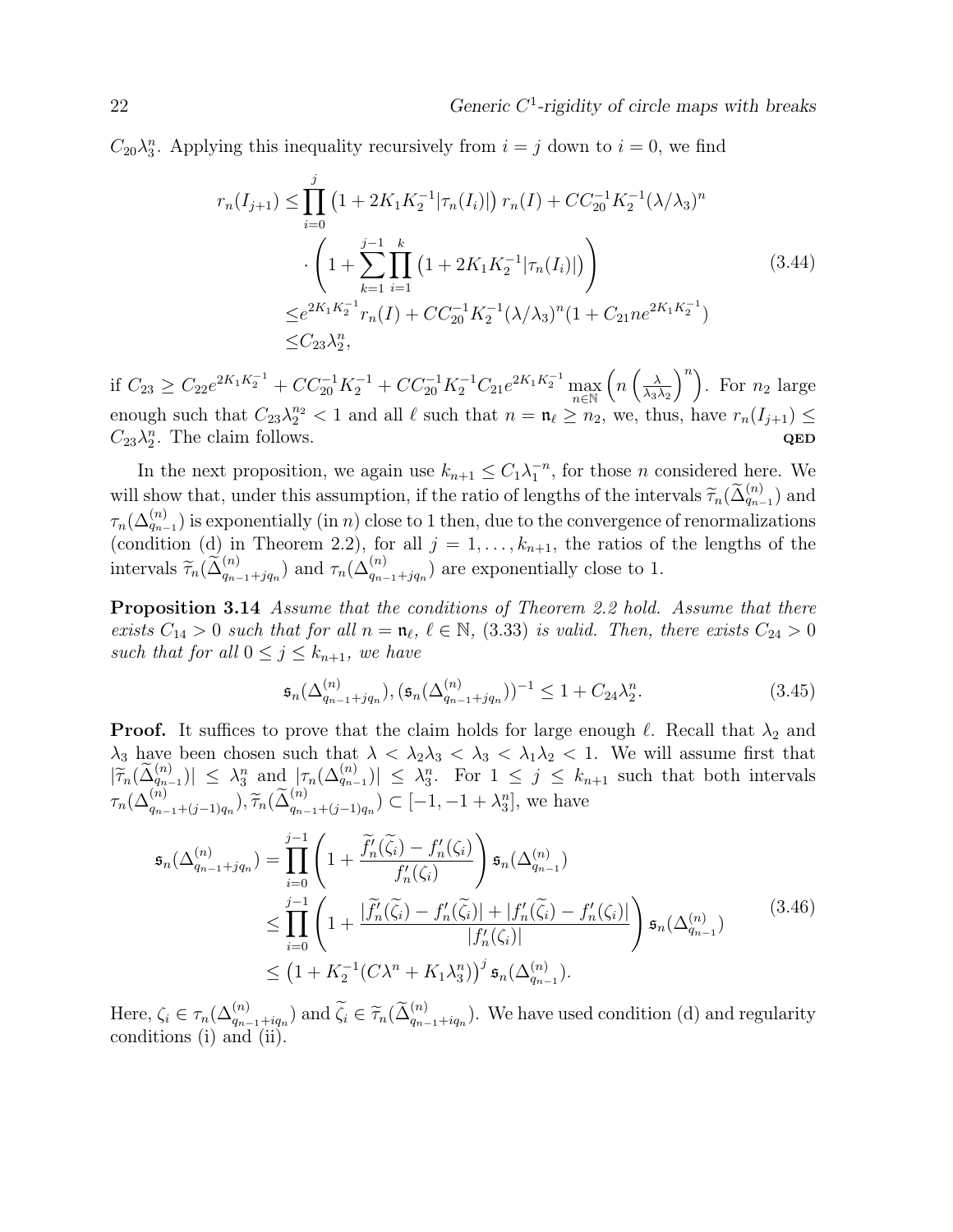#### K. Khanin, S. Kocić and E. Mazzeo 23

Let  $j_{\lambda_3}$  be the largest index j such that both intervals  $\tau_n(\Delta_{q_{n-1}+jq_n}^{(n)})$  and  $\widetilde{\tau}_n(\widetilde{\Delta}_{q_{n-1}+jq_n}^{(n)})$ are contained inside the interval  $[-1, -1+\lambda_3^n]$ . Since, by condition (a),  $j \leq k_{n+1} \leq C_1 \lambda_1^{-n}$ , and since  $\lambda < \lambda_3 < \lambda_1 \lambda_2$ , by using estimate (3.46) and Proposition 3.11, we obtain the first inequality in (3.45), for  $1 \leq j \leq j_{\lambda_3} + 1$ . By exchanging the roles of  $f_n$  and  $f_n$ , we can obtain the second inequality in  $(3.45)$ , for the specified indices j.

Using the estimates (3.45) for  $0 \le j \le j_{\lambda_3}$ , we obtain that, for some  $C_{25} > 0$ ,

$$
|\widetilde{\tau}_n(\widetilde{x}_{q_{n-1}+(j+1)q_n}) - \tau_n(x_{q_{n-1}+(j+1)q_n})| = \left| \mathfrak{s}_n \left( \bigcup_{i=0}^j \Delta_{q_{n-1}+iq_n}^{(n)} \right) - 1 \right| \right|
$$
  

$$
\cdot \sum_{i=0}^j |\tau_n(\Delta_{q_{n-1}+iq_n}^{(n)})| \le \max_{0 \le i \le j} \left| \mathfrak{s}_n(\Delta_{q_{n-1}+iq_n}^{(n)}) - 1 \right| \sum_{i=0}^j |\tau_n(\Delta_{q_{n-1}+iq_n}^{(n)})| \le C_{25} \lambda_2^n \lambda_3^n.
$$
 (3.47)

Corollary 3.6 implies that  $\max\{|\widetilde{\tau}_n(\widetilde{\Delta}_{q_{n-1}+j_{\lambda_3}q_n}^{(n)})|,|\tau_n(\Delta_{q_{n-1}+j_{\lambda_3}q_n}^{(n)})|\}\geq C_{26}\lambda_3^n$ , for some  $C_{26} > 0$ , and the length of the longer of the intervals  $\widetilde{\tau}_n(\widetilde{\Delta}_{q_{n-1}+j_{\lambda_3}q_n}^{(n)})$  and  $\tau_n(\Delta_{q_{n-1}+j_{\lambda_3}q_n}^{(n)})$ is, thus, of the order of  $\lambda_3^n$ . Together with the estimates (3.45) for  $j = j_{\lambda_3}$ , this gives that  $\min\{|\widetilde{\tau}_n(\widetilde{\Delta}_{q_{n-1}+j_{\lambda_3}q_n}^{(n)})|,|\tau_n(\Delta_{q_{n-1}+j_{\lambda_3}q_n}^{(n)})|\}\geq C_{27}\lambda_3^n$ , for some  $C_{27}>0$ , and the length of the shorter of these intervals is, thus, also of the same order.

We will now prepare the setting to extend these estimates to  $j$  such that, for some  $\mathfrak{C} > 0$ , both intervals  $\tau_n(\Delta_{q_{n-1}+jq_n}^{(n)})$ ,  $\widetilde{\tau}_n(\widetilde{\Delta}_{q_{n-1}+jq_n}^{(n)}) \subset [-\mathfrak{C}\lambda_3^n, 0]$ . It follows from (3.38) and Corollary 3.12 that, for some  $C \geq 0$ Corollary 3.12 that, for some  $C_{28}, C_{29} > 0$ ,

$$
|\mathfrak{s}_n(\Delta_{q_{n+1}}^{(n)}) - 1| \le |\mathfrak{s}_n(\Delta_0^{(n)}) - 1| + C_{28}\lambda^n \le C_{29}\lambda_2^n. \tag{3.48}
$$

In particular, this implies (3.45) for  $j = k_{n+1}$ .

We can now perform backward iterations of  $f_n$  and  $f_n$ , starting from the intervals  $\tau_n(\Delta_{q_{n+1}}^{(n)})$  and  $\widetilde{\tau}_n(\widetilde{\Delta}_{q_{n+1}}^{(n)})$ , respectively. For  $1 \leq j \leq k_{n+1}$  such that both intervals  $\tau_n(\Delta_{q_{n-1}+jq_n}^{(n)}), \widetilde{\tau}_n(\widetilde{\Delta}_{q_{n-1}+jq_n}^{(n)}) \subset [-\mathfrak{C}\lambda_3^n, 0],$  we have

$$
\mathfrak{s}_{n}(\Delta_{q_{n-1}+jq_{n}}^{(n)}) = \prod_{i=j}^{k_{n+1}-1} \left( 1 + \frac{f'_{n}(\zeta_{i}) - \widetilde{f}'_{n}(\widetilde{\zeta}_{i})}{\widetilde{f}'_{n}(\widetilde{\zeta}_{i})} \right) \mathfrak{s}_{n}(\Delta_{q_{n+1}}^{(n)})
$$
\n
$$
\leq \prod_{i=j}^{k_{n+1}-1} \left( 1 + \frac{|f'_{n}(\zeta_{i}) - \widetilde{f}'_{n}(\zeta_{i})| + |\widetilde{f}'_{n}(\zeta_{i}) - \widetilde{f}'_{n}(\widetilde{\zeta}_{i})|}{|\widetilde{f}'_{n}(\widetilde{\zeta}_{i})|} \right) \mathfrak{s}_{n}(\Delta_{q_{n+1}}^{(n)}) \qquad (3.49)
$$
\n
$$
\leq \left( 1 + K_{2}^{-1} (C\lambda^{n} + K_{1} \mathfrak{C} \lambda_{3}^{n}) \right)^{k_{n+1}-j} \mathfrak{s}_{n}(\Delta_{q_{n+1}}^{(n)}).
$$

Here, we have used again condition (d) and regularity conditions (i) and (ii). Since, by condition (a),  $j \leq k_{n+1} \leq C_1 \lambda_1^{-n}$ , and since  $\lambda < \lambda_3 < \lambda_1 \lambda_2$ , by using (3.48) and (3.49),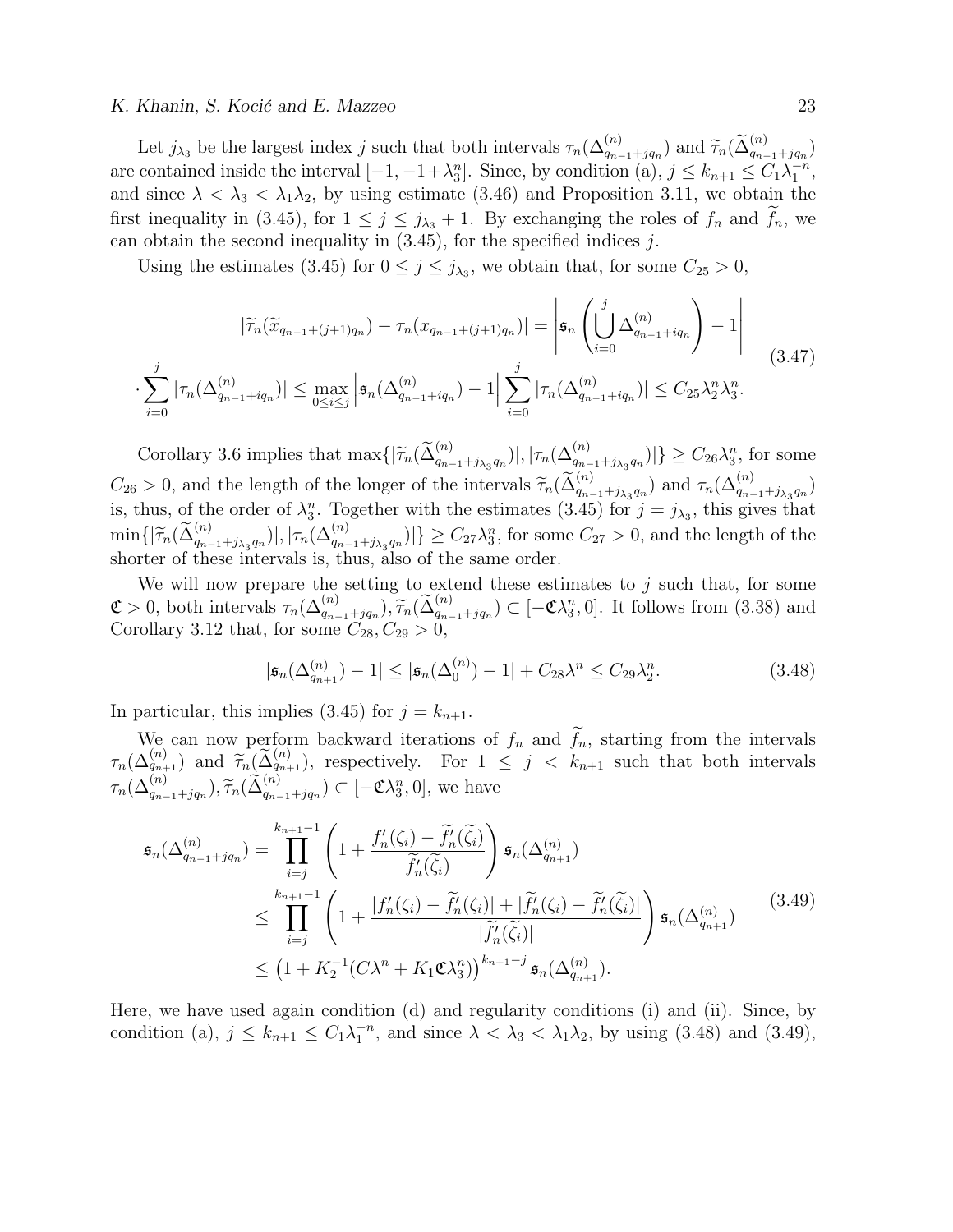we obtain the first inequality in  $(3.45)$ , for the considered indices j. By exchanging the roles of  $f_n$  and  $f_n$ , we can obtain the second inequality in (3.45), for the these indices j.

Let  $j_{-\lambda_3}$  be the smallest index j satisfying  $1 \leq j \leq k_{n+1}$  such that both intervals  $\tau_n(\Delta_{q_{n-1}+jq_n}^{(n)})$  and  $\widetilde{\tau}_n(\widetilde{\Delta}_{q_{n-1}+jq_n}^{(n)})$  are subsets of  $[-\mathfrak{C}\lambda_3^n,0]$ . Since  $\Delta_{q_{n-1}}^{(n)} = T^{q_{n-1}}(\Delta_0^{(n)})$ ,  $\Delta_{q_{n+1}}^{(n)} = T^{q_{n+1}}(\Delta_0^{(n)})$  and  $\Delta_{q_{n+1}}^{(n)} = T^{q_n}(\Delta_{q_{n+1}-q_n}^{(n)})$ , using regularity conditions (i) and (ii) (these conditions imply that  $(T^{q_n})'(x) = f'_n(\tau_n(x))$  is uniformly bounded and bounded away from zero on  $\Delta_0^{(n-1)}$  $\binom{n-1}{0}$ , one can easily see that the lengths of the intervals  $\Delta_{q_{n-1}}^{(n)}$ ,  $\Delta_0^{(n)}$  $\mathcal{L}_{q_{n+1}}^{(n)}$  and  $\mathcal{\Delta}_{q_{n+1}}^{(n)}$  $\begin{array}{ll} (n) \ q_{n+1}-q_n \text{ are all of the same order. Therefore, if } |\tilde{\tau}_n(\tilde{\Delta}_{q_{n-1}}^{(n)})| \leq \lambda_3^n \text{ and } \\ (n) \qquad \lambda_3^{(n)} = \lambda_3^{(n)} \end{array}$  $|\tau_n(\Delta_{q_{n-1}}^{(n)})| \leq \lambda_3^n$ , there exists  $\mathfrak{C} > 0$  such that  $\tilde{\Delta}_{q_{n+1}-q_n}^{(n)}, \Delta_{q_{n+1}-q_n}^{(n)} \subset [-\mathfrak{C}\lambda_3^n, 0]$  (one can choose  $\mathfrak{C} = (K_1 + K_1^2)K_2^{-1}$  and  $j_{-\lambda_3} \leq k_{n+1} - 1$ . As before, Proposition 3.5 implies that there exists  $C_{30} > 0$  such that  $|\tau_n(\Delta_{q_{n-1}+j_{-\lambda_3}q_n}^{(n)})|, |\widetilde{\tau}_n(\widetilde{\Delta}_{q_{n-1}+j_{-\lambda_3}q_n}^{(n)})| \geq C_{30}\lambda_3^n$  and, thus, the lengths of both of the intervals  $\tau_n(\Delta_{q_{n-1}+j_{-\lambda_3}q_n}^{(n)})$  and  $\widetilde{\tau}_n(\widetilde{\Delta}_{q_{n-1}+j_{-\lambda_3}q_n}^{(n)})$  are of the order of  $\lambda_3^n$ .

So far, we have established (3.45) for  $0 \leq j \leq j_{\lambda_3}$  and  $j_{-\lambda_3} \leq j \leq k_{n+1}$ . In order to prove the desired estimates (3.45) for  $j_{\lambda_3} < j < j_{-\lambda_3}$ , we use Lemma 3.13. We will now verify the assumptions of this lemma. First, for all such  $j$ , the lengths of the corresponding intervals  $\tau_n(\Delta_{q_{n-1}+jq_n}^{(n)})$  are at least of the order of  $\lambda_3^n$ . This follows from the fact that the lengths of  $\tau_n(\Delta_{q_{n-1}+j_{\lambda_3}q_n}^{(n)})$  and  $\tau_n(\Delta_{q_{n-1}+j_{-\lambda_3}q_n}^{(n)})$  are of the order of  $\lambda_3^n$ , and that, due to regularity conditions (iii) and (iv), inside the gates  $[-1, z_g^{(1)}]$  and  $(z_g^{(2)}, 0]$ , the function  $f_n(z) - z$  is monotone, increasing and decreasing, respectively, while  $f_n(z) - z \geq K_3$ , for  $z \in [z_g^{(1)}, z_g^{(2)}]$ . To see this, notice that  $f_n(z_j) - z_j = |\tau_n(\Delta_{q_{n-1}+jq_n}^{(n)})|$ , where  $z_j =$  $\tau_n(x_{q_{n-1}+jq_n})$ , and that, inside the gates, the derivative  $f'_n(z) - 1$  is of definite sign.

We will now show that that the number of indices j satisfying  $j_{\lambda_3} < j < j_{-\lambda_3}$  is of the order of n. Proposition 3.3 establishes that (since  $f_n(-1) + 1 \leq K_3/2$ , for sufficiently large  $\ell$ ) inside  $[-1, -1 + \varepsilon]$  the length of these intervals  $\tau_n(\Delta_{q_{n-1}+jq_n}^{(n)})$  grows while (since  $f_n(0) \leq K_3/2$ ) inside  $(-\varepsilon, 0]$  it decreases exponentially with j. If j<sub> $\varepsilon$ </sub> and  $j_{-\varepsilon}$  are the smallest and largest index j such that the intersection  $\tau_n(\Delta_{q_{n-1}+jq_n}^{(n)}) \cap [-1 +$  $[\varepsilon, -\varepsilon] \neq \emptyset$ , it follows from Corollary 3.6 that there exists  $\varepsilon_1 > 0$ , of order  $\varepsilon$ , such that  $|\tau_n(\Delta_{q_{n-1}+j_{\varepsilon}q_n}^{(n)})|, |\tau_n(\Delta_{q_{n-1}+j_{-\varepsilon}q_n}^{(n)})| > \varepsilon_1$ . Furthermore, since, for  $j_{\lambda_3} < j \leq j_{\varepsilon}$ , the length of the intervals  $\tau_n(\Delta_{q_{n-1}+jq_n}^{(n)})$  grows exponentially from  $|\tau_n(\Delta_{q_{n-1}+j_{\lambda_3}q_n}^{(n)})|$ , which is of order  $\lambda_3^n$ , to  $|\tau_n(\Delta_{q_{n-1}+j_{\varepsilon}q_n}^{(n)})|$ , which is of order 1, the number of such indices, denoted by  $N_n^{(l)}$ , is of the order of n. Namely, since the rate of this exponential growth is bounded by  $B > 1$ (by Proposition 3.3) from below, and  $K_1$  from above (by regularity condition (i)), we have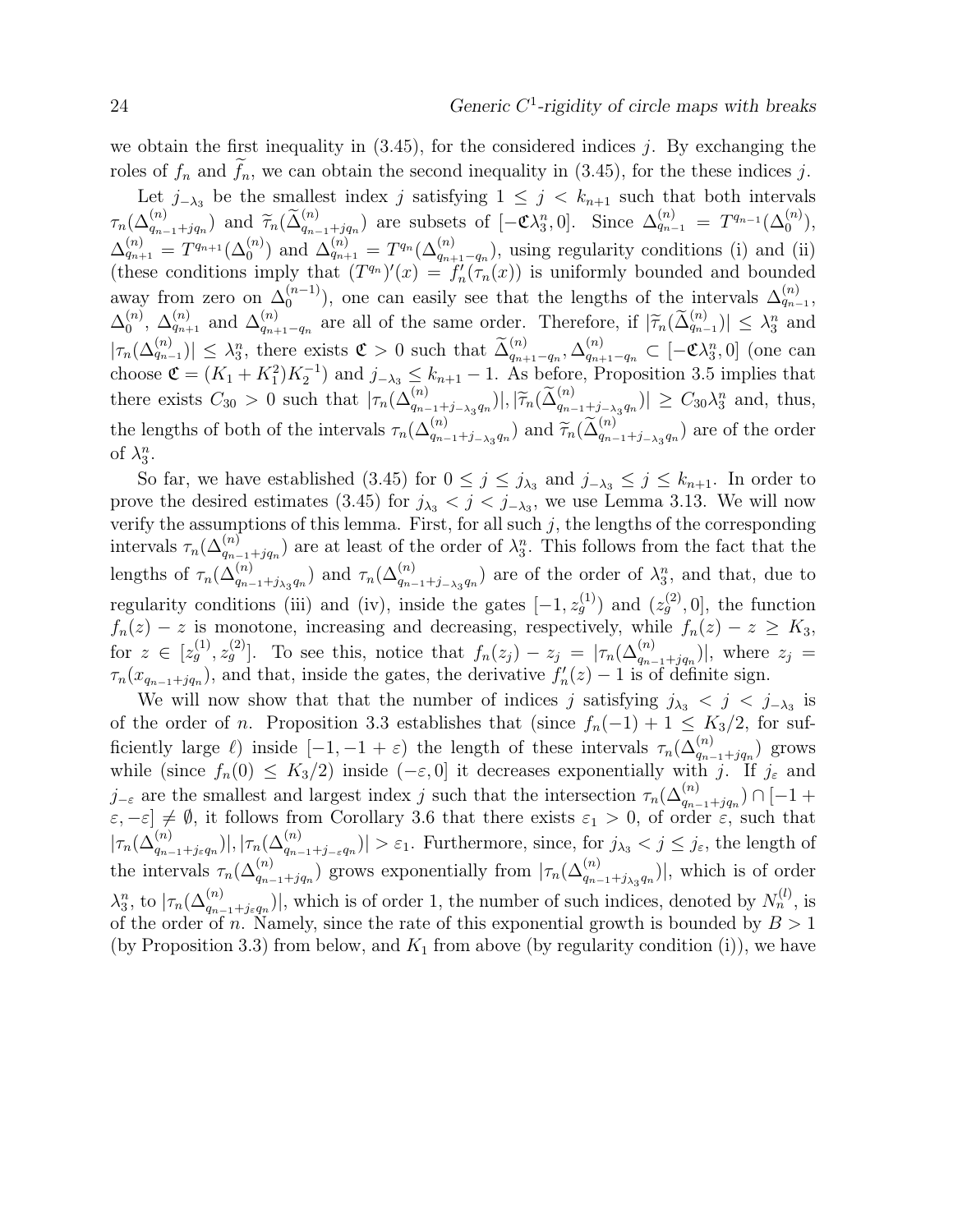K. Khanin, S. Kocić and E. Mazzeo 25

$$
B^{N_n^{(l)}} \le |\tau_n(\Delta_{q_{n-1}+j_{\varepsilon}q_n}^{(n)})|/|\tau_n(\Delta_{q_{n-1}+j_{\lambda_3}q_n}^{(n)})| \le K_1^{N_n^{(l)}}, \text{ and, thus,}
$$

$$
\frac{\ln \frac{|\tau_n(\Delta_{q_{n-1}+j_{\varepsilon}q_n}^{(n)})|}{|\tau_n(\Delta_{q_{n-1}+j_{\lambda_3}q_n}^{(n)})|}}{\ln K_1} \le N_n^{(l)} \le \frac{\ln \frac{|\tau_n(\Delta_{q_{n-1}+j_{\varepsilon}q_n}^{(n)})|}{|\tau_n(\Delta_{q_{n-1}+j_{\lambda_3}q_n}^{(n)})|}}{\ln B} < C_{31}n,
$$
(3.50)

for some  $C_{31} > 1$ . Similarly, the number  $N_n^{(r)}$  of indices satisfying  $j_{-\varepsilon} \leq j < j_{\lambda_3}$  is of order *n* as well. Finally, the number  $N_n^{(c)}$  of indices satisfying  $j_{\varepsilon} < j < j_{-\varepsilon}$  is bounded by a constant since, due to the above mentioned monotonicity of  $f_n(z) - z$  inside the gates, the length of all corresponding intervals  $\tau_n(\Delta_{q_{n-1}+jq_n}^{(n)})$  is bounded from below by a positive constant. Therefore, the number  $N_n$  of indices j that satisfy  $j_{\lambda_3} < j < j_{-\lambda_3}$  is of the order of *n* and, in particular, there exists  $C_{32} > 0$  such that  $N_n = N_n^{(l)} + N_n^{(c)} + N_n^{(r)} \leq C_{32}n$ .

The inequality (3.47) implies that  $r_n^{-}(\Delta_{q_{n-1}+j_{\lambda_3}q_n}^{(n)})$  and  $r_n^{+}(\Delta_{q_{n-1}+j_{\lambda_3}q_n}^{(n)})$  are at most of the order of  $\lambda_2^n$  (since the length of  $\tau_n(\Delta_{q_{n-1}+j_{\lambda_3}q_n}^{(n)})$  is of the order of  $\lambda_3^n$ ), i.e., we have  $r_n^{-}(\Delta_{q_{n-1}+j_{\lambda_3}q_n}^{(n)}) \leq C_{33}\lambda_2^n$  and  $r_n^{+}(\Delta_{q_{n-1}+j_{\lambda_3}q_n}^{(n)}) \leq C_{33}\lambda_2^n$ , for some  $C_{33} > 0$ . This verifies the assumptions of Lemma 3.13 which implies that, for j satisfying  $j_{\lambda_3} < j \leq j_{-\lambda_3}$ , we have  $r_n^{-}(\Delta_{q_{n-1}+jq_n}^{(n)}) \leq C_{34}\lambda_2^n$  and  $r_n^{+}(\Delta_{q_{n-1}+jq_n}^{(n)}) \leq C_{34}\lambda_2^n$ , for some  $C_{34} > 0$ . The estimates (3.45) now also follow for  $j_{\lambda_3} < j < j_{-\lambda_3}$  since, by inequality (3.6),  $|\mathfrak{s}_n(\Delta_{q_{n-1}+jq_n}^{(n)})-1| \leq$  $C_{35}\lambda_2^n$ , where  $C_{35} = 2C_{34}$ .

To complete the proof, we need to consider the case when either  $|\tilde{\tau}_n(\tilde{\Delta}_{q_{n-1}}^{(n)})| > \lambda_3^n$  or  $|\tau_n(\Delta_{q_{n-1}}^{(n)})| > \lambda_3^n$ . If either of the intervals  $\widetilde{\tau}_n(\widetilde{\Delta}_{q_{n-1}}^{(n)})$  and  $\tau_n(\Delta_{q_{n-1}}^{(n)})$  has a length larger<br>than  $\lambda^n$  then the other one has a length which is at least of the order of  $\lambda^n$  as well. This than  $\lambda_3^n$ , then the other one has a length which is at least of the order of  $\lambda_3^n$  as well. This follows from the estimate  $||\widetilde{\tau}_n(\widetilde{\Delta}_{q_{n-1}}^{(n)})|-|\tau_n(\Delta_{q_{n-1}}^{(n)})|| = |\widetilde{f}_n(-1)-f_n(-1)| \leq C\lambda^n$ . The same lower bound on the lengths of the intervals  $\widetilde{\tau}_n(\widetilde{\Delta}_{q_{n+1}}^{(n)})$  and  $\tau_n(\Delta_{q_{n+1}}^{(n)})$  holds true since,<br>as explained earlier in this proof, due to regularity conditions (i) and (ii), the lengths of as explained earlier in this proof, due to regularity conditions (i) and (ii), the lengths of these intervals are of the same order as  $\widetilde{\tau}_n(\widetilde{\Delta}_{q_{n-1}}^{(n)})$  and  $\tau_n(\Delta_{q_{n-1}}^{(n)})$ , respectively. We will now verify that the intervals  $\tau_n(\Delta_{q_{n-1}}^{(n)})$  satisfy the conditions of Lemma 3.13, in this case, and apply this lemma to obtain estimates (3.45) for all j satisfying  $0 < j \leq k_{n+1}$ . If  $f_n(-1) + 1 \leq K_3/2$ , using the same arguments as above for  $j_{\lambda_3} < j \leq j_{-\lambda_3}$ , we obtain that there exists  $C_{36} > 0$  such that  $|\tau_n(\Delta_{q_{n-1}+jq_n}^{(n)})| \geq C_{36}\lambda_3^n$ , for  $0 \leq j \leq k_{n+1}$ , and that there exists  $C_{37} > 0$  such that  $k_{n+1} \leq C_{37}n$ . If  $f_n(-1) + 1 > K_3/2$ , we obtain, using, as above, the monotonicity of  $f_n(z) - z$  inside the gates, that the length of all intervals  $\tau_n(\Delta_{q_{n-1}+jq_n}^{(n)})$ , for  $0 \leq j \leq k_{n+1}$ , is bounded from below by a positive constant, independent of n, and that, in this case,  $k_{n+1}$  is bounded from above, uniformly in n. Since  $||\widetilde{\tau}_n(\widetilde{\Delta}_{q_{n-1}}^{(n)}) - |\tau_n(\Delta_{q_{n-1}}^{(n)})|| \leq C\lambda^n$  and  $|\tau_n(\Delta_{q_{n-1}}^{(n)})|$  is at least of the order of  $\lambda_3^n$ , we have  $r_n^+(\Delta_{q_{n-1}}^{(n)}) \leq C_{38}\lambda_2^n$ , for some  $C_{38} > 0$ . Therefore, the assumptions of Lemma 3.13 are satisfied with  $I = \Delta_{q_{n-1}}^{(n)}$  and  $N_n = k_{n+1}$ , and we can conclude that  $r_n^+(\Delta_{q_{n-1}+jq_n}^{(n)}) \leq C_{39} \lambda_2^n$ ,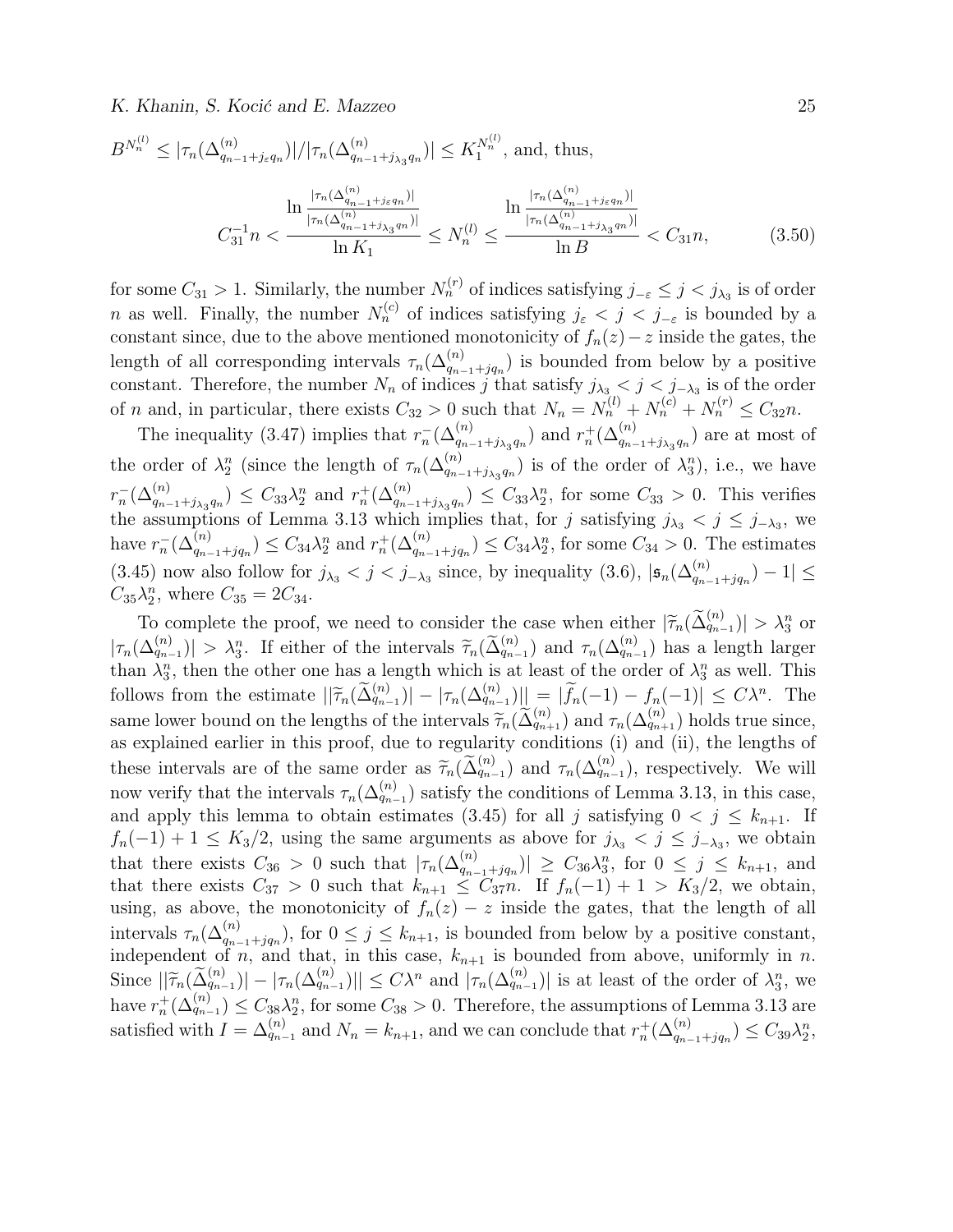for some  $C_{39} > 0$  and  $0 \le j \le k_{n+1}$ . The estimates (3.45), in this case, follow directly from this lemma, by using inequality  $(3.6)$ .  $QED$ 

#### 3.3 Renormalization graphs that are convex inside the tunnels

In this section, we consider the subsequences of renormalizations  $f_n$  and  $\tilde{f}_n$  of maps T and  $\widetilde{T}$ , respectively, for all n such that  $n \neq \mathfrak{n}_{\ell}$ , for any  $\ell \in \mathbb{N}$ . These renormalizations satisfy the regularity conditions  $(i)$ ,  $(ii)$ ,  $(v)$  and  $(vi)$ . The graphs of these renormalizations are convex inside the tunnels. The same holds in the case of critical circle maps and some estimates in this section have already been proven in [12]. We include their proofs for completeness of the presentation.

If  $B_{f_n,K_5}$  is not empty, let  $\zeta_n^*$  be a point such that  $f'_n(\zeta_n^*) = 1$  (such a point, that we will refer to as the center of the tunnel, exists due to regularity conditions (v) and (vi)). Similarly, if  $B_{\tilde{f}_n,K_5}$  is not empty, let  $\zeta_n^*$  be a point such that  $f'_n(\zeta_n^*) = 1$ . If  $k_{n+1} > 1/K_5$ , the tunnel  $B_{f_n,K_5}$  is nonempty and  $\zeta_n^*$  is defined. The affine orientation-preserving change of variables

$$
y = h(z) = \frac{1}{2} f_n''(\zeta_n^*)(z - \zeta_n^*)
$$
\n(3.51)

maps  $\zeta_n^*$  into 0 and normalizes the second derivative of  $f_n$  there. Under this change of variables  $f_n$  is transformed into  $g_n = h \circ f_n \circ h^{-1}$  which satisfies  $g'_n(0) = 1$  and  $g''_n(0) = 2$ . We refer to  $\kappa = g_n(0) = \min_y \{g_n(y) - y\}$  as the size of the tunnel. Since  $f_n(\zeta_n^*) - \zeta_n^* \leq k_{n+1}^{-1}$ , by regularity condition (vi), we have  $0 < \kappa \leq \frac{2}{K}$  $\frac{2}{K_6}k_{n+1}^{-1}$ . Since  $f_n$  is  $C^{2+\alpha}$ -smooth, it follows from the definition (3.51) that

$$
|g_n(y) - (\kappa + y + y^2)| \le C_{40}|y|^{2+\alpha}, \qquad y \in h[-1, 0], \tag{3.52}
$$

where  $C_{40} > 0$ . Similarly, taking into account that  $(f_n^{-1})'(\zeta_n^*) = 1$  and  $(f_n^{-1})''(\zeta_n^*) =$  $-f''_n(\zeta_n^*),$  we have that, for some  $C_{41} > 0$ ,

$$
|g_n^{-1}(y) + (\kappa - y + y^2)| \le C_{41}|y|^{2+\alpha}, \qquad y \in h[f_n(-1), f_n(0)]. \tag{3.53}
$$

To estimate the distance of the iterates of the point  $-1$ , under  $f_n$ , to the center of the tunnel, as well as the distance between its successive iterates, we will use the following two lemmas that were proven in [12]. Namely, it follows from (3.52) and (3.53) that, if  $\kappa < \text{const } |y|^{2+\alpha}$ , the  $\kappa$  term does not influence the asymptotic behavior of  $g_n$  while, in the opposite case, it does. The following two lemmas will allow us to obtain two different asymptotic formulas, one for  $|y| > \text{const} \kappa^{\frac{1}{2+\alpha}}$  and the other for  $|y| < \text{const} \kappa^{\frac{1}{2+\alpha}}$ .

**Lemma 3.15 ([12])** Suppose that, for a sequence of real numbers  $\{s_i\}_{i>0}$ , there exist  $C_{42} > 0$  and  $\alpha \in (0,1)$  such that  $|s_{i+1} - (s_i - s_i^2)| \leq C_{42} |s_i|^{2+\alpha}$ , for every  $i \geq 0$ . Then,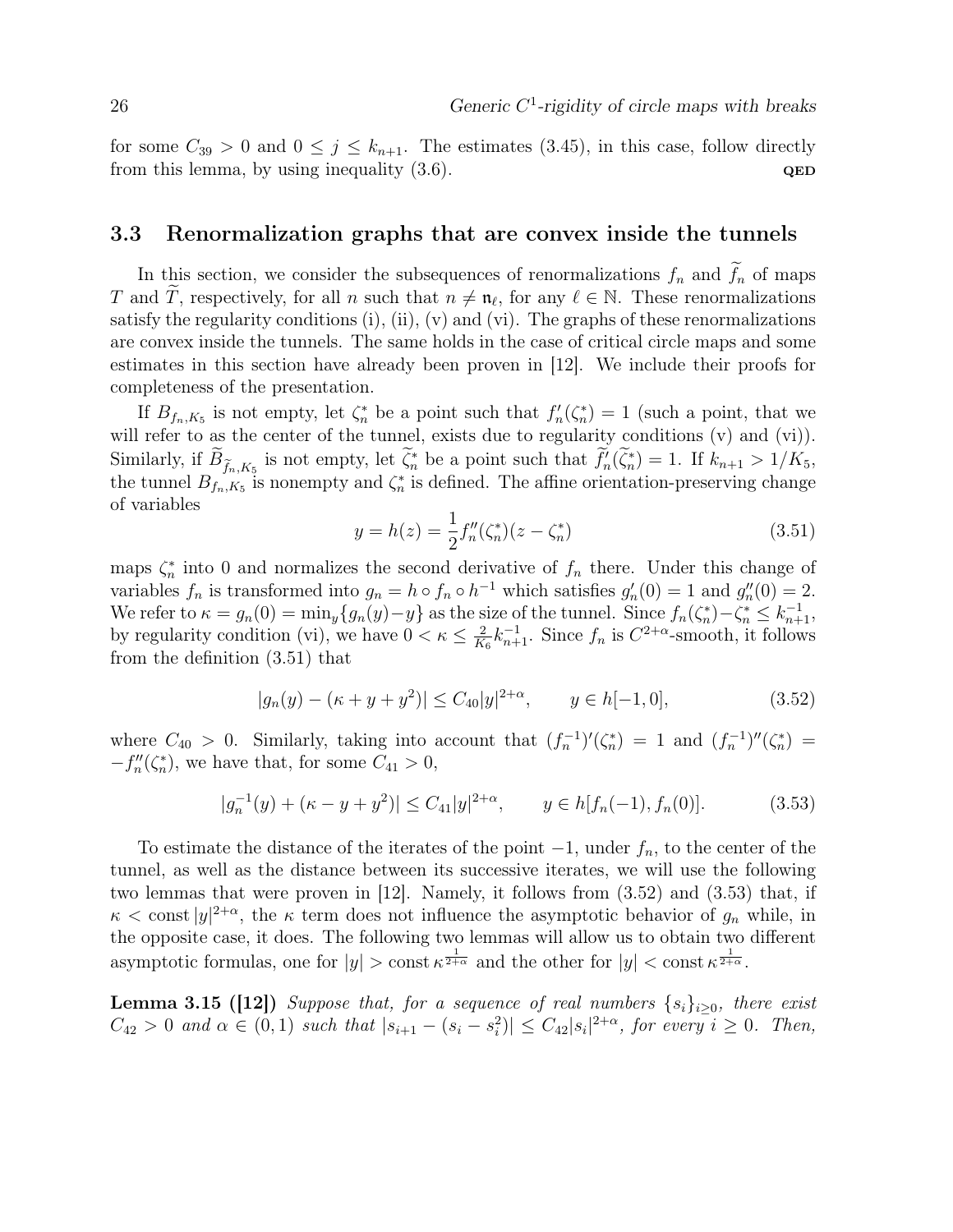there exist constants  $D_1 > 0$  and  $d_1 \in (0,1)$  such that, as long as  $s_0 \in (0,d_1]$ , the estimate

$$
\left| s_i - \frac{1}{i + s_0^{-1}} \right| \le \frac{D_1}{(i + s_0^{-1})^{1+\alpha}} \tag{3.54}
$$

holds, for every  $i \geq 0$ . Moreover, there exists  $D_2 > 0$  such that

$$
s_i - s_{i+1} = \frac{1}{(i + s_0^{-1})^2} (1 + \delta_i), \tag{3.55}
$$

where  $|\delta_i| \leq D_2 s_0^{\alpha}$ , for all  $i \geq 0$ , as long as  $s_0 \in (0, d_1]$ .

**Lemma 3.16 ([12])** Suppose that, for a sequence of real numbers  $\{s_i\}_{i>0}$ , there exist  $C_{43}, C_{44} > 0$  and  $\kappa, \alpha \in (0,1)$  such that

- 1.  $|s_0| \leq C_{43} \kappa$ ,
- 2.  $|s_{i+1} (\kappa + s_i + s_i^2)| \leq C_{44} |s_i|^{2+\alpha}$ , for every  $i \geq 0$ .

Fix arbitrary  $C_{45} > 0$  and define  $N = \kappa^{-1/2} \tan^{-1} (C_{45} \kappa^{-\frac{\alpha}{2(2+\alpha)}})$ . Then, there exist constants  $D_3 > 0$  and  $d_2 \in (0,1)$  such that, as long as  $\kappa \in (0,d_2]$ , the following estimate holds for every  $0 \leq i \leq N$ ,

$$
|s_i - \sqrt{\kappa} \tan(\sqrt{\kappa}i + a_0)| \le D_3(\sqrt{\kappa} \tan \sqrt{\kappa}i)^{1 + \frac{\alpha(\alpha+1)}{2}}, \tag{3.56}
$$

where  $a_0 = \tan^{-1}(s_0)$ √  $\overline{\kappa}$ ). Moreover, there exists  $D_4 > 0$  such that

$$
s_{i+1} - s_i = \frac{\kappa}{(\cos\sqrt{\kappa}i)^2} (1 + \delta_i),\tag{3.57}
$$

where  $|\delta_i| \leq D_4 \kappa^{\frac{\alpha(\alpha+1)}{2(2+\alpha)}}$ , for all  $0 \leq i \leq N$ , as long as  $\kappa \in (0, d_2]$ .

Lemma 3.15 allows us to establish an upper bound on the distance of the points  $f_n^i(-1)$ , for  $0 \le i \le k_{n+1}$ , to the center of the tunnel.

Let  $t_0 = h(-1)$  and  $t_i = g_n^i(t_0)$ , i.e.  $t_i = h(f_n^i(-1))$ .

**Lemma 3.17** Let  $k_{n+1} > 1/K_5$ . Let  $0 < L_n \leq k_{n+1}$  and let  $f_n^i(-1) - \zeta_n^* < 0$ , for  $0 \le i \le L_n$ . There exists  $C_{46} > 0$  such that  $|f_n^i(-1) - \zeta_n^*| \le C_{46} L_n^{-1}$ .

**Proof.** As long as  $t_i < 0$ , from (3.52), we have  $-t_{i+1} \leq -\kappa - t_i - t_i^2 + C_{40} |t_i|^{2+\alpha} \leq -t_i$  $t_i^2 + C_{40}|t_i|^{2+\alpha}$ . It is easy to show by induction that if  $s_{i+1} = s_i - s_i^2 + C_{40}|s_i|^{2+\alpha}$ ,  $s_0 = -t_j$ and j is large enough such that  $-t_j \leq 1/2$ , then  $-t_{i+j} \leq s_i$ , for all  $i \in \mathbb{N}$ . It is not difficult to see that there exists  $C_{47} > 0$  such that, if  $j \geq C_{47}$ , then  $-t_j \leq 1/2$ . We will prove the latter claim by contradiction. Namely, since  $h^{-1}(t_j) - \zeta_n^* = 2t_j/f_n''(\zeta_n^*)$ , if  $t_j > 1/2$ , then  $|h^{-1}(t_j) - \zeta_n^*| \ge K_1^{-1}$ , by the regularity condition (i). By the regularity conditions (v) and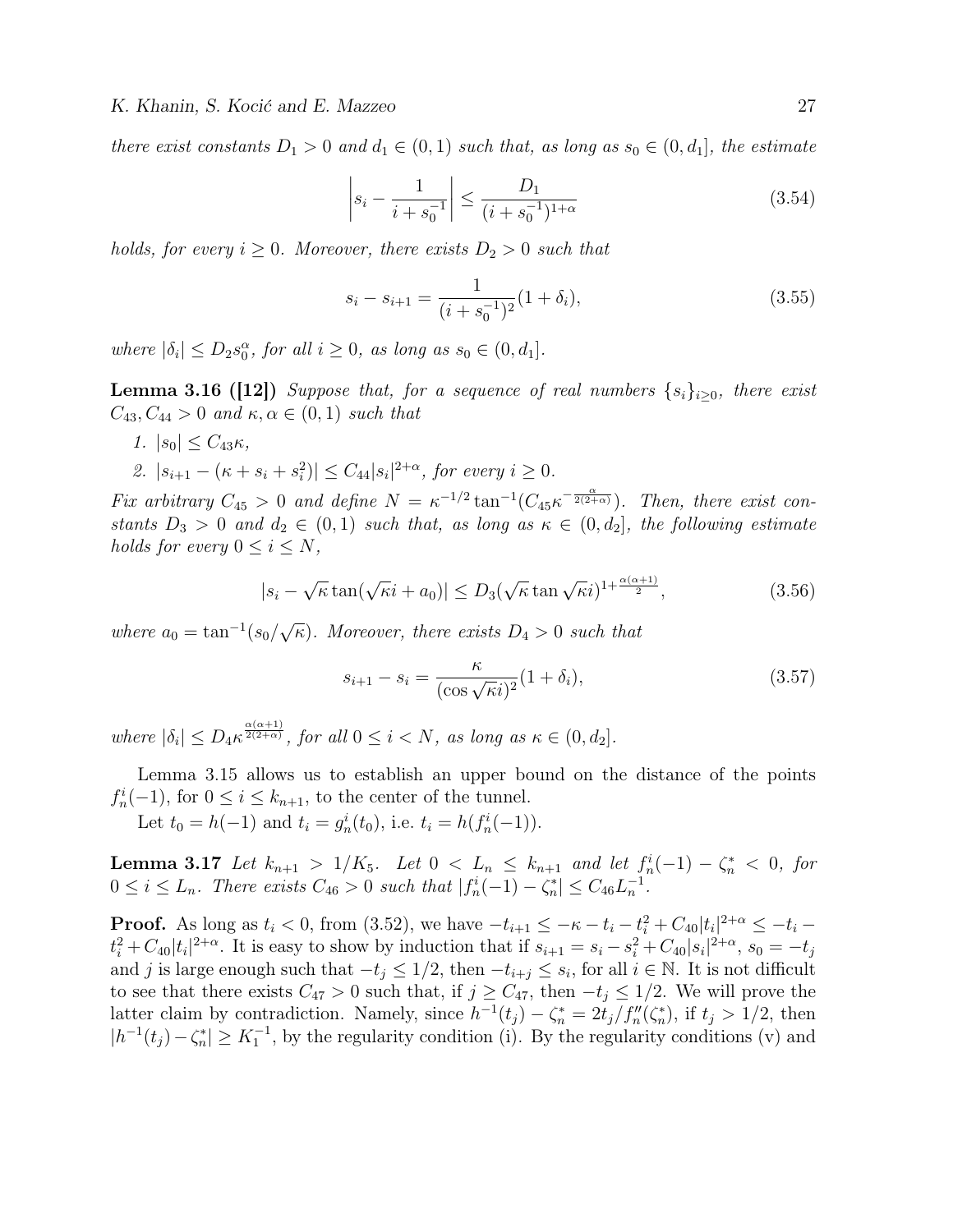(vi), we find  $f_n(h^{-1}(t_j)) - h^{-1}(t_j) \ge \min\{K_5, K_6(h^{-1}(t_j) - \zeta_n^*)^2/2\} \ge \min\{K_5, K_6K_1^{-1}\}.$ It follows, using again the regularity conditions (v) and (vi), that, for  $0 \le i \le j$ , we have  $f_n(h^{-1}(t_i)) - h^{-1}(t_i) \ge \min\{K_5, K_6K_1^{-1}\}.$  If  $C_{47} > 1/\min\{K_5, K_6K_1^{-1}\},$  this leads to a contradiction. Therefore, for  $j \geq C_{47}$ , we have  $-t_j \leq 1/2$  and we can apply Lemma 3.15, with  $s_i$  specified above. The claim follows.  $QED$ 

**Lemma 3.18** Let  $k_{n+1} > 1/K_5$ . Let  $0 < L_n \leq k_{n+1}$  and let  $f_n^{k_{n+1}-i}(-1) - \zeta_n^* > 0$ , for  $0 \leq i \leq L_n$ . There exists  $C_{48} > 0$  such that  $|f_n^{k_{n+1}-i}(-1) - \zeta_n^*| \leq C_{48}L_n^{-1}$ .

**Proof.** The proof of this claim is analogous to the proof of Lemma 3.17. QED

We will now estimate some important parameters of the tunnel. Since  $\kappa = g_n(0)$ , there exists a unique number  $i_c$  satisfying  $0 < i_c < k_{n+\frac{1}{\alpha}}$  such that  $t_{i_c} \in [0, \kappa)$ . Let  $i_l = i_c - \left[\kappa^{-1/2} \tan^{-1} \kappa^{-\frac{\alpha}{2(2+\alpha)}}\right]$  and  $i_r = i_c + \left[\kappa^{-1/2} \tan^{-1} \kappa^{-\frac{\alpha}{2(2+\alpha)}}\right]$ . The analogous quantities associated to  $\tilde{g}_n$  will be denoted by  $\tilde{\kappa}, \tilde{i}_c, \tilde{i}_l$  and  $\tilde{i}_r$ . Combining  $\tan^{-1} \frac{1}{x} = \frac{\pi}{2} - \tan^{-1} x$  with the asymptotic formula  $\tan^{-1} x = x + O(x^3)$ ,  $x \to 0$  it is easy to derive the asymptotic formula  $\tan^{-1} x = x + \mathcal{O}(x^3), x \to 0$ , it is easy to derive

$$
\kappa^{-\frac{1}{2}} \tan^{-1} \kappa^{-\frac{\alpha}{2(2+\alpha)}} = \frac{\pi}{2} \kappa^{-\frac{1}{2}} - \kappa^{-\frac{1}{2+\alpha}} + \mathcal{O}(\kappa^{\frac{-1+\alpha}{2+\alpha}}), \quad \kappa \to 0.
$$
 (3.58)

**Lemma 3.19 ([12])** There exist constants  $C_{49}$ ,  $C_{50} > 0$  such that if  $k_{n+1} \ge C_{49}$ , then

$$
|k_{n+1} - \pi \kappa^{-\frac{1}{2}}| \le C_{50} \kappa^{\frac{-1+\alpha}{2}},\tag{3.59}
$$

and

$$
\left| i_c - \frac{k_{n+1}}{2} \right| \le C_{50} \kappa^{\frac{-1+\alpha}{2}}.
$$
\n(3.60)

**Proof.** We include the proof for completeness of the presentation. It follows from Lemma 3.15, together with (3.52) and (3.53), that there exists  $i_0 \geq 1$  such that,

$$
\left| t_{i_0+i} + \frac{1}{i - t_{i_0}^{-1}} \right| \le \frac{C_{51}}{(i - t_{i_0}^{-1})^{1+\alpha}}, \quad 0 \le i \le i_l - i_0,
$$
\n
$$
\left| t_{k_{n+1}-i_0-i} - \frac{1}{i + t_{k_{n+1}-i_0}^{-1}} \right| \le \frac{C_{51}}{(i + t_{k_{n+1}-i_0}^{-1})^{1+\alpha}}, \quad 0 \le i \le k_{n+1} - i_0 - i_r,
$$
\n(3.61)

respectively, for some  $C_{51} > 0$ . Lemma 3.16, applied to  $s_i = -g_n^{-i}(t_{i_c})$  and  $s_i = g_n^{i}(t_{i_c})$ (the assumptions of the lemma are satisfied due to (3.53) and (3.52)), respectively, implies that, for some  $C_{52} > 0$ ,

$$
\left| t_{i_l} + \kappa^{\frac{1}{2+\alpha}} \right| \leq C_{52} \kappa^{\frac{1}{2+\alpha} + \frac{\alpha(\alpha+1)}{2(2+\alpha)}},
$$
\n
$$
\left| t_{i_r} - \kappa^{\frac{1}{2+\alpha}} \right| \leq C_{52} \kappa^{\frac{1}{2+\alpha} + \frac{\alpha(\alpha+1)}{2(2+\alpha)}}.
$$
\n(3.62)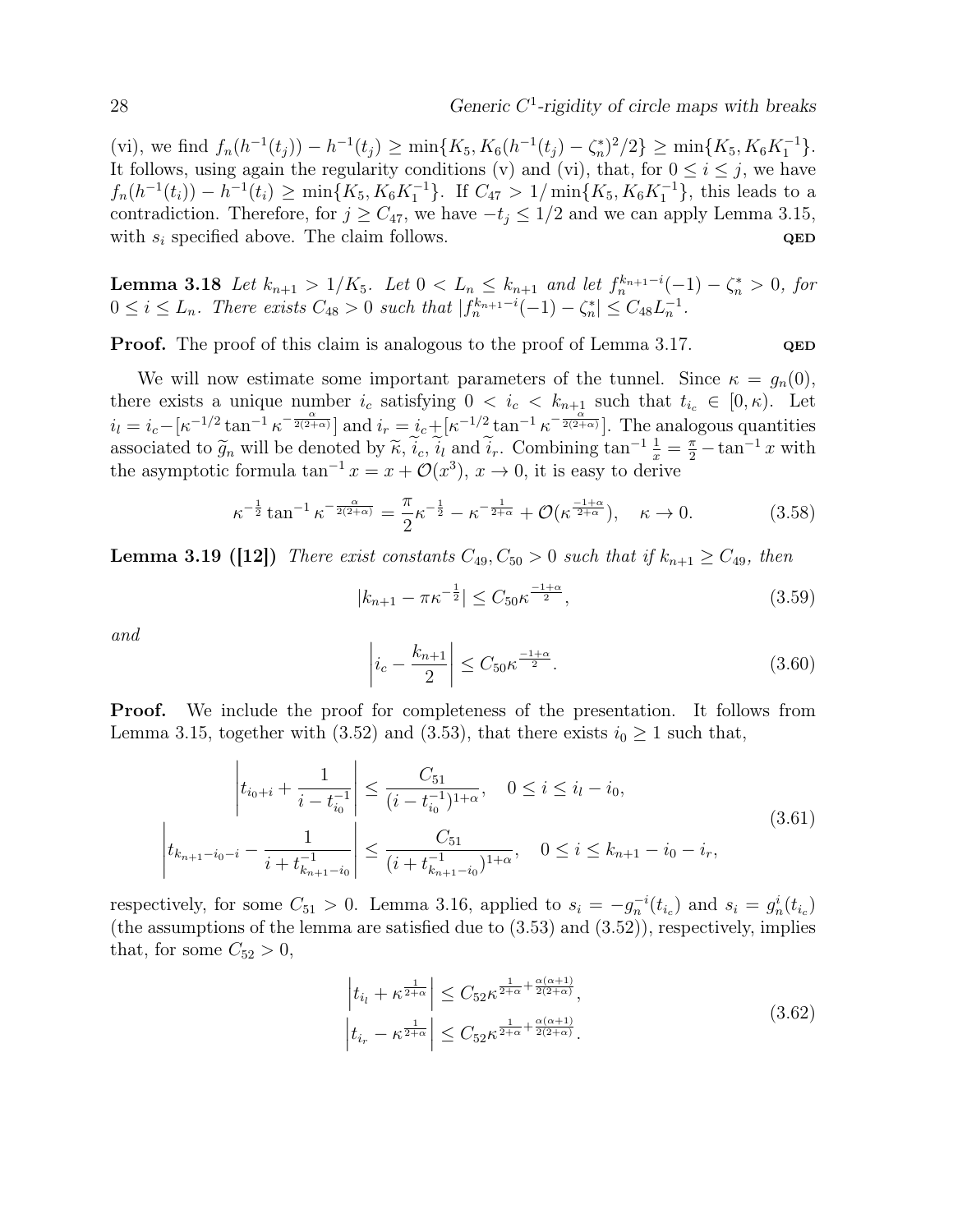It follows from (3.61), for  $i = i_l - i_0$  and  $i = k_{n+1} - i_0 - i_r$ , respectively, and (3.62) that, for small enough  $\kappa$ ,

$$
\left| i_l - i_0 - t_{i_0}^{-1} - \kappa^{-\frac{1}{2+\alpha}} \right| \le C_{53} \kappa^{\frac{-1+\alpha}{2}},
$$
  

$$
\left| k_{n+1} - i_0 - i_r + t_{k_{n+1}-i_0}^{-1} - \kappa^{-\frac{1}{2+\alpha}} \right| \le C_{53} \kappa^{\frac{-1+\alpha}{2}},
$$
\n(3.63)

where  $C_{53} > 0$ . Since  $k_{n+1} = (k_{n+1} - i_0 - i_r) + (i_r - i_c) + (i_c - i_l) + (i_l - i_0) + 2i_0$ , from (3.63), using the asymptotic (3.58) and  $\kappa^{\frac{-1+\alpha}{2}} > \kappa^{\frac{-1+\alpha}{2+\alpha}}$ , we obtain (3.59). Since  $k_{n+1} - 2i_c = k_{n+1} - i_0 - i_r - (i_l - i_0)$  and both  $t_{i_0}^{-1}$  $_{i_0}^{-1}$  and  $t_{k_n}^{-1}$  $\frac{-1}{k_{n+1}-i_0}$  are bounded, from (3.63), we also obtain  $(3.60)$ . QED

**Corollary 3.20** There exist  $C_{54}$ ,  $C_{55} > 0$  such that, if  $k_{n+1} \ge C_{54}$ , then

$$
\left|\frac{\widetilde{\kappa}}{\kappa} - 1\right| \le C_{55} \kappa^{\frac{\alpha}{2}}.\tag{3.64}
$$

**Proof.** It follows from Lemma 3.19, by using the corresponding inequalities (3.59) for  $\tilde{\kappa}$  and  $\kappa$ , and the fact that, for x close to 1,  $x^2 - 1$  is of the same order as  $x - 1$ . and  $\kappa$ , and the fact that, for x close to 1,  $x^2 - 1$  is of the same order as  $x - 1$ . QED

**Corollary 3.21** There exist  $C_{56}$ ,  $C_{57} > 0$  such that, if  $k_{n+1} \ge C_{56}$ , then

$$
|\tilde{i}_c - i_c|, |\tilde{i}_r - i_r|, |\tilde{i}_l - i_l| \le C_{57} \kappa^{\frac{-1+\alpha}{2}}.
$$
\n(3.65)

**Proof.** It follows from Lemma 3.19, using estimate (3.60) for  $i_c$  and  $\tilde{i}_c$ , and the asymptotic formula (3.58). formula  $(3.58)$ .

**Corollary 3.22** There exist  $C_{58}$ ,  $C_{59} > 0$  such that, if  $k_{n+1} \ge C_{58}$ , then

$$
\left| \kappa - \frac{\pi^2}{k_{n+1}^2} \right| \le C_{59} \kappa^{1 + \frac{\alpha}{2}}.
$$
\n(3.66)

**Proof.** It follows directly from estimate (3.59) of Lemma 3.19.  $QED$ 

The next lemma gives a lower bound on the distance between the successive iterates of  $f_n^i(-1)$ , for  $0 \le i \le k_{n+1}$ . To simplify the notation, let  $z_i = f_n^i(-1) = \tau_n(x_{q_{n-1}+iq_n})$ .

**Lemma 3.23** There exists  $C_{60} > 0$  such that, for all  $n \neq \mathfrak{n}_{\ell}$ , for any  $\ell \in \mathbb{N}$ ,

$$
|\tau_n(\Delta_{q_{n-1}+iq_n}^{(n)})| \ge C_{60}i^{-2}, \quad 0 < i \le i_c,
$$
  

$$
|\tau_n(\Delta_{q_{n-1}+iq_n}^{(n)})| \ge C_{60}(k_{n+1}-i)^{-2}, \quad i_c-1 \le i < k_{n+1}.
$$
 (3.67)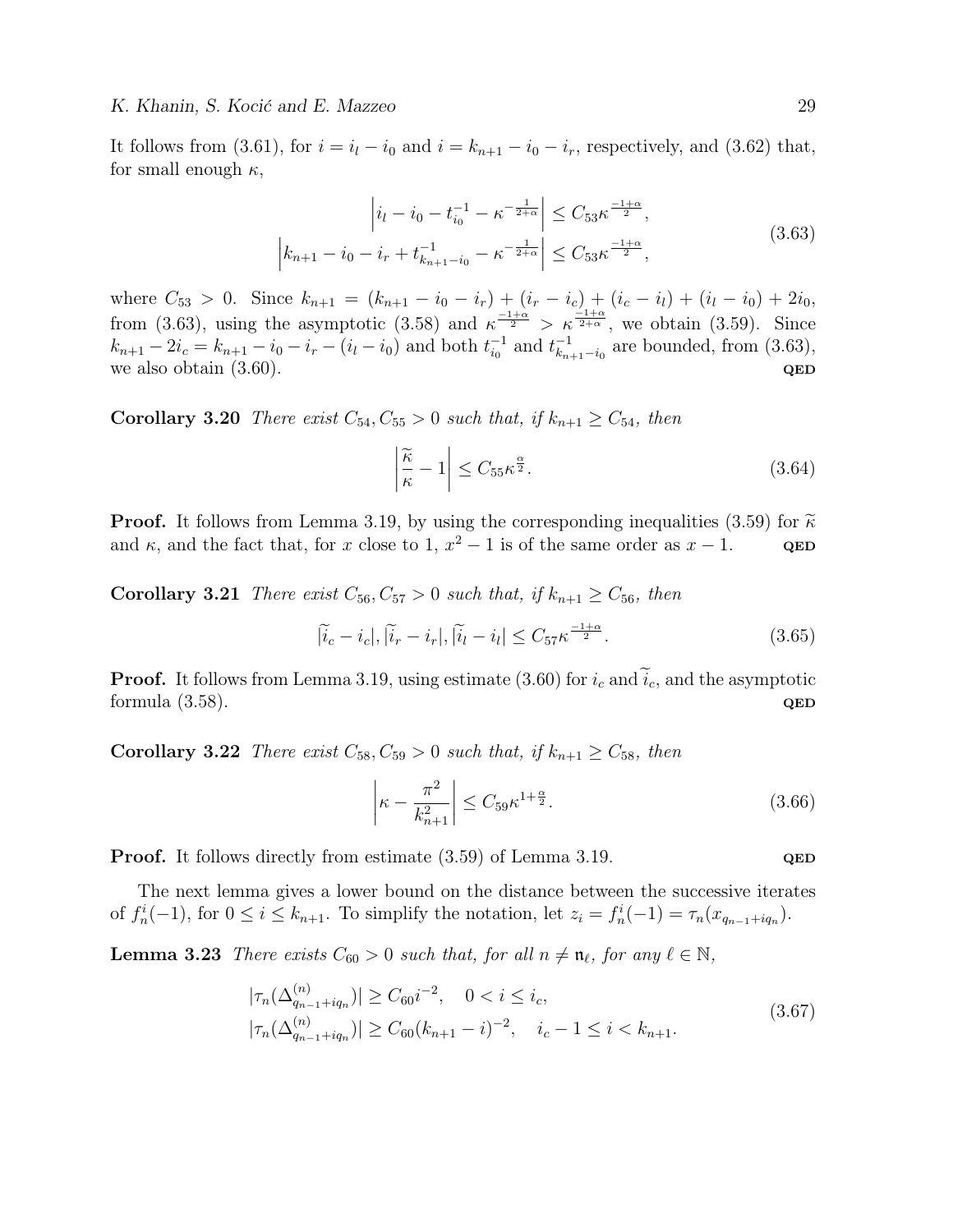**Proof.** We will prove the first inequality only. The proof of the second inequality is similar. It follows from the regularity conditions (v) that there exists  $C_{61} > 0$  such that  $|\tau_n(\Delta_{q_{n-1}}^{(n)})| \geq C_{61}$ . Let  $J := [1/K_5] + 1$ . It follows from the regularity condition (ii) that (3.67) holds for  $0 < i \le \min\{J, i_c\}$ . If  $J \ge i_c$ , the claim is proven. In the following, we assume  $J < i_c$ . The regularity condition (v) implies that, for all the remaining i, satisfying  $J < i \leq i_c, z_i \in B_{f_n,K_5}$ . It follows from (3.62) that, there exists  $C_{62} > 0$  such that,  $\kappa <$  $C_{62}|t_i|^{2+\alpha}$ , for  $J < i \leq i_l$ , and we may apply Lemma 3.15 to  $s_i = -t_{i+J}$  (the assumptions of the lemma are satisfied due to (3.52)) to obtain the first inequality in (3.67), for  $J < i \leq i_l$ . To compare the length of the intervals  $\tau_n(\Delta_{q_{n-1}+iq_n}^{(n)})$  and  $h(\tau_n(\Delta_{q_{n-1}+iq_n}^{(n)}))$ , we have also used the fact that, due to regularity condition (i),  $|h'(z)| \leq \frac{K_1}{2}$ . To complete the proof, we need to verify (3.67) for  $i_l < i \leq i_c$ . To do that, we apply Lemma 3.16 with  $s_i = -t_{i_c+1-i}$ (the assumptions of the lemma are satisfied due to (3.53)). In particular, for  $i_l \leq i \leq i_c$ , Lemma 3.16 implies

$$
t_{i+1} - t_i = s_{i_c+1-i} - s_{i_c-i} = \frac{\kappa}{(\cos(\sqrt{\kappa}(i_c - i)))^2} (1 + \delta_{i_c-i}).
$$
\n(3.68)

We will now prove that there exists  $C_{63} > 0$  such that, for  $i_l \leq i \leq i_c$ ,

$$
t_{i+1} - t_i \ge C_{63} i^{-2}.\tag{3.69}
$$

To prove this, we will first verify that the function  $\chi$ √  $\overline{\kappa}i) =$  $\frac{\sqrt{\kappa}i}{\cos(\sqrt{\kappa}(i_c-i))}$  is monotonically increasing. This follows from the fact that the function  $\sqrt{\kappa}i \tan(\sqrt{\kappa}(i_c - i))$  has<br>the maximum when  $\sqrt{\kappa}i = \frac{\tan(\sqrt{\kappa}(i_c - i))}{1 + \tan^2(\sqrt{\kappa}(i_c - i))}$  and, therefore,  $\chi'(\sqrt{\kappa}i) = \frac{1 - \sqrt{\kappa}i \tan(\sqrt{\kappa}(i_c - i))}{\cos(\sqrt{\kappa}(i_c - i))$  $\frac{\tan(\sqrt{\kappa}(i_c-i))}{1+\tan^2(\sqrt{\kappa}(i_c-i))}$  and, therefore,  $\chi'$  $\sqrt{\kappa}i$ ) =  $\frac{1-\sqrt{\kappa}i\tan(\sqrt{\kappa}(i_c-i))}{\cos(\sqrt{\kappa}(i_c-i))} \ge$  $(\cos(\sqrt{\kappa}(i_c - i)))^{-1}(1 + \tan^2($  $\sqrt{\kappa}(i_c - i))$  and, differently,  $\chi(\sqrt{k}(\ell_i - i)))^{-1} > 0$ , for  $i_l \leq i \leq i_c$ . Thus,

$$
t_{i+1} - t_i = (t_{i_l+1} - t_{i_l}) \frac{(\cos(\sqrt{\kappa}(i_c - i_l)))^2}{(\cos(\sqrt{\kappa}(i_c - i)))^2} \frac{(1 + \delta_{i_c - i})}{(1 + \delta_{i_c - i_l})} \ge (t_{i_l+1} - t_{i_l}) \frac{i_l^2}{i^2} \frac{(1 + \delta_{i_c - i})}{(1 + \delta_{i_c - i_l})}. \tag{3.70}
$$

Taking into account that, by the previously established inequality (3.67) for  $i = i_l$ ,  $(t_{i_l+1} (t_{i_l})$  $i_l^2$  is bounded from below by a positive constant and that, by Lemma 3.16,  $|\delta_{i_c-i}| \leq$  $C_{64} \kappa^{\frac{\alpha(\alpha+1)}{2(2+\alpha)}}$ , for some  $C_{64} > 0$ , this proves (3.69). The claim follows. QED

The next proposition gives an estimate on the distance between points  $\tilde{\tau}_n(\tilde{x}_{q_{n-1}+jq_n})$ and  $\tau_n(x_{q_{n-1}+jq_n})$ , for  $0 \leq j \leq k_{n+1}$ .

**Proposition 3.24** Assume that the conditions of Theorem 2.2 hold. There exists  $C_{65} > 0$ such that, for all  $n \neq \mathfrak{n}_{\ell}$ , for any  $\ell \in \mathbb{N}$ , and for  $0 \leq j \leq k_{n+1}$ , we have

$$
|\tilde{\tau}_n(\tilde{x}_{q_{n-1}+jq_n}) - \tau_n(x_{q_{n-1}+jq_n})| \le C_{65} \lambda^{n/2}.
$$
\n(3.71)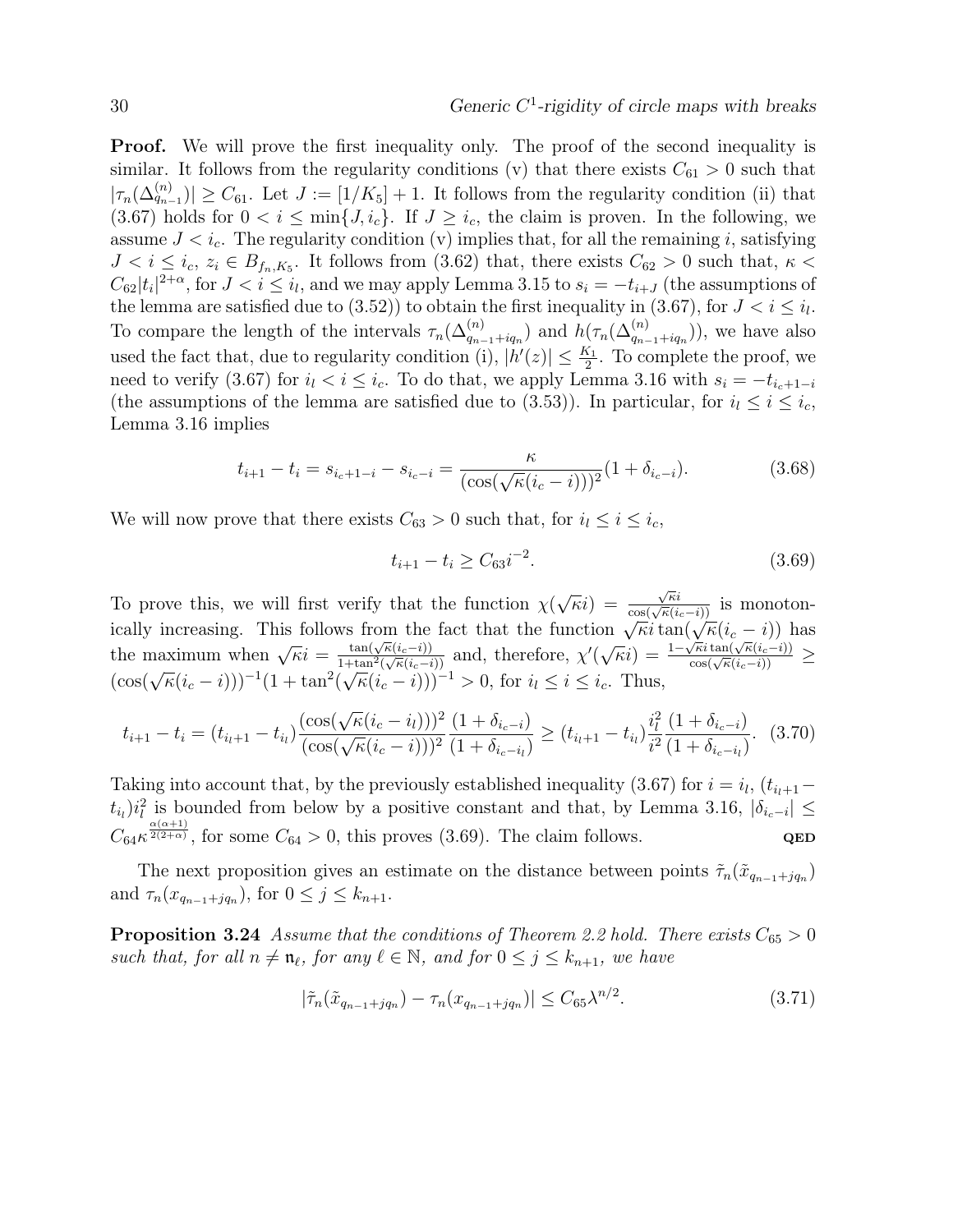**Proof.** It suffices to prove the claim for sufficiently large  $n \neq \mathfrak{n}_{\ell}$ . To simplify the notation, let  $z_i = \tau_n(x_{q_{n-1}+iq_n})$  and  $\tilde{z}_i = \tilde{\tau}_n(\tilde{x}_{q_{n-1}+iq_n})$ . Notice that the "first" pair of points satisfies the desired bound since, by condition (d) of Theorem 2.2,

$$
|\tilde{z}_1 - z_1| = |\tilde{f}_n(-1) - f_n(-1)| \le C\lambda^n.
$$
 (3.72)

The same is true for the "last" pair since

$$
|\tilde{z}_{k_{n+1}} - z_{k_{n+1}}| = |\tilde{f}_{n+1}(0)\tilde{f}_n(0) - f_{n+1}(0)f_n(0)| \le K_1 C (1 + \lambda)\lambda^n.
$$
 (3.73)

Let  $\xi_i$  be a point between  $z_i$  and  $\tilde{z}_i$  such that  $|f_n(\tilde{z}_i) - f_n(z_i)| = f'_n(\xi_i) |\tilde{z}_i - z_i|$ . Then,

$$
\begin{aligned} |\tilde{z}_{i+1} - z_{i+1}| &\le f'_n(\xi_i) |\tilde{z}_i - z_i| + C\lambda^n, \\ |\tilde{z}_{i-1} - z_{i-1}| &\le (f'_n(\xi_{i-1}))^{-1} (|\tilde{z}_i - z_i| + C\lambda^n). \end{aligned} \tag{3.74}
$$

By iterating these two inequalities we obtain

$$
|\tilde{z}_j - z_j| \leq |\tilde{z}_1 - z_1| \prod_{i=1}^{j-1} f'_n(\xi_i) + C\lambda^n \left( 1 + \sum_{k=2}^{j-1} \prod_{i=k}^{j-1} f'_n(\xi_i) \right), \tag{3.75}
$$

$$
|\tilde{z}_{k_{n+1}-j}-z_{k_{n+1}-j}| \leq |\tilde{z}_{k_{n+1}}-z_{k_{n+1}}| \prod_{i=k_{n+1}-j}^{k_{n+1}-1} (f'_{n}(\xi_{i}))^{-1} + C\lambda^{n} \sum_{k=k_{n+1}-j}^{k_{n+1}-1} \prod_{i=k}^{k_{n+1}-1} (f'_{n}(\xi_{i}))^{-1}.
$$

We can now apply these estimates for all  $1 \leq j \leq J$ , where  $J := [1/K_5] + 1$ , obtaining  $|\tilde{z}_j - z_j| \leq C_{66} \lambda^n$ , and  $|\tilde{z}_{k_{n+1}-j} - z_{k_{n+1}-j}| \leq C_{66} \lambda^n$ , for some  $C_{66} > 0$ . If  $k_{n+1} \leq 2J$ , then the claim is proven. Otherwise, all the remaining points  $z_i$  and  $\tilde{z}_i$  belong to  $B_{f_n,K_5} \cap B_{\tilde{f}_n,K_5}$ ,  $\zeta_n^*$ and  $\widetilde{\zeta}_n^*$  are well-defined and  $|\widetilde{\zeta}_n^* - \zeta_n^*| < CK_6^{-1}\lambda^n$ , as follows from the regularity condition (vi) and condition (d).

The objective now is to apply the inequalities (3.75) to obtain the desired estimate for all of the remaining points. We will first make at most  $L_n := [\lambda^{-n/2}] + 1$  steps from both ends. More precisely, we will make at most  $L_n$  steps from the left end, but stop when  $\max\{z_j, \tilde{z}_j\} > \zeta_n^*$ . From the first of the inequalities  $(3.75)$ , we obtain  $|\tilde{z}_j - z_j| \leq C_{67} \lambda^{n/2}$ , for some  $C_{67} > 0$ , and all  $J < j \le L_l$ , where  $L_l := \min\{L_n, \min\{k \in \mathbb{N} : \max\{z_k, \tilde{z}_k\} > \zeta_n^*\}\}.$ Here, we have used the fact that the products of derivatives in (3.75) are smaller than 1, since all points  $\xi_i$  now belong to  $B_{f_n,K_5} \cap B_{\tilde{f}_n,K_5}$ , and satisfy  $\xi_i \leq \zeta_n^*$ . The same estimate is obtained for  $k_{n+1} - L_r < j < k_{n+1} - J$ , such that  $L_r := \min\{L_n, k_{n+1} - \max\{k \in \mathbb{N} :$  $\min\{z_k, \tilde{z}_k\} < \zeta_n^*\}$ , by applying the second inequality in (3.75).

If an early stop did not occur in the previous iterations, i.e., if  $L_l = L_r = L_n$ , then, for the rest of the points, by Lemma 3.17 and Lemma 3.18, we have  $|z_j - \zeta_n^*| \le C_{68} L_n^{-1} \le$  $C_{68}\lambda^{n/2}$ , and  $|\tilde{z}_j - \tilde{\zeta}_n^*| \leq C_{68}\lambda^{n/2}$ , for some  $C_{68} > 0$ . Together with  $|\tilde{\zeta}_n^* - \zeta_n^*| < CK_6^{-1}\lambda^n$ , this completes the proof, in this case. If both the forward and the backward iterations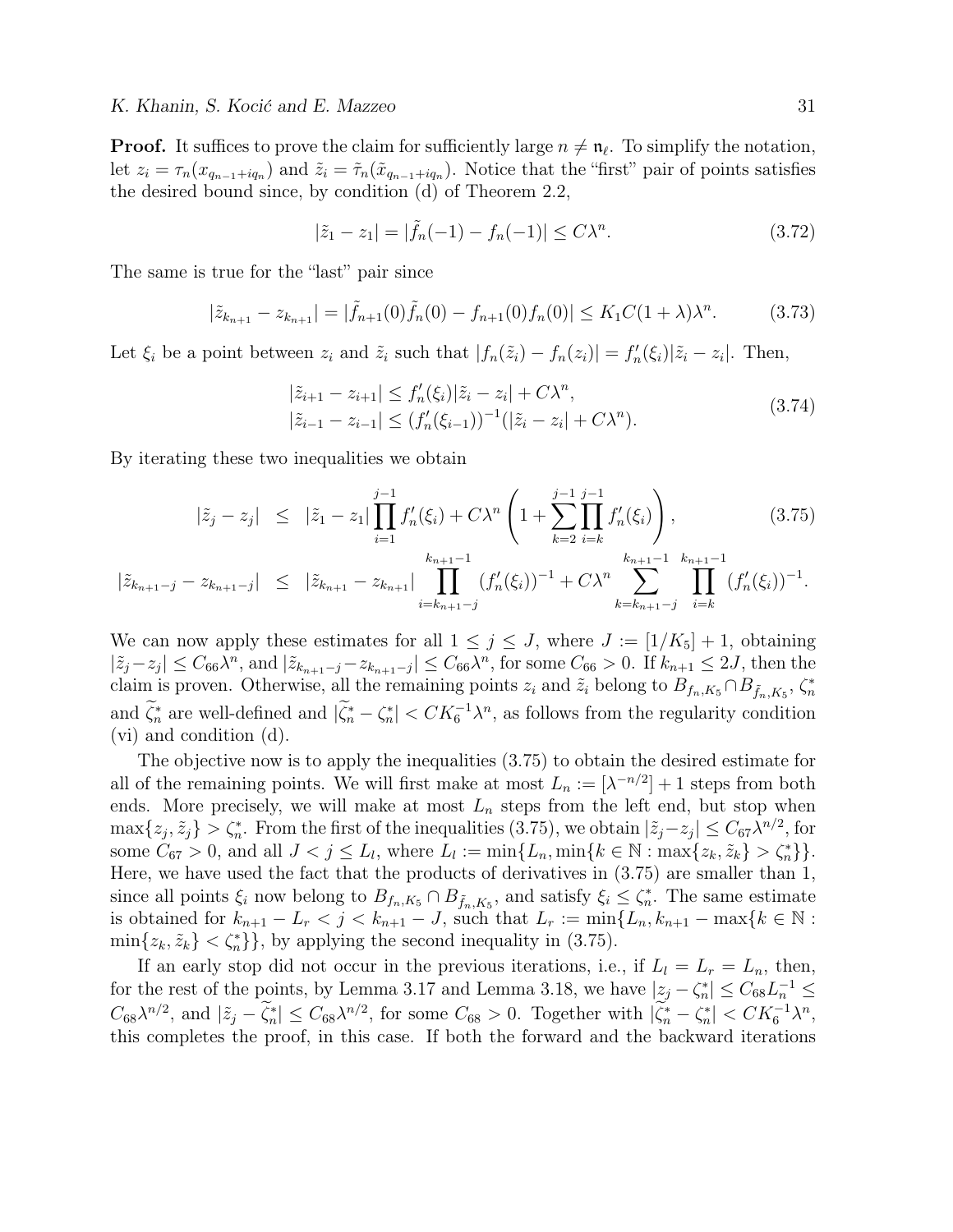were stopped earlier at  $L_l < L_n$  and  $L_r < L_n$ , respectively, then all the remaining points  $z_j$  and  $\tilde{z}_j$  are contained in the interval between the leftmost and the rightmost of the points (i.e., the smallest and largest values of)  $z_{L_i}, \tilde{z}_{L_i}, z_{k_{n+1}-L_r}, \tilde{z}_{k_{n+1}-L_r}$ . The length of this interval,  $\mathfrak{d} := \max\{z_{L_l}, \tilde{z}_{L_l}, z_{k_{n+1}-L_r}, \tilde{z}_{k_{n+1}-L_r}\} - \min\{z_{L_l}, \tilde{z}_{L_l}, z_{k_{n+1}-L_r}, \tilde{z}_{k_{n+1}-L_r}\},$  is bounded from above by  $2C_{67}\lambda^{n/2}$ . If the iteration in one direction was stopped earlier, while in the other was not, then the two arguments above can be easily combined to complete the proof. Namely, if  $L_l < L_n$  and  $L_r = L_n$  or  $L_l = L_n$  and  $L_r < L_n$ , then  $\mathfrak{d} \leq C_{67} \lambda^{n/2} + C K_6^{-1} \lambda^n + C_{68} \lambda^{n/2}$ . The claim follows. QED

**Corollary 3.25** Under the assumptions of Proposition 3.24, there exists  $C_{69} > 0$  such that, for all  $n \neq \mathfrak{n}_{\ell}$ , for any  $\ell \in \mathbb{N}$ , and for all  $1 \leq j \leq [\lambda^{-n/8}] + 1$  and  $k_{n+1} - [\lambda^{-n/8}] \leq$  $j \leq k_{n+1}$ , we have

$$
|\tilde{\tau}_n(\tilde{x}_{q_{n-1}+jq_n}) - \tau_n(x_{q_{n-1}+jq_n})| \leq C_{69} \lambda^{n/4} |\tau_n(\Delta_{q_{n-1}+jq_n}^{(n)})|.
$$
 (3.76)

**Proof.** For  $1 \le j \le \min\{i_c, [\lambda^{-n/8}] + 1\}$  and  $\max\{i_c - 1, k_{n+1} - [\lambda^{-n/8}] \} \le j \le k_{n+1}$ , the claim follows directly from Proposition 3.24, taking into account that, by Lemma 3.23, there exists  $C_{70} > 0$  such that  $|\tau_n(\Delta_{q_{n-1}+jq_n}^{(n)})| \geq C_{70}\lambda^{n/4}$ . These estimates can be extended to  $i_c < j \leq [\lambda^{-n/8}] + 1$  or  $k_{n+1} - [\lambda^{-n/8}] \leq j < i_c - 1$  since, by the regularity condition (vi), in these two cases  $|\tau_n(\Delta_{q_{n-1}+jq_n}^{(n)})| \geq |\tau_n(\Delta_{q_{n-1}+iq_n}^{(n)})|$  and  $|\tau_n(\Delta_{q_{n-1}+jq_n}^{(n)})| \geq$  $|\tau_n(\Delta_{q_{n-1}+(i_c-1)q_n}^{(n)})|$ , respectively, for sufficiently large *n*. The claim follows. QED

The following lemma shows that, for the values of  $n$  considered (corresponding to the renormalization graphs that are convex inside the tunnels), the ratios of lengths of the renormalized intervals  $\widetilde{\tau}_n(\widetilde{\Delta}_{q_{n-1}+jq_n}^{(n)})$  and  $\tau_n(\Delta_{q_{n-1}+jq_n}^{(n)})$  are exponentially (in n) close to 1.

**Proposition 3.26** Assume that the conditions of Theorem 2.2 hold. There exists  $C_{70}$ 0, such that for all  $n \neq n_\ell$ , for any  $\ell \in \mathbb{N}$ , and  $0 \leq j \leq k_{n+1}$ , we have

$$
\left|\mathfrak{s}_{n}(\Delta_{q_{n-1}+jq_n}^{(n)})-1\right| \leq C_{70}\lambda_5^n,\tag{3.77}
$$

with  $\lambda_5 := \lambda^{\frac{(1+\alpha)\alpha}{8(2+\alpha)}}$ .

**Proof.** It suffices to prove the claim for sufficiently large n. For  $0 \leq j \leq [\lambda^{-n/8}]$  and  $k_{n+1} - \left[\lambda^{-n/8}\right] \leq j < k_{n+1}$ , it follows directly from Corollary 3.25, by using (3.6), that

$$
|\mathfrak{s}_n(\Delta_{q_{n-1}+jq_n}^{(n)}) - 1| \le C_{71} \lambda^{n/4},\tag{3.78}
$$

for some  $C_{71} > 0$ . If this constant has been chosen sufficiently large, inequality (3.78) also holds for  $j = k_{n+1}$  since, as follows from (3.73) and (3.74), using that  $|f_n'(z)| \leq K_1$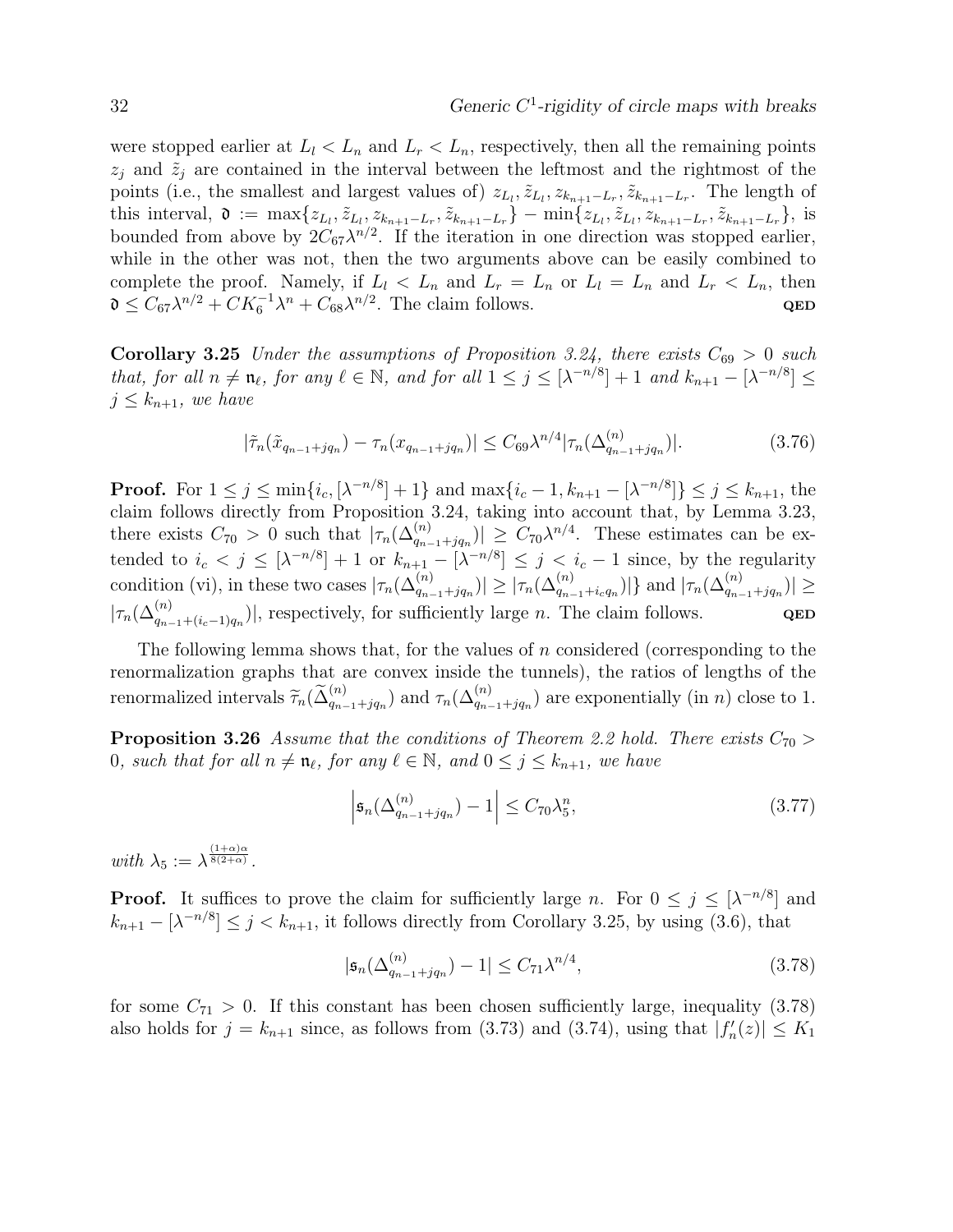by the regularity condition (i),  $|\tilde{\tau}_n(\tilde{x}_{q_{n+1}+q_n}) - \tau_n(x_{q_{n+1}+q_n})| \leq C_{72} \lambda^n$ , for some  $C_{72} > 0$ ; and by the regularity conditions (v) and (ii),  $|\tau_n(\Delta_{q_{n+1}}^{(n)})| = |\tau_n(T^{q_{n+1}}(\Delta_0^{(n)}))| \ge K_5K_2$ , as  $(T^{q_{n+1}})'(x) = f'_{n+1}(\tau_{n+1}(x)).$ 

If  $k_{n+1} \leq [\lambda^{-n/8}]$ , the claim is proven. In the following, we assume  $k_{n+1} > [\lambda^{-n/8}]$  and that *n* is sufficiently large such that  $[\lambda^{-n/8}] > 1/K_5$ . This latter condition guarantees that for all the remaining indices  $j$ , for which  $(3.77)$  remains to be proven, we have  $z_i, \widetilde{z}_i \in B_{f_n,K_5} \cap B_{\widetilde{f}_n,K_5}.$ 

To prove (3.77) for  $\left[\lambda^{-n/8}\right] < j \le \min\{i_l, i_l\}$ , we apply Lemma 3.15 to  $s_i = -t_{i+\left[\lambda^{-n/8}\right]}$ and  $s_i = -\tilde{t}_{i+[\lambda^{-n/8}]},$  where  $i = j - [\lambda^{-n/8}]$ . The assumptions of this lemma are satisfied due to (3.52), since it follows from (3.62) that there exists  $C_{73} > 0$  such that,  $\kappa < C_{73} |t_j|^{2+\alpha}$ , for  $[\lambda^{-n/8}] < j \leq i_l$ . We obtain

$$
\mathfrak{s}_{n}(\Delta_{q_{n-1}+jq_{n}}^{(n)}) = \frac{(j - [\lambda^{-n/8}] - t_{[\lambda^{-n/8}]}^{-1})^{2}}{(j - [\lambda^{-n/8}] - \tilde{t}_{[\lambda^{-n/8}]}^{-1})^{2}} \frac{(1 + \tilde{\delta}_{j})}{(1 + \delta_{j})} \frac{\tilde{f}_{n}''(\tilde{\zeta}_{n}^{*})}{f_{n}''(\zeta_{n}^{*})},
$$
(3.79)

for  $[\lambda^{-n/8}] \leq j \leq \min\{i_l, \tilde{i}_l\}.$  Since  $|\frac{(1+a)^2}{(1+b)^2}|$  $\frac{(1+a)^2}{(1+b)^2} - 1 \vert \leq \vert \frac{a^2}{b^2} \vert$  $\frac{a^2}{b^2} - 1$ , for  $a, b > 0$ , from the last equality, we find

$$
\left|\mathfrak{s}_{n}(\Delta_{q_{n-1}+jq_n}^{(n)})\frac{(1+\delta_j)}{(1+\widetilde{\delta}_j)}\frac{f''_{n}(\zeta_n^*)}{\widetilde{f}''_{n}(\widetilde{\zeta}_n^*)}-1\right|\leq \left|\mathfrak{s}_{n}(\Delta_{q_{n-1}+[\lambda^{-n/8}]q_n}^{(n)})\frac{(1+\delta_{[\lambda^{-n/8}]})}{(1+\widetilde{\delta}_{[\lambda^{-n/8}]})}\frac{f''_{n}(\zeta_n^*)}{\widetilde{f}''_{n}(\widetilde{\zeta}_n^*)}-1\right|.
$$
\n(3.80)

Since, by Lemma 3.15, for the considered indices  $j, |\delta_j| \leq C_{74} t^{\alpha}_{\lambda^{-n/8}j}, |\delta_j| \leq C_{74} \tilde{t}^{\alpha}_{\lambda^{-n/8}j},$ with  $C_{74} > 0$ , by Lemma 3.17,  $|\delta_j|, |\delta_j| \le C_{75} \lambda^{n\alpha/8}$ , for some  $C_{75} > 0$ . Using this estimate, condition (d),  $|\widetilde{\zeta}_n^* - \zeta_n^*| < CK_6^{-1} \lambda^n$  and that, by regularity condition (vi),  $\widetilde{f}_n''(\widetilde{\zeta}_n^*) > K_6$ inequality (3.80), together with (3.78) for  $j = [\lambda^{-n/8}]$ , implies that, for  $[\lambda^{-n/8}] \le j \le$  $\min\{i_l, i_l\},\$ 

$$
\left|\mathfrak{s}_{n}(\Delta_{q_{n-1}+jq_n}^{(n)})-1\right| \leq C_{76}\lambda^{n\alpha/8},\tag{3.81}
$$

where  $C_{76} > 0$ . One can similarly obtain the same estimate for  $\max\{i_r, \tilde{i}_r\} \leq j \leq k_{n+1}$ .

It remains to prove  $(3.77)$  for  $\min\{i_l, i_l\} \leq j \leq \max\{i_r, i_r\}$ . To estimate the ratio of lengths of the intervals  $\widetilde{\tau}_n(\widetilde{\Delta}_{q_{n-1}+jq_n}^{(n)})$  and  $\tau_n(\Delta_{q_{n-1}+jq_n}^{(n)})$ , we will apply Lemma 3.16. Since,  $\tilde{i}_c$  may be different from  $i_c$ , we will use the following factorization

$$
\mathfrak{s}_{n}(\Delta_{q_{n-1}+jq_{n}}^{(n)}) = \frac{|\widetilde{\tau}_{n}(\widetilde{\Delta}_{q_{n-1}+(j+\widetilde{i}_{c}-i_{c})q_{n}}^{(n)})|}{|\tau_{n}(\Delta_{q_{n-1}+jq_{n}}^{(n)})|} \frac{|\widetilde{\tau}_{n}(\widetilde{\Delta}_{q_{n-1}+jq_{n}}^{(n)})|}{|\widetilde{\tau}_{n}(\widetilde{\Delta}_{q_{n-1}+(j+\widetilde{i}_{c}-i_{c})q_{n}}^{(n)})|}. \tag{3.82}
$$

The second of the ratios in (3.82) can be estimated as follows. To be specific let us assume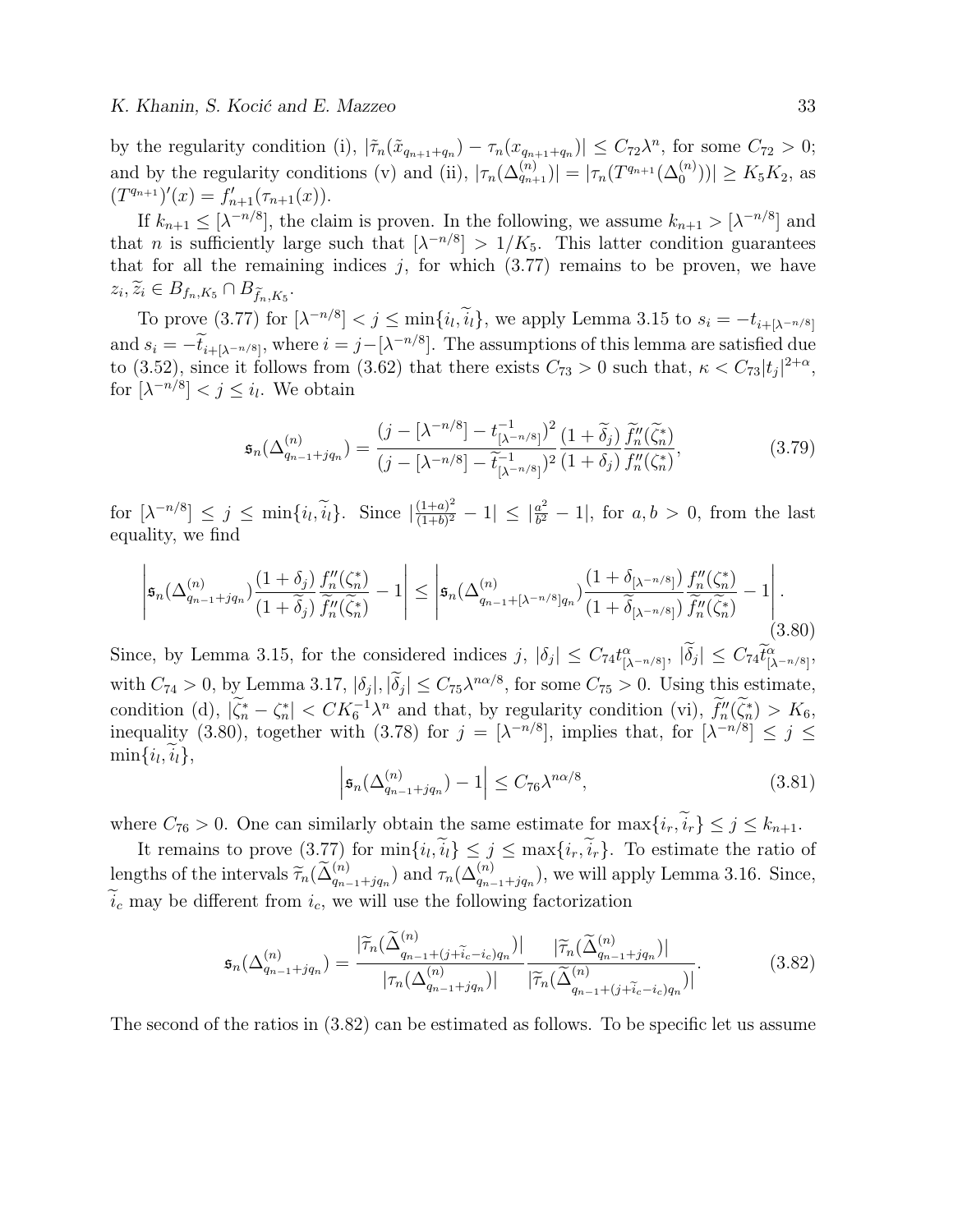that  $\tilde{i}_c < i_c$  (in the opposite case, the proof is similar). We have that

$$
\left| \frac{|\widetilde{\tau}_n(\widetilde{\Delta}_{q_{n-1}+jq_n}^{(n)})|}{|\widetilde{\tau}_n(\widetilde{\Delta}_{q_{n-1}+(j+\widetilde{i}_c-i_c)q_n}^{(n)})|} - 1 \right| = \left| \prod_{i=j+\widetilde{i}_c-i_c}^{j-1} \widetilde{f}'_n(\widetilde{\xi}_i) - 1 \right| \le C_{77} \widetilde{\kappa}^{\frac{\alpha(1+\alpha)}{2(2+\alpha)}},\tag{3.83}
$$

for some  $C_{77} > 0$ . Here,  $\xi_i \in \widetilde{\tau}_n(\widetilde{\Delta}_{q_{n-1}+iq_n}^{(n)})$  and we have used Corollary 3.21 and that, by  $(3.62)$ ,  $|\tilde{f}_n'(\tilde{\xi}_i) - 1| \leq C_{78} \tilde{\kappa}^{\frac{1}{2+\alpha}}$ , where  $C_{78} > 0$ . We will now estimate the first ratio in (3.82). To estimate the longitude of the intervals in the numerator and the dependence (3.82). To estimate the lengths of the intervals in the numerator and the denominator, for  $j \leq i_c$ , we apply Lemma 3.16 to  $s_i = -t_{\tilde{i}_c+1-i}$  and  $s_i = -t_{i_c+1-i}$ , respectively. The assumptions of this lemma are satisfied due to (3.53) (condition 2) and the facts that  $t_{i_c} \in [0, \kappa)$  and  $g''_n$  is bounded, due to the regularity condition (i) (condition 1). Similarly, one can verify the assumptions of this lemma for  $j \geq i_c$ , using (3.52). By Lemma 3.16,

$$
\frac{|\widetilde{\tau}_n(\widetilde{\Delta}_{q_{n-1}+(j+\widetilde{i}_c-i_c)q_n}^{(n)})|}{|\tau_n(\Delta_{q_{n-1}+jq_n}^{(n)})|} = \frac{\widetilde{\kappa}}{\kappa} \frac{(\cos(\sqrt{\kappa}(i_c-j)))^2 (1+\widetilde{\delta}_{j+\widetilde{i}_c-i_c})}{(\cos(\sqrt{\widetilde{\kappa}}(i_c-j)))^2} \frac{\widetilde{f}_n''(\widetilde{\zeta}_n^*)}{(1+\delta_j)}.
$$
(3.84)

Notice that this holds for  $\min\{i_l, i_l\} \leq j \leq \max\{i_r, i_r\}$  since, by Corollary 3.20, we have  $|[\widetilde{\kappa}^{-1/2} \tan^{-1} \widetilde{\kappa}^{-\frac{\alpha}{2(2+\alpha)}}] - [\kappa^{-1/2} \tan^{-1} \kappa^{-\frac{\alpha}{2(2+\alpha)}}]| \leq [\kappa^{-1/2} \tan^{-1} (C_{79} \kappa^{-\frac{\alpha}{2(2+\alpha)}})],$  for some<br> $C \to 0$  if  $\kappa$  is small enough (which holds for  $k > 0$ ,  $|\kappa|^{1/2}$  and sufficiently large  $n$  $C_{79} > 0$ , if  $\kappa$  is small enough (which holds for  $k_{n+1} > [\lambda^{-n/8}]$  and sufficiently large n, by Corollary 3.22).

Using Corollary 3.20,  $|\delta_i|, |\tilde{\delta}_{i+\tilde{i}_c-i_c}| \leq C_{80} \kappa^{\frac{\alpha(1+\alpha)}{2(2+\alpha)}}$  (see Lemma 3.16), where  $C_{80} > 0$ , condition (d) and the estimate  $|\zeta_n^* - \zeta_n^*| < CK_6\lambda^n$  (that follows from the regularity condition  $(vi)$ , it follows from  $(3.82)$ ,  $(3.83)$  and  $(3.84)$  that

$$
\left| \mathfrak{s}_{n}(\Delta_{q_{n-1}+jq_n}^{(n)}) - \frac{(\cos(\sqrt{\kappa}(i_c-j)))^2}{(\cos(\sqrt{\kappa}(i_c-j)))^2} \right| \leq C_{81} \lambda^{n \frac{\alpha(1+\alpha)}{8(2+\alpha)}}, \tag{3.85}
$$

where  $C_{81} > 0$ , since, by Corollary 3.22,  $\kappa$  and  $\tilde{\kappa}$  are at most of the order of  $\lambda^{n/4}$ , due to  $\kappa \geq 1 - n/8$ . Height the elementary inequalities (that can be easily verified by taking  $k_{n+1} > [\lambda^{-n/8}]$ . Using the elementary inequalities (that can be easily verified by taking the derivative with respect to  $j$ )

$$
\left| \ln \frac{\cos(\sqrt{\kappa}(i_c - j - 1))}{\cos(\sqrt{\kappa}(i_c - j - 1))} \right| \le \left| \ln \frac{\cos(\sqrt{\kappa}(i_c - j))}{\cos(\sqrt{\kappa}(i_c - j))} \right|,
$$
\n(3.86)

for  $\min\{i_l, i_l\} \leq j < i_c$ , and

$$
\left| \ln \frac{\cos(\sqrt{\kappa}(j - i_c - 1))}{\cos(\sqrt{\kappa}(j - i_c - 1))} \right| \le \left| \ln \frac{\cos(\sqrt{\kappa}(j - i_c))}{\cos(\sqrt{\kappa}(j - i_c))} \right|,
$$
\n(3.87)

for  $i_c < j \leq \max\{i_r, i_r\}$ , together with the estimates (3.81) and (3.85) for  $j = \min\{i_l, i_l\}$ and  $j = \max\{i_r, i_r\}$ , and the asymptotic formula  $\ln(1+x) = x + \mathcal{O}(x^2)$ ,  $x \to 0$ , we obtain (3.77), for  $\min\{i_l, i_l\} \le j \le \max\{i_r, i_r\}.$  QED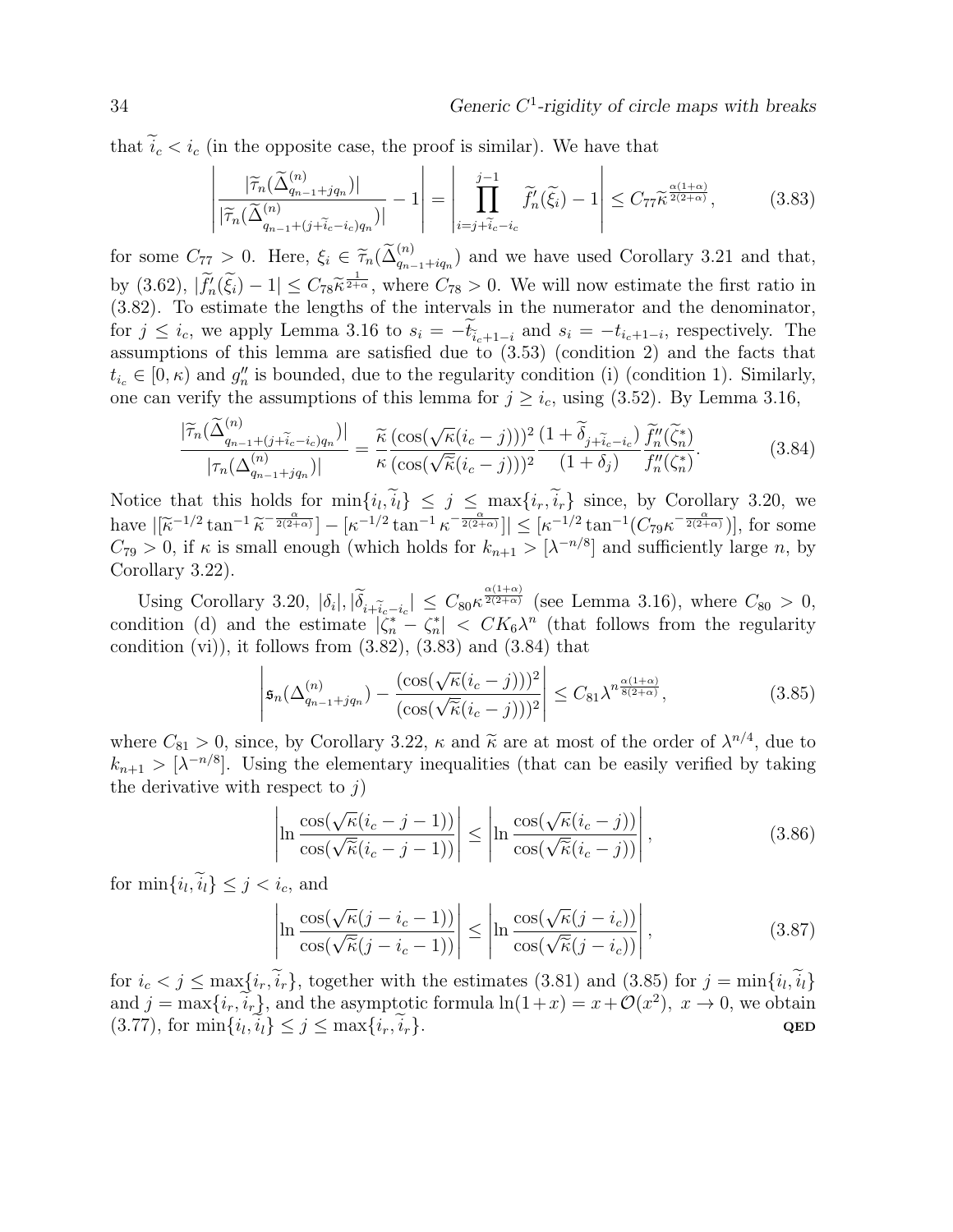#### 3.4 The estimates on the fundamental intervals

In this section, we first show that the ratio of lengths of the renormalized fundamental intervals  $\widetilde{\tau}_n(\widetilde{\Delta}_0^{(n)})$  and  $\tau_n(\Delta_0^{(n)})$  is exponentially in n close to 1. Then, we show that, after<br>on orbitrarily smooth conjugation of one of the maps, the ratio of longths of the actual an arbitrarily smooth conjugation of one of the maps, the ratio of lengths of the actual fundamental intervals  $\tilde{\Delta}_0^{(n)}$  and  $\Delta_0^{(n)}$  $\binom{n}{0}$  is exponentially close to 1.

**Lemma 3.27** Assume that the conditions of Theorem 2.2 hold. There exists  $C_{82} > 0$ such that, for all  $n = \mathfrak{n}_{\ell}$ , for some  $\ell \in \mathbb{N}$ ,

$$
\left|\mathfrak{s}_{n}(\Delta_{0}^{(n)})-1\right| \leq C_{82}\lambda_{2}^{n},\tag{3.88}
$$

and for all  $n \neq \mathfrak{n}_{\ell}$ , for any  $\ell \in \mathbb{N}$ ,

$$
\left|\mathfrak{s}_{n}(\Delta_{0}^{(n)})-1\right| \leq C_{82}\lambda^{n}.\tag{3.89}
$$

**Proof.** For all  $n = \mathfrak{n}_{\ell}$ , for some  $\ell \in \mathbb{N}$ , the claim follows directly from Corollary 3.12. The improved estimate for  $n \neq \mathfrak{n}_{\ell}$ , for any  $\ell \in \mathbb{N}$ , follows from the equality

$$
\left| \mathfrak{s}_{n}(\Delta_{0}^{(n)}) - 1 \right| = \left| \frac{\tilde{f}_{n}(0) - f_{n}(0)}{f_{n}(0)} \right|,
$$
\n(3.90)

taking into account the convergence of renormalizations (condition (d)) and that, for such n, the regularity condition (v) implies  $f_n(0) \geq K_5$ . QED

**Lemma 3.28** Assume that the conditions of Theorem 2.2 hold. There exists  $\sigma_{\infty} > 0$  and  $C_{83} > 0$  such that, for all  $n \in \mathbb{N}$ , we have

$$
\left| \frac{\widetilde{\Delta}_0^{(n)}}{|\Delta_0^{(n)}|} - \sigma_\infty \right| \le C_{83} \lambda_2^n. \tag{3.91}
$$

**Proof.** Let  $\sigma_n = \frac{|\tilde{\Delta}_0^{(n)}|}{\Delta_n^{(n)}|}$  $\frac{|\Delta_0^{(n)}|}{|\Delta_0^{(n)}|}$ . It follows from Lemma 3.27, that

$$
\left|\frac{\sigma_n}{\sigma_{n-1}} - 1\right| \le C_{82} \lambda_2^n,\tag{3.92}
$$

and, thus,  $|\ln \sigma_n - \ln \sigma_{n-1}| = \epsilon_{n-1}$ , where  $0 \leq \epsilon_{n-1} \leq C_{84} \lambda_2^n$ , for some  $C_{84} > 0$ . Since the sequence of non-negative numbers  $\epsilon_n$  decreases at least exponentially fast with n, the sequence  $(\ln \sigma_n)_{n \in \mathbb{N}}$  is a Cauchy sequence and converges to some  $\ell_{\infty} := \lim_{n \to \infty} \ln \sigma_n$ . The sequence  $\sigma_n$ , thus, converges to  $\sigma_{\infty} = e^{\ell_{\infty}} > 0$ .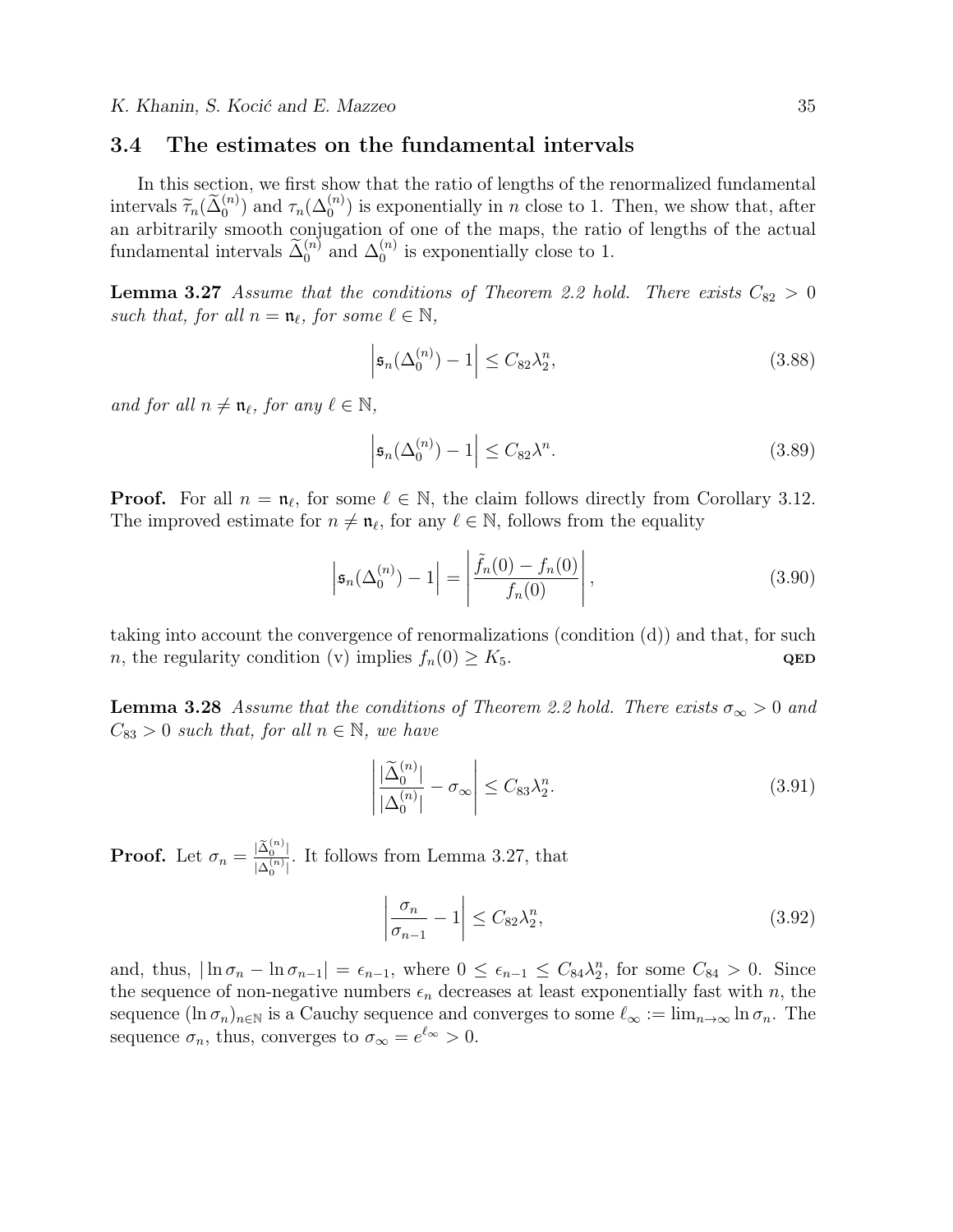Furthermore, since

$$
|\ln \sigma_{\infty} - \ln \sigma_n| \le \sum_{m=n}^{\infty} \epsilon_m \le C_{84} \frac{\lambda_2^n}{1 - \lambda_2},
$$
\n(3.93)

we have

$$
\left|\frac{\sigma_{\infty}}{\sigma_n} - 1\right| \le C_{85} \lambda_2^n,\tag{3.94}
$$

for some  $C_{85} > 0$ . The claim follows.  $QED$ 

Without loss of generality, we may assume that  $\sigma_{\infty} = 1$ . This follows from the following simple lemma.

**Lemma 3.29** Assume that the conditions of Theorem 2.2 hold. There exists an arbitrarily smooth conjugation  $\hat{T}$  of  $\tilde{T}$  and  $C_{86} > 0$  such that, for all  $n \in \mathbb{N}$ , we have  $\sigma_{\infty}(\hat{T}) = 1$  and, thus, the length of the fundamental interval  $\hat{\Delta}_0^{(n)}$  of  $\hat{T}$  satisfies

$$
\left| \frac{\hat{\Delta}_0^{(n)}}{|\Delta_0^{(n)}|} - 1 \right| \le C_{86} \lambda_2^n.
$$
\n(3.95)

**Proof.** It is enough to rescale the intervals of  $\tilde{\Delta}_0^{(n)}$  by means of a smooth change of coordinates affine in a neighborhood of  $\tilde{x}_0 = \varphi(x_0)$ . Assume that  $\sigma_{\infty} > 1$ . Let  $\psi$  be a  $C^{\infty}$ smooth orientation-preserving diffeomorphism of  $\mathbb{T}^1$ , which is affine on  $\widetilde{\Delta}_0^{(1)} \cup \widetilde{\Delta}_0^{(2)}$ , with derivative  $\sigma_{\infty}^{-1}$ . Let  $\hat{T} = \psi \circ \tilde{T} \circ \psi^{-1}$ . This change of  $\tilde{T}$  will not affect the renormalizations  $\tilde{f}_n$ , for  $n \geq 2$ , and they will stay regular uniformly with respect to n, but  $\sigma_{\infty}$  corresponding to T and T will be equal to 1. A similar argument works in the case  $\sigma_{\infty} < 1$ . QED

In this paper, we assume that T and  $\widetilde{T}$  have already been adjusted such that (3.91) holds with  $\sigma_{\infty} = 1$ .

#### 3.5 Estimates on the intervals of the partition  $\mathcal{P}_m,$  inside  $\Delta_0^{(n-1)}$  $\binom{n-1}{0}$ , with n a constant fraction of  $m$

In the previous sections, we have obtained the necessary estimates on the ratios of lengths of the rescaled intervals of partition  $\mathcal{P}_{n+1}$  inside  $\bar{\Delta}_0^{(n-1)}$  $\binom{n-1}{0}$ . We would like to extend these estimates to the whole circle. In order to do that, we need to consider the intervals of higher-level partitions  $\mathcal{P}_m$ , for  $m > n + 1$ , inside this interval. For  $I \subset \Delta_{q_{n-1}}^{(n)}$  and  $\widetilde{I} = \varphi(I) \subset \widetilde{\Delta}_{q_{n-1}}^{(n)}$ , we define, as before,  $I_i := \tau_n^{-1}(f_n^i(\tau_n(I)))$  and  $\widetilde{I}_i := \widetilde{\tau}_n^{-1}(\widetilde{f}_n^i(\widetilde{\tau}_n(\widetilde{I}))).$ 

The following lemma will be used in the case when  $n \neq \mathfrak{n}_{\ell}$ , for any  $\ell \in \mathbb{N}$ , and  $k_{n+1} >$ [ $\lambda^{-n/8}$ ]. It concerns "small" intervals inside the tunnel of the convex renormalization graphs.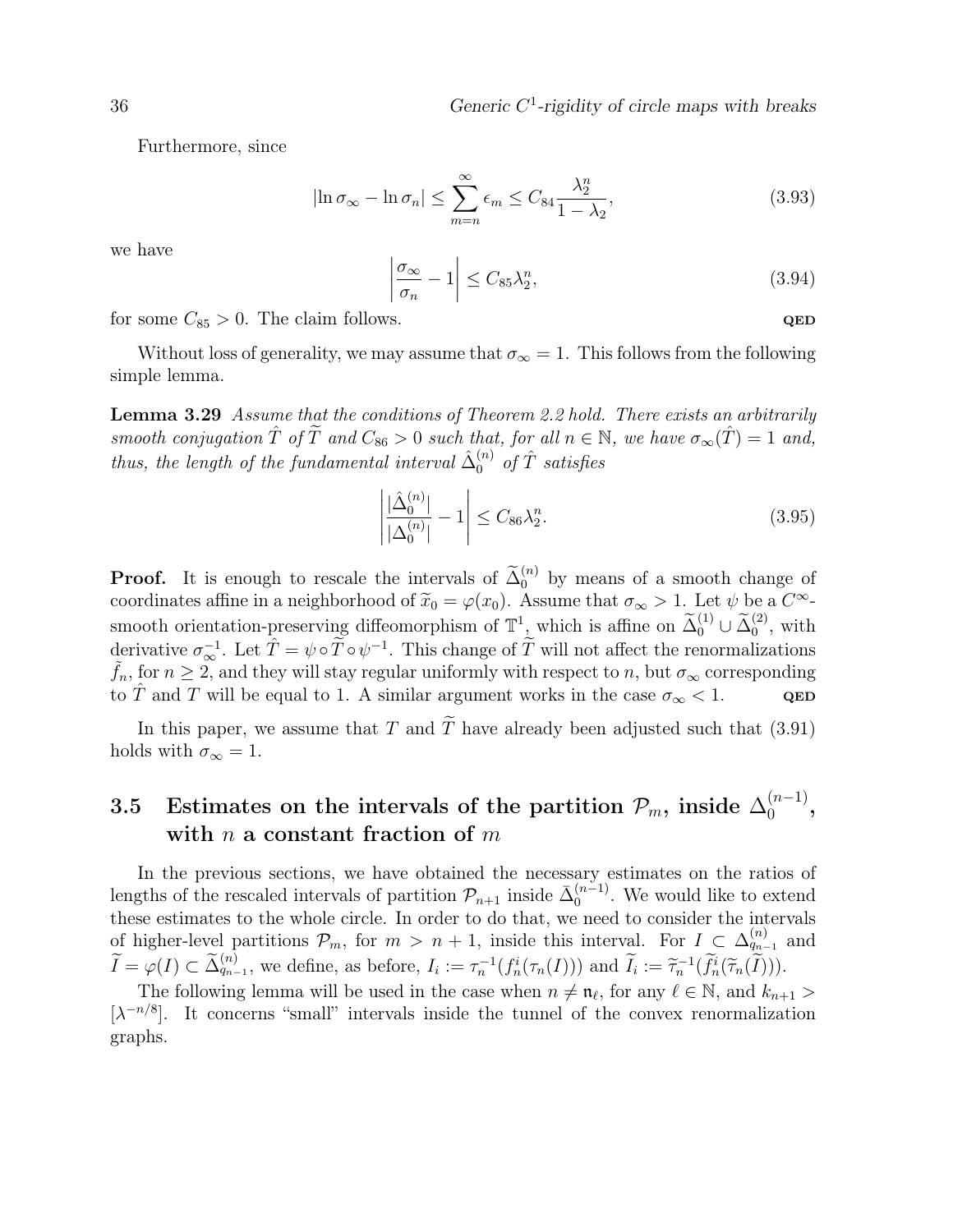**Lemma 3.30** There exists  $C_{87} > 0$  such that for all  $n \neq n_\ell$ , for any  $\ell \in \mathbb{N}$ , and  $[\lambda^{-n/8}] <$  $j \leq k_{n+1} - [\lambda^{-n/8}],$  we have

$$
|\ln \mathfrak{s}_n(I_j)| \leq |\ln \mathfrak{s}_n(I_{\lbrack \lambda^{-n/8} \rbrack})| + C_{87} \lambda_5^n. \tag{3.96}
$$

**Proof.** Notice first that there exist  $\zeta_1 \in \tau_n(I_i)$ ,  $\tilde{\zeta}_1 \in \tilde{\tau}_n(\tilde{I}_i)$ ,  $\zeta_2, \zeta_3 \in \tau_n(\Delta_{q_{n-1}+iq_n}^{(n)})$  and  $\widetilde{\zeta}_2, \widetilde{\zeta}_3 \in \widetilde{\tau}_n(\widetilde{\Delta}_{q_{n-1}+iq_n}^{(n)})$  such that

$$
\left| \ln \left( \frac{\mathfrak{s}_n(I_{i+1})}{\mathfrak{s}_n(I_i)} \frac{\mathfrak{s}_n(\Delta_{q_{n-1}+iq_n}^{(n)})}{\mathfrak{s}_n(\Delta_{q_{n-1}+(i+1)q_n}^{(n)})} \right) \right| = |\ln \widetilde{f}_n'(\widetilde{\zeta}_1) - \ln f_n'(\zeta_1) - \ln \widetilde{f}_n'(\widetilde{\zeta}_2) + \ln f_n'(\zeta_2)|
$$
\n
$$
= |(\ln \widetilde{f}_n')'(\widetilde{\zeta}_3)(\widetilde{\zeta}_2 - \widetilde{\zeta}_1) - (\ln f_n')'(\zeta_3)(\zeta_2 - \zeta_1)| \le \frac{K_1}{K_2} |\widetilde{\zeta}_2 - \widetilde{\zeta}_1| + \frac{K_1}{K_2} |\zeta_2 - \zeta_1|.
$$
\n(3.97)

Summing up these inequalities from  $i = [\lambda^{-n/8}]$  to  $j - 1$ , for some  $[\lambda^{-n/8}] < j \leq k_{n+1}$  $[\lambda^{-n/8}]$ , we obtain that

$$
\left| \ln \left( \frac{\mathfrak{s}_n(I_j)}{\mathfrak{s}_n(I_{[\lambda^{-n/8}]})} \frac{\mathfrak{s}_n(\Delta_{q_{n-1}+[\lambda^{-n/8}]q_n}^{(n)})}{\mathfrak{s}_n(\Delta_{q_{n-1}+jq_n}^{(n)})} \right) \right| \leq \frac{K_1}{K_2} \left( \sum_{i=[\lambda^{-n/8}]}^{j-1} |\widetilde{\tau}_n(\widetilde{\Delta}_{q_{n-1}+iq_n}^{(n)})| + \sum_{i=[\lambda^{-n/8}]}^{j-1} |\tau_n(\Delta_{q_{n-1}+iq_n}^{(n)})| \right) \leq C_{88} \frac{K_1}{K_2} \lambda^{n/8}, \tag{3.98}
$$

for some  $C_{88} > 0$ . The last inequality follows from Lemma 3.17 and Lemma 3.18. Therefore,

$$
|\ln \mathfrak{s}_n(I_j)| \leq |\ln \mathfrak{s}_n(I_{[\lambda^{-n/8}]})| + |\ln \mathfrak{s}_n(\Delta_{q_{n-1} + [\lambda^{-n/8}]q_n}^{(n)})| + |\ln \mathfrak{s}_n(\Delta_{q_{n-1} + jq_n}^{(n)})| + C_{88} \frac{K_1}{K_2} \lambda^{n/8},
$$
\n(3.99)

and the claim follows from this inequality, by using Proposition 3.26. QED

We recall that, for the set of rotation numbers considered here, we have a constraint  $k_{\mathfrak{n}_{\ell}+1} \leq C_1 \lambda_1^{-\mathfrak{n}_{\ell}}$ , for all  $\ell \in \mathbb{N}$  (by condition (a)). Let  $\lambda_6 := \max\{\lambda_2, \lambda_5\}$ , and let  $S_1 :=$  $\max\{C_2, C_{70}\}.$ 

**Proposition 3.31** Assume that the conditions of Theorem 2.2 hold. There exists  $S_2 >$ 1 such that the following holds. Assume that there exists  $C_{89} > 1$  such that for any sufficiently large  $n \in \mathbb{N}$ , any  $m > n$ , and all intervals I, with  $\mathcal{P}_m \ni I \subset \Delta_{q_{n-1}}^{(n)}$  and the corresponding intervals  $\widetilde{I}$ , with  $\widetilde{\mathcal{P}}_m \ni \widetilde{I} \subset \widetilde{\Delta}_{q_{n-1}}^{(n)}$ , we have  $|\mathfrak{s}_n(I)-1| \leq C_{89}\lambda_6^n$ . Then, for all  $0 \le i \le k_{n+1}$ , we have  $|\mathfrak{s}_n(I_i) - 1| \le S_2 C_{89} \lambda_6^n$ .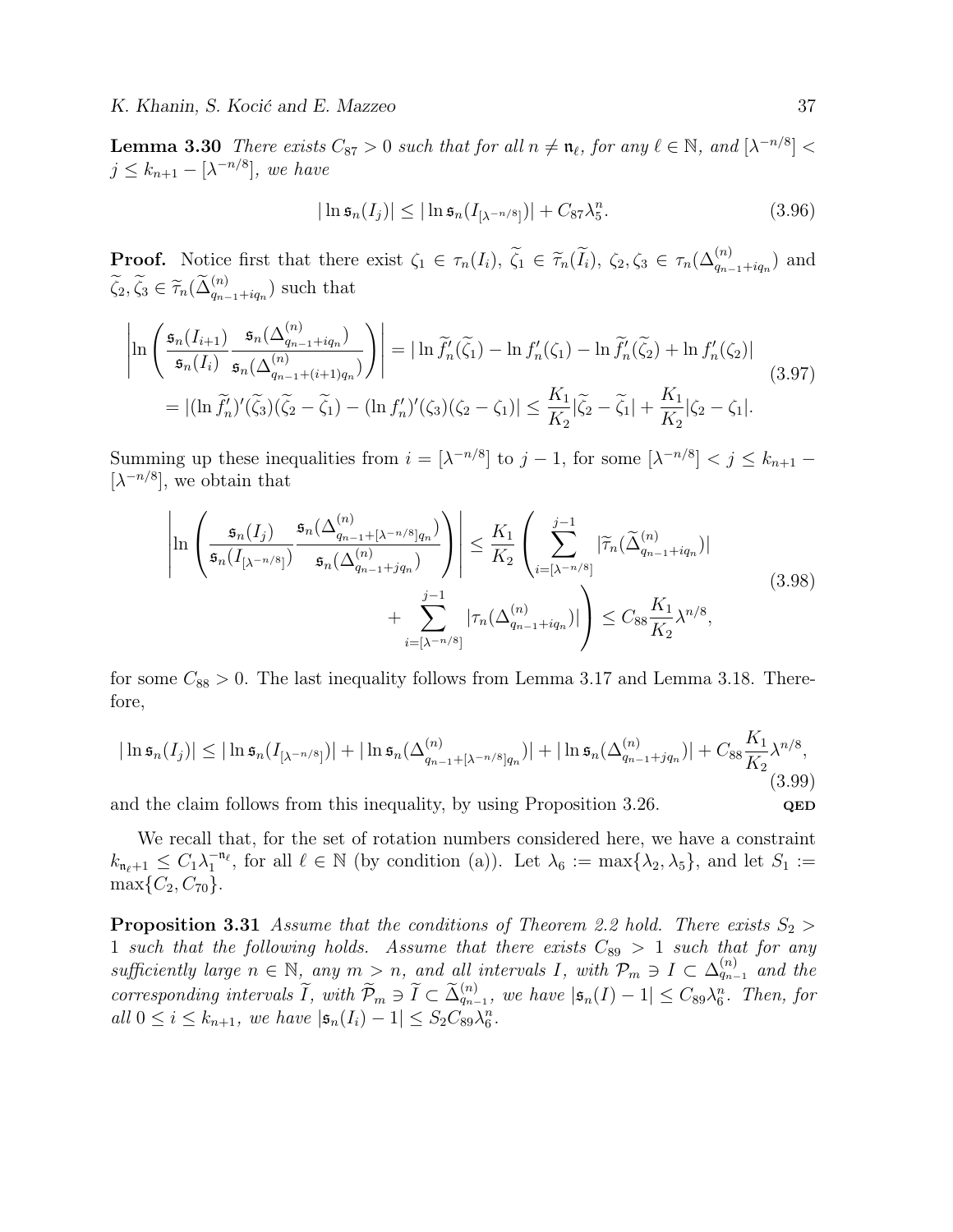**Proof.** Let  $y_i$  and  $z_i$  be the left (i.e., smaller) and right (i.e., larger) end point of the interval  $\tau_n(I_i)$ , respectively. Analogously, let  $\widetilde{y}_i$  and  $\widetilde{z}_i$  be the left and right end point of the interval  $\tilde{\tau}_n(I_i)$ , respectively. If  $z_i - y_i \le \max\{|\tilde{y}_i - y_i|, |\tilde{z}_i - z_i|\}$ , then

$$
|\mathfrak{s}_n(I_{i+1}) - 1| = \left| \frac{\widetilde{f}'_n(\widetilde{\zeta}_i) |\widetilde{z}_i - \widetilde{y}_i|}{f'_n(\zeta_i) |z_i - y_i|} - 1 \right|
$$
  
\n
$$
\leq (C\lambda^n K_2^{-1} + 3K_1 K_2^{-1} \max\{|\widetilde{y}_i - y_i|, |\widetilde{z}_i - z_i|\}) \frac{|\widetilde{z}_i - \widetilde{y}_i|}{|z_i - y_i|} + \left| \frac{|\widetilde{z}_i - \widetilde{y}_i|}{|z_i - y_i|} - 1 \right|
$$
  
\n
$$
\leq (2C\lambda^n K_2^{-1} + 6K_1 K_2^{-1} \max\{|\widetilde{y}_i - y_i|, |\widetilde{z}_i - z_i|\}) + |\mathfrak{s}_n(I_i) - 1|,
$$
\n(3.100)

if  $|\mathfrak{s}_n(I_i)| < 2$ . If  $z_i - y_i > \max\{|\widetilde{y}_i - y_i|, |\widetilde{z}_i - z_i|\}$ , then

$$
|\mathfrak{s}_{n}(I_{i+1}) - 1| = \left| \frac{\int_{\widetilde{y}_{i}}^{\widetilde{z}_{i}} \widetilde{f}_{n}'(\zeta) d\zeta}{\int_{y_{i}}^{z_{i}} f_{n}'(\zeta) d\zeta} - 1 \right| = \left| \frac{\widetilde{f}_{n}'(\widetilde{z}_{i})(\widetilde{z}_{i} - \widetilde{y}_{i}) - \int_{\widetilde{y}_{i}}^{\widetilde{z}_{i}} \widetilde{f}_{n}''(\zeta)(\zeta - \widetilde{y}_{i}) d\zeta}{\int_{y_{i}}^{z_{i}} f_{n}'(\zeta)(\zeta - y_{i}) - \int_{y_{i}}^{z_{i}} f_{n}''(\zeta)(\zeta - y_{i}) d\zeta} - 1 \right|
$$
\n
$$
= \left| \frac{\widetilde{f}_{n}'(\widetilde{z}_{i}) \widetilde{z}_{i} - \widetilde{y}_{i}}{\int_{y_{i}}^{z_{i}} \widetilde{z}_{i} - y_{i}} - 1 - \frac{1}{f_{n}'(z_{i})(z_{i} - y_{i})} \left( \int_{\widetilde{y}_{i}}^{\widetilde{z}_{i}} \widetilde{f}_{n}''(\zeta)(\zeta - \widetilde{y}_{i}) d\zeta - \int_{y_{i}}^{z_{i}} f_{n}''(\zeta)(\zeta - y_{i}) d\zeta \right) \right|, \qquad (3.101)
$$
\n
$$
1 - \frac{1}{f_{n}'(z_{i})(z_{i} - y_{i})} \int_{y_{i}}^{z_{i}} f_{n}''(\zeta)(\zeta - y_{i}) d\zeta
$$

and, thus,

$$
|\mathfrak{s}_n(I_{i+1}) - 1| \leq \left[2CK_2^{-1}\lambda^n \left(1 + \frac{z_i - y_i}{4}\right) + \frac{3}{2}K_1K_2^{-1}|\widetilde{y}_i - y_i| \right. \\ \left. + 4K_1K_2^{-1}|\widetilde{z}_i - z_i| + |\mathfrak{s}_n(I_i) - 1|\right](1 + K_1K_2^{-1}|z_i - y_i|). \tag{3.102}
$$

Here, we have used that

$$
\left| \frac{\widetilde{f}_n'(\widetilde{z}_i)}{f_n'(z_i)} \frac{\widetilde{z}_i - \widetilde{y}_i}{z_i - y_i} - 1 \right| \le 2(CK_2^{-1}\lambda^n + K_1K_2^{-1}|\widetilde{z}_i - z_i|) + |\mathfrak{s}_n(I_i) - 1|,
$$
\n(3.103)

if  $|\mathfrak{s}_n(I_i)| < 2$ ,

$$
\frac{1}{f'_n(z_i)(z_i - y_i)} \left| \int_{\widetilde{y}_i}^{\widetilde{z}_i} \widetilde{f''}_n(\zeta)(\zeta - \widetilde{y}_i) d\zeta - \int_{y_i}^{z_i} f''_n(\zeta)(\zeta - y_i) d\zeta \right|
$$
\n
$$
\leq \frac{1}{K_2(z_i - y_i)} \left[ C\lambda^n \frac{(z_i - y_i)^2}{2} + K_1 |\widetilde{y}_i - y_i| |z_i - y_i| + K_1 \frac{(\widetilde{y}_i - y_i)^2}{2} + 2K_1 |z_i - y_i| |\widetilde{z}_i - z_i| \right]
$$
\n
$$
\leq \frac{1}{K_2} \left[ C\lambda^n \frac{(z_i - y_i)}{2} + \frac{3}{2} K_1 |\widetilde{y}_i - y_i| + 2K_1 |\widetilde{z}_i - z_i| \right],
$$
\n(3.104)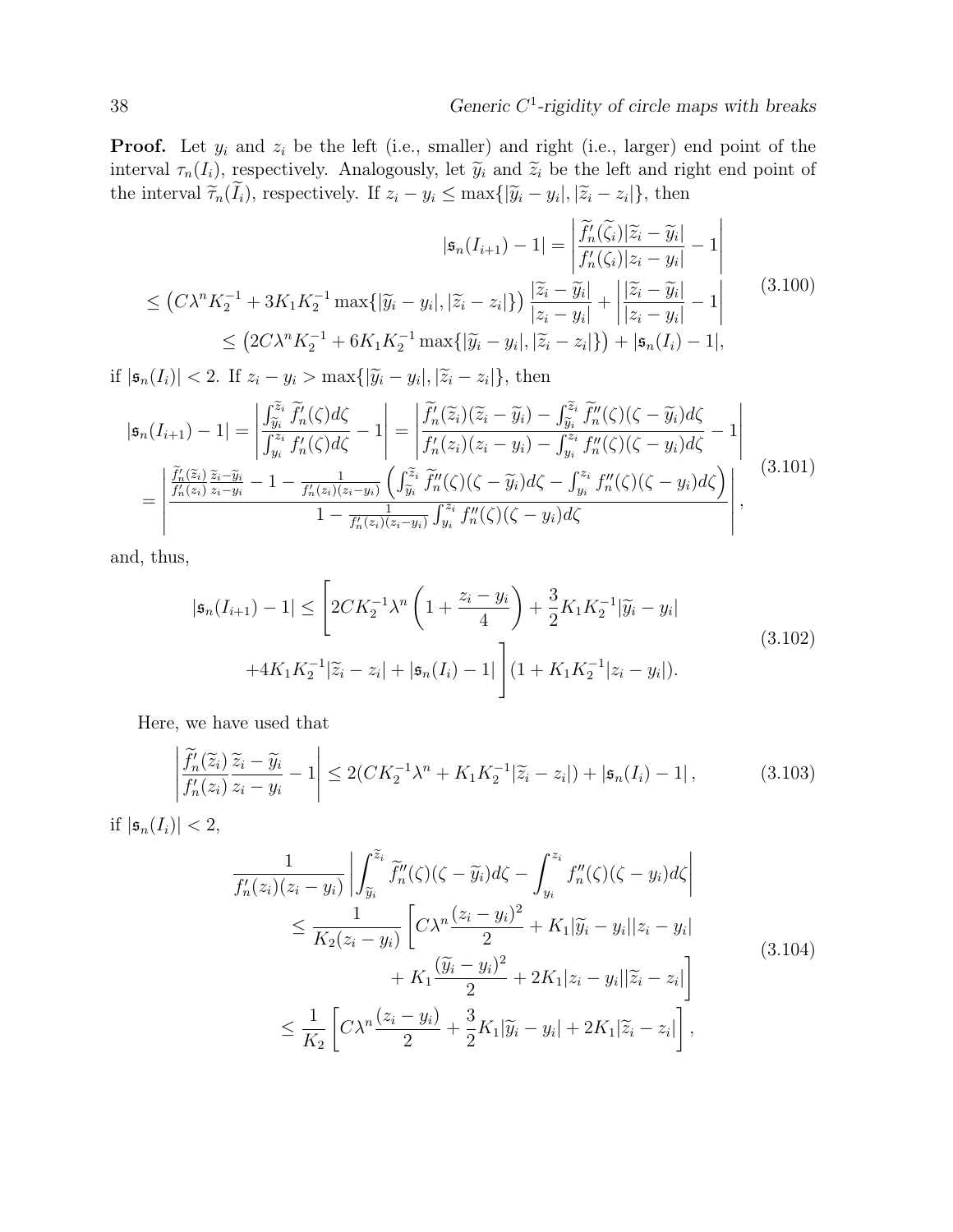K. Khanin, S. Kocić and E. Mazzeo 39

and

$$
\frac{1}{f'_n(z_i)(z_i - y_i)} \int_{y_i}^{z_i} |f''_n(\zeta)|(\zeta - y_i) d\zeta \le \frac{1}{2} K_1 K_2^{-1} |z_i - y_i|.
$$
\n(3.105)

We have also used that  $(1-x)^{-1} \leq 1+2|x|$ , for  $x < 1/2$ , and assumed  $K_1K_2^{-1}|z_i - y_i| < 1$ . Therefore, in either case, we have

$$
|\mathfrak{s}_n(I_{i+1}) - 1| \leq \left[2CK_2^{-1}\lambda^n \left(1 + \frac{z_i - y_i}{4}\right) + 6K_1K_2^{-1} \max\{|\widetilde{y}_i - y_i|, |\widetilde{z}_i - z_i|\} + |\mathfrak{s}_n(I_i) - 1|\right] (1 + K_1K_2^{-1}|z_i - y_i|).
$$
\n(3.106)

Using the estimate

$$
\max\{|\widetilde{y}_i - y_i|, |\widetilde{z}_i - z_i|\} \leq \left(C_{90}S_1\lambda_6^n + \max_{\mathcal{P}_m \ni I_i' \subset \Delta_{q_{n-1}+iq_n}^{(n)}} |\mathfrak{s}_n(I_i') - 1|\right) |\tau_n(\Delta_{q_{n-1}+iq_n}^{(n)})|,
$$
\n(3.107)

with  $C_{90} > 0$ , which holds for  $n = \mathfrak{n}_{\ell}$ , for any  $\ell \in \mathbb{N}$  and  $0 \leq i \leq k_{n+1}$ , and for  $n \neq \mathfrak{n}_{\ell}$ ,  $\ell \in \mathbb{N}$ , and  $0 \leq i \leq [\lambda^{-n/8}]$  or  $k_{n+1} - [\lambda^{-n/8}] \leq i \leq k_{n+1}$ , we obtain

$$
|\mathfrak{s}_{n}(I_{i+1}) - 1| \leq \left[ 4CK_{2}^{-1}\lambda^{n} + 6K_{1}K_{2}^{-1} \left( C_{90}S_{1}\lambda_{6}^{n} + \max_{\mathcal{P}_{m}\ni I_{i}^{\prime}\subset\Delta_{q_{n-1}+iq_{n}}^{(n)}} |\mathfrak{s}_{n}(I_{i}^{\prime}) - 1| \right) \right]
$$

$$
\cdot |\tau_{n}(\Delta_{q_{n-1}+iq_{n}}^{(n)})| + \max_{\mathcal{P}_{m}\ni I_{i}^{\prime}\subset\Delta_{q_{n-1}+iq_{n}}^{(n)}} |\mathfrak{s}_{n}(I_{i}^{\prime}) - 1| \right] (1 + K_{1}K_{2}^{-1}|\tau_{n}(\Delta_{q_{n-1}+iq_{n}}^{(n)})|).
$$
(3.108)

In the estimate (3.107), we have used the fact that for all  $n = \mathfrak{n}_{\ell}$ , for some  $\ell \in \mathbb{N}$ (corresponding to renormalization graphs concave inside the gates), the distance of the corresponding endpoints of the intervals  $\tau_n(\Delta_{q_{n-1}+iq_n}^{(n)})$  and  $\widetilde{\tau}_n(\widetilde{\Delta}_{q_{n-1}+iq_n}^{(n)})$  is bounded from above by  $C_{90}S_1\lambda_6^n|\tau_n(\Delta_{q_{n-1}+iq_n}^{(n)})|$ . This follows from Proposition 3.2 and the fact that, by Corollary 3.6, the sum of the lengths of the intervals  $\tau_n(\Delta_{q_{n-1}+iq_n}^{(n)})$  inside the gates is of the order of the longest of them. Since  $\lambda^{1/4} < \lambda_5 \leq \lambda_6$ , by Corollary 3.25, estimate (3.107) is valid for  $n \neq \mathfrak{n}_{\ell}$ , for any  $\ell \in \mathbb{N}$  (corresponding to renormalization graphs convex inside the tunnels), if  $0 \le i \le [\lambda^{-n/8}]$  or  $k_{n+1} - [\lambda^{-n/8}] \le i \le k_{n+1}$ .

Taking the maximum of the left hand side of (3.108) over all  $I_{i+1}$ , such that  $\mathcal{P}_m \ni$  $I_{i+1} \subset \Delta_{a_{n-1}}^{(n)}$  $\binom{n}{q_{n-1}+(i+1)q_n}$ , we obtain the inequality

$$
M_{i+1} \le P_i + Q_i M_i, \tag{3.109}
$$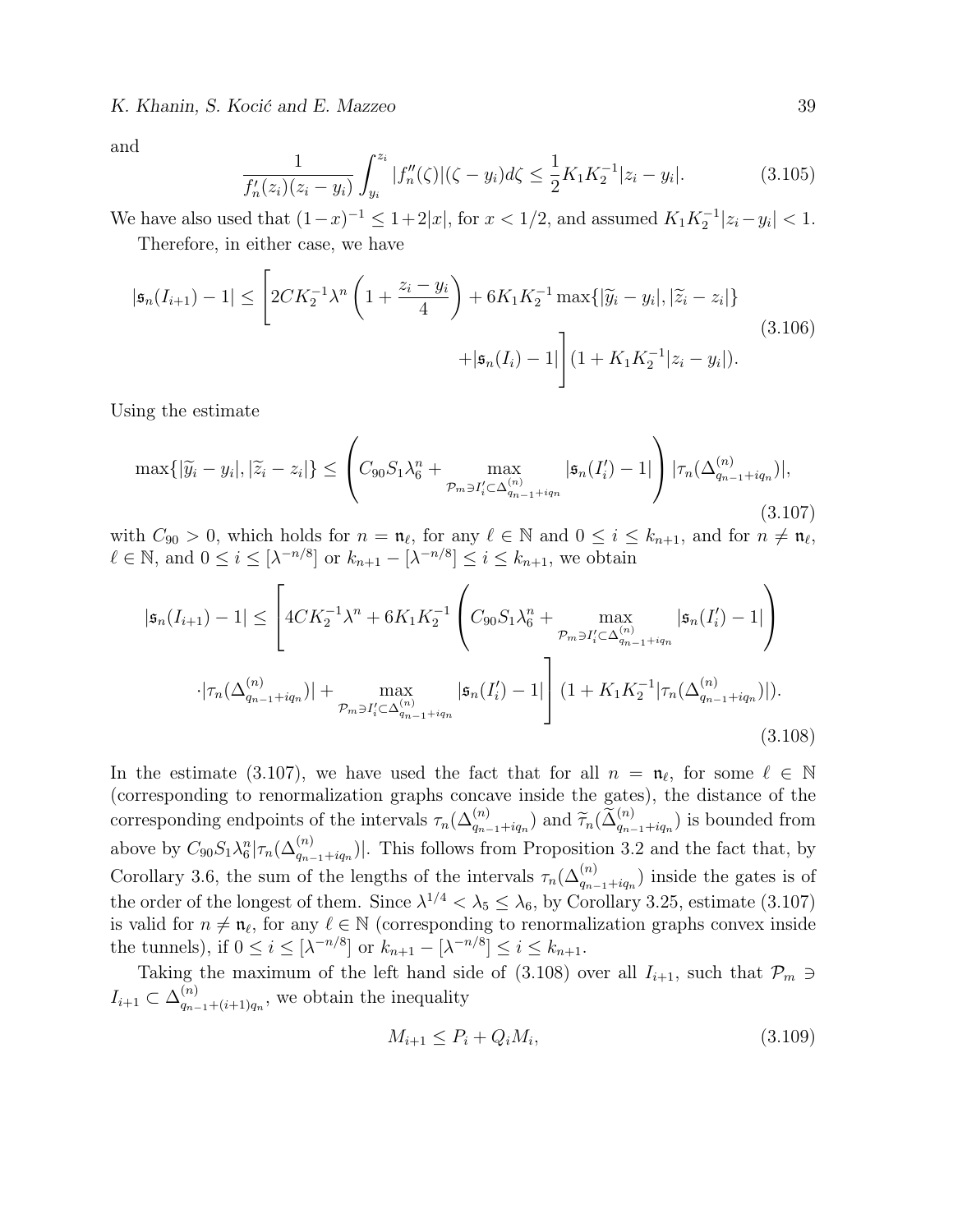$40$  Generic  $C<sup>1</sup>$ -rigidity of circle maps with breaks

where 
$$
M_i := \max_{p_m \ni I_i \subset \Delta_{q_{n-1}+iq_n}^{(n)}} |\mathfrak{s}_n(I_i) - 1|
$$
, and  
\n
$$
P_i := \left(4CK_2^{-1}\lambda^n + 6K_1K_2^{-1}C_{90}S_1\lambda_6^n|\tau_n(\Delta_{q_{n-1}+iq_n}^{(n)})|\right)(1 + K_1K_2^{-1}|\tau_n(\Delta_{q_{n-1}+iq_n}^{(n)})|),
$$
\n
$$
Q_i := \left(1 + 6K_1K_2^{-1}|\tau_n(\Delta_{q_{n-1}+iq_n}^{(n)})|\right)(1 + K_1K_2^{-1}|\tau_n(\Delta_{q_{n-1}+iq_n}^{(n)})|).
$$
\n(3.110)

By iterating this inequality from  $i = j$  down to  $i = 0$ , we obtain

$$
M_{j+1} \le P_j + \sum_{k=0}^{j-1} P_k \prod_{l=k+1}^j Q_l + M_0 \prod_{l=0}^j Q_l, \tag{3.111}
$$

and, thus,

$$
|\mathfrak{s}_n(I_{j+1}) - 1| \le e^{8K_1K_2^{-1}} \Bigg[ 4CK_2^{-1} \lambda^n(j+1) + 6K_1K_2^{-1}C_{90}S_1\lambda_6^n + \max_{\mathcal{P}_m \ni I' \subset \Delta_{q_{n-1}}^{(n)}} |\mathfrak{s}_n(I') - 1| \Bigg]. \tag{3.112}
$$

Here, we have used that  $\sum_{i=0}^{j} |\tau_n(\Delta_{q_{n-1}+iq_n}^{(n)})| < 1$  and the inequality  $1+x < e^x$ , for  $x > 0$ . Using (3.112), we can prove the claim for  $n = \mathfrak{n}_{\ell}$ , and  $\ell \in \mathbb{N}$  sufficiently large, corresponding to the case of renormalization graphs concave inside the gates, with our standing assumption  $k_{\mathfrak{n}_{\ell}+1} \leq C_1 \lambda_1^{-\mathfrak{n}_{\ell}}$ , and for  $n \neq \mathfrak{n}_{\ell}, \ell \in \mathbb{N}$ , corresponding to the case of renormalization graphs convex inside the tunnels, if  $k_{n+1} \leq [\lambda^{-n/8}]$  and n is sufficiently large. From (3.112), we obtain  $|\mathfrak{s}_n(I_j) - 1| < C_{91}C_{89}\lambda_6^n$ , for all  $0 \leq j \leq k_{n+1}$ , where  $C_{91} = e^{8K_1K_2^{-1}}(4CK_2^{-1}C_1C_{89}^{-1} + 6K_1K_2^{-1}C_{90}S_1C_{89}^{-1} + 1)$ . If  $n \neq \mathfrak{n}_{\ell}$ , for any  $\ell \in \mathbb{N}$ , and  $k_{n+1} > [\lambda^{-n/8}]$ , the same analysis leads to the bound  $|\mathfrak{s}_n(I_j) - 1| < C_{91}C_{89}\lambda_6^n$ , for  $0 \le j \le k$ [ $\lambda^{-n/8}$ ]. The latter bound for  $j = \lceil \lambda^{-n/8} \rceil$  and the estimate

$$
|\mathfrak{s}_n(I_j) - 1| < |\mathfrak{s}_n(I_{[\lambda^{-n/8}]}) - 1| + C_{92}C_{87}\lambda_5^n,\tag{3.113}
$$

where  $C_{92} > 0$ , which follows from Lemma 3.30, give  $|\mathfrak{s}_n(I_j) - 1| < C_{93}C_{89}\lambda_6^n$ , where  $C_{93} = C_{91} + C_{92}C_{87}C_{89}^{-1}$ , for  $[\lambda^{-n/8}] < j \leq k_{n+1} - [\lambda^{-n/8}]$ . Finally, by iterating the inequality (3.109) from  $i = j - 1$  down to  $i = k_{n+1} - [\lambda^{-n/8}]$ , we obtain an estimate analogous to (3.112) and  $|\mathfrak{s}_n(I_j) - 1| < C_{94}C_{89}\lambda_6^n$ , where  $C_{94} = e^{8K_1K_2^{-1}}(4CK_2^{-1}C_1C_{89}^{-1} +$  $6K_1K_2^{-1}C_{90}S_1C_{89}^{-1}+C_{93}$ , for  $k_{n+1}-[\lambda^{-n/8}]\leq j\leq k_{n+1}$ . The claim is proven. QED

In the following, let  $I' := T^{q_{n-1}}(I)$ .

**Lemma 3.32** Assume that the conditions of Theorem 2.2 hold. There exists  $S_3 > 1$  such that the following holds. Assume that there exists  $C_{95} > 1$  such that for any  $n \in \mathbb{N}$  large enough, any  $m > n$ , and all intervals I, with  $\mathcal{P}_m \ni I \subset \Delta_0^{(n)}$  and the corresponding intervals  $\widetilde{I}$ , with  $\widetilde{\mathcal{P}}_m \ni \widetilde{I} \subset \widetilde{\Delta}_0^{(n)}$ , we have  $|\mathfrak{s}_{n+1}(I)-1| \leq C_{95} \lambda_6^n$ . Then,  $|\mathfrak{s}_n(I')-1| \leq C_{96} \lambda_6^n$ .  $S_3C_{95}\lambda_6^n$ .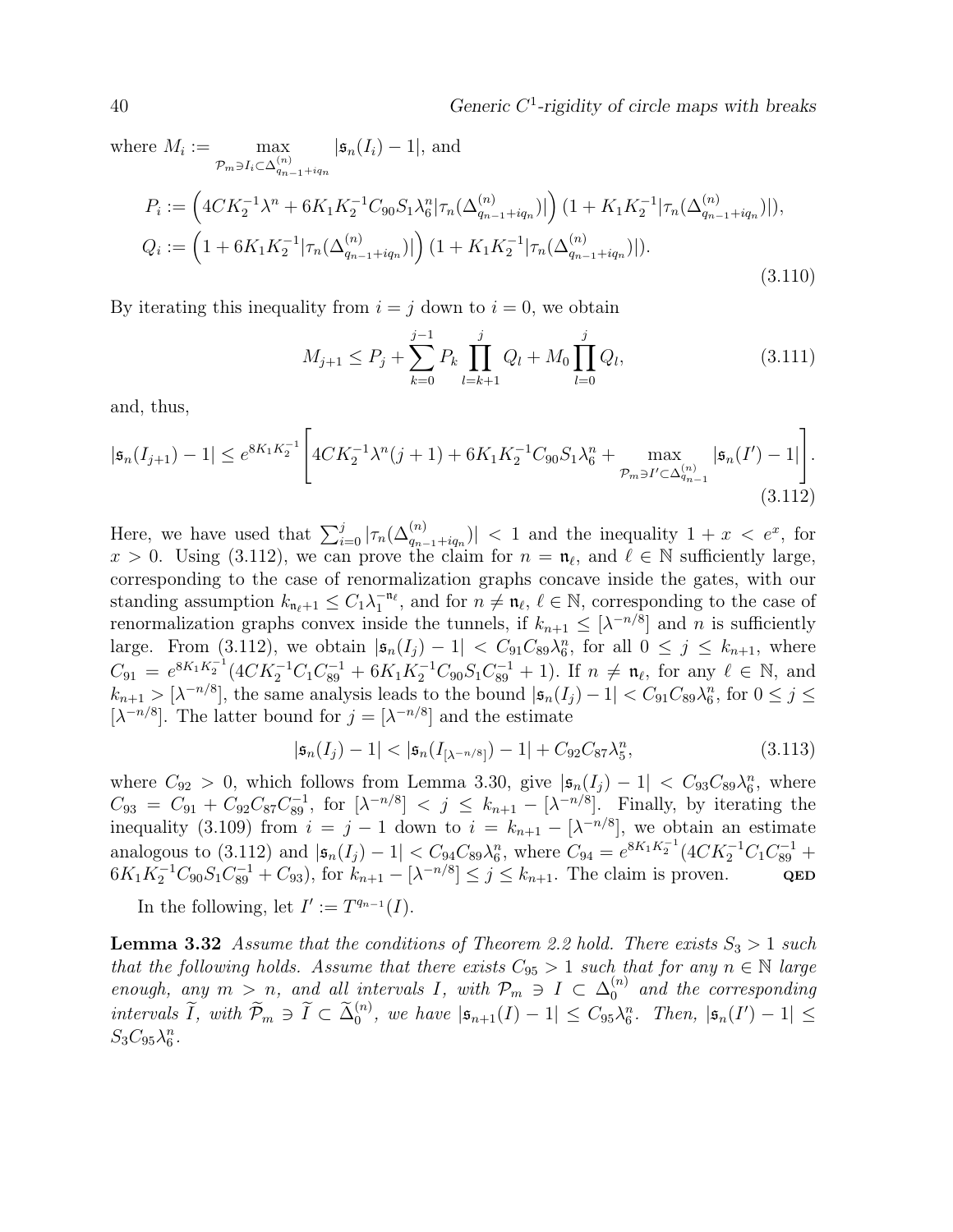**Proof.** It follows from Lemma 3.27 that, there exists  $C_{96} > 0$ , such that

$$
|\mathfrak{s}_{n-1}(I) - 1| = |\mathfrak{s}_{n+1}(I)\mathfrak{s}_n(\Delta_0^{(n)})\mathfrak{s}_{n-1}(\Delta_0^{(n-1)}) - 1| \leq C_{96}C_{95}\lambda_6^n. \tag{3.114}
$$

Let y,  $\widetilde{y}$  and z,  $\widetilde{z}$  be the left (i.e., smaller) and right (i.e., larger) end points of the intervals  $\tau_{n-1}(I)$  at  $\tilde{\tau}_{n-1}(\tilde{I})$ . Since (3.114) holds for all intervals I such that  $\mathcal{P}_m \ni I \subset \Delta_0^{(n)}$  $\binom{n}{0}$ , we have

$$
\max\{|\widetilde{y} - y|, |\widetilde{z} - z|\} \le C_{96}C_{95}\lambda_6^n. \tag{3.115}
$$

Since  $I' = \tau_{n-1}^{-1}(f_{n-1}(\tau_{n-1}(I)))$  and  $\widetilde{I}' = \widetilde{\tau}_{n-1}^{-1}(\widetilde{f}_{n-1}(\widetilde{\tau}_{n-1}(I))),$  we can derive, completely analogously to (3.106) (in other words, for  $I \subset \Delta_0^{(n)}$  $\binom{n}{0}$ , we can apply (3.106) with  $n-1$ instead of n and  $k_n$  instead of i),

$$
|\mathfrak{s}_{n-1}(I') - 1| \leq \left[2CK_2^{-1}\lambda^{n-1}\left(1 + \frac{z-y}{4}\right) + 6K_1K_2^{-1}\max\{|\widetilde{y} - y|, |\widetilde{z} - z|\} + |\mathfrak{s}_{n-1}(I) - 1|\right](1 + K_1K_2^{-1}|z - y|).
$$
\n(3.116)

Taking into account that  $|z - y| < 1$ , this inequality, together with (3.114) and (3.115), gives that, for some  $C_{97} > 0$ ,

$$
|\mathfrak{s}_{n-1}(I') - 1| \leq C_{97} C_{95} \lambda_6^n. \tag{3.117}
$$

Since  $\mathfrak{s}_n(I') = \mathfrak{s}_{n-1}(I')/\mathfrak{s}_{n-1}(\Delta_0^{(n-1)})$ , together with Lemma 3.27, this proves the claim. QED

**Proposition 3.33** Assume that the conditions of Theorem 2.2 hold. For every  $\lambda_7 \in$  $(\lambda_6, 1)$ , there exists  $\nu > 0$  and  $C_{98} > 0$ , such that

$$
|\sigma(I) - 1| \le C_{98} \lambda_7^m,\tag{3.118}
$$

for all  $I \in \mathcal{P}_m$ , such that  $I \subset \bar{\Delta}_0^{(m-[vm])}$  $_0^{(m-[vm])}$ , and all  $m \in \mathbb{N}_0$ .

**Proof.** It suffices to prove the claim for sufficiently large  $m$ . It follows from Proposition 3.2, Proposition 3.26 and Lemma 3.27 that there exists  $C_{99} > 1$  such that, for all intervals  $I \in \mathcal{P}_m$  such that  $I \subset \bar{\Delta}_0^{(m-2)}$  $\binom{(m-2)}{0}$ , we have

$$
|\mathfrak{s}_{m-1}(I)-1| \leq C_{99} \lambda_6^m. \tag{3.119}
$$

There exist  $S_4 > 1$  and  $n_3 \in \mathbb{N}$ , such that, if all intervals  $I \in \mathcal{P}_m$ , with  $I \subset \bar{\Delta}_0^{(n)}$  $\binom{n}{0}$ , where  $n_3 \leq n \leq m-2$ , satisfy  $|\mathfrak{s}_{n+1}(I)-1| \leq C_{100}\lambda_6^n$ , for some  $C_{100} > 1$ , then all intervals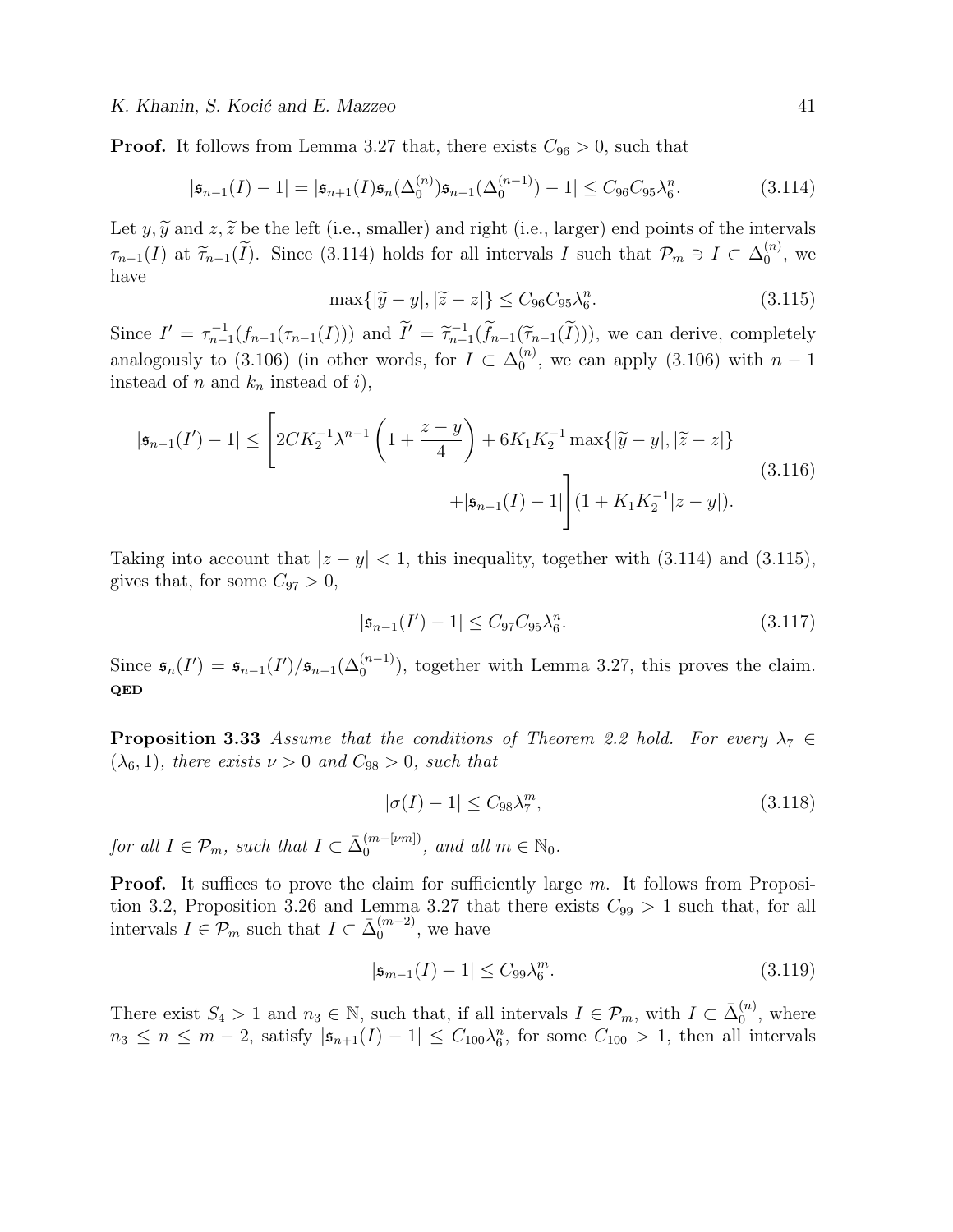$I'' \in \mathcal{P}_m$ , such that  $I'' \subset \overline{\Delta}_0^{(n-1)}$  $\int_0^{(n-1)}$ , satisfy  $|\mathfrak{s}_n(I'')-1| \leq S_4 C_{100} \lambda_6^n$ . To see this, notice that every interval  $I'' \in \mathcal{P}_m$ , such that  $I'' \subset \overline{\Delta}_0^{(n-1)}$  $\zeta_0^{(n-1)}$ , is either a subset of  $\check{\Delta}_0^{(n-1)}$  $\binom{n-1}{0}$  or a subset of  $\bar{\Delta}_0^{(n)}$  $\Omega_0^{(n)}$ . If  $I'' \subset \check{\Delta}_0^{(n-1)}$  $t_0^{(n-1)}$  then there exist i, such that  $0 \leq i \leq k_{n+1}$ , and intervals  $I \subset \Delta_0^{(n)}$  $\mathcal{I}_{0}^{(n)}$  and  $I' \subset \Delta_{q_{n-1}}^{(n)}$ , such that  $I'' = T^{iq_n}(I')$  and  $I' = T^{q_{n-1}}(I)$ , and the claim follows, with  $S_4 \geq S_2 S_3$ , if  $n_3$  is large enough, by applying Lemma 3.32 and Proposition 3.31. If  $I''\subset \bar{\Delta}_0^{(n)}$  $\mathfrak{s}_0^{(n)}$ , since  $\mathfrak{s}_n(I'') = \mathfrak{s}_{n+1}(I'')\mathfrak{s}_n(\Delta_0^{(n)})$ , using Lemma 3.27, we have

$$
|\mathfrak{s}_n(I'') - 1| \le |\mathfrak{s}_{n+1}(I'') - 1| + \mathfrak{s}_{n+1}(I'')|\mathfrak{s}_n(\Delta_0^{(n)}) - 1|,
$$
\n(3.120)

and the claim follows with  $S_4 \geq 1 + 2C_{82}$ .

Applying this spreading of estimates from the intervals of partition  $\mathcal{P}_m$  inside  $\bar{\Delta}_0^{(n)}$  $_0^{(n)}$  to intervals of partition  $\mathcal{P}_m$  inside  $\bar{\Delta}_0^{(n-1)}$  $n_0^{(n-1)}$  recursively, from  $n = m - 2$  down to  $n = n' \ge n_3$ , and using estimate (3.119), for all  $I \in \mathcal{P}_m$  such that  $I \subset \overline{\Delta}_0^{(n')}$  $\binom{n}{0}$ , we have

$$
|\mathfrak{s}_{n'+1}(I) - 1| \le S_4^{m-n'} C_{99} \lambda_6^{n'}.
$$
\n(3.121)

The claim follows from the latter inequality, after we set  $n' = m - \lfloor \nu m \rfloor$ , choose  $\nu > 0$  small enough such that  $S_4^{\nu} \lambda_6^{1-\nu} \leq \lambda_7$ , and rescale the intervals, using  $\sigma(I) = \mathfrak{s}_{n+1}(I) \sigma(\Delta_0^{(n)})$  and (3.91) with  $\sigma_{\infty} = 1$ . QED

At the end of this section, let us summarize the relations among various rates  $\lambda_i$ that are used in this paper.  $\lambda_1^{-1}$  is the maximal rate of the exponential growth of the partial quotients.  $\lambda_1$  can be chosen to be an arbitrary number in  $(\lambda, 1)$ , where  $\lambda$  is the minimal rate of convergence of renormalizations. The established rate of convergence of ratios of lengths of the renormalized intervals  $\mathfrak{s}_n(\Delta_{q_{n-1}+jq_n}^{(n)}),$  for  $n = \mathfrak{n}_{\ell}$ , for some  $\ell \in \mathbb{N}$ , is  $\lambda_2 \in (\sqrt{\lambda/\lambda_1}, 1)$ . To prove this, we use a natural separation of length scales given by the exponential rate  $\lambda_3 \in (\lambda/\lambda_2, \lambda_1\lambda_2)$ . The distance between the corresponding end points of the intervals  $\tau_n(\Delta_{q_{n-1}+jq_n}^{(n)})$  and  $\widetilde{\tau}_n(\widetilde{\Delta}_{q_{n-1}+jq_n}^{(n)})$  is controlled by the rate  $\lambda_4 = \lambda_2\lambda_3$ . The established rate of convergence of ratios  $\mathfrak{s}_n(\Delta_{q_{n-1}+jq_n}^{(n)}),$  for  $n \neq \mathfrak{n}_{\ell}$ , for any  $\ell \in \mathbb{N}$ , is  $\lambda_5 = \lambda^{\frac{(1+\alpha)\alpha}{8(2+\alpha)}}$ . The established rate of convergence of these ratios, for any  $n \in \mathbb{N}$ , is therefore  $\lambda_6 = \max{\lambda_2, \lambda_5}$ . Any  $\lambda_7 \in (\lambda_6, 1)$  is the established rate of convergence of ratios  $\sigma(I)$  for intervals of partition  $I \in \mathcal{P}_n$  inside  $\bar{\Delta}_0^{(n-[vn])}$  $\mathcal{O}_0^{(n-[\nu n])}$ , for some  $\nu \in (0,1)$ . Finally, as we will see in the next section, the rate  $\bar{\lambda}$  in Proposition 3.1 can be taken to be  $\bar{\lambda} = \max\{\lambda_7, \lambda_{\text{ref}}^{\nu}\}.$ 

### 3.6 Spreading the estimates to the whole circle

Proof of Theorem 2.2. In order to prove the claim, we will use Proposition 3.1. To verify the assumptions of Proposition 3.1, we need to verify the estimates (3.2) for all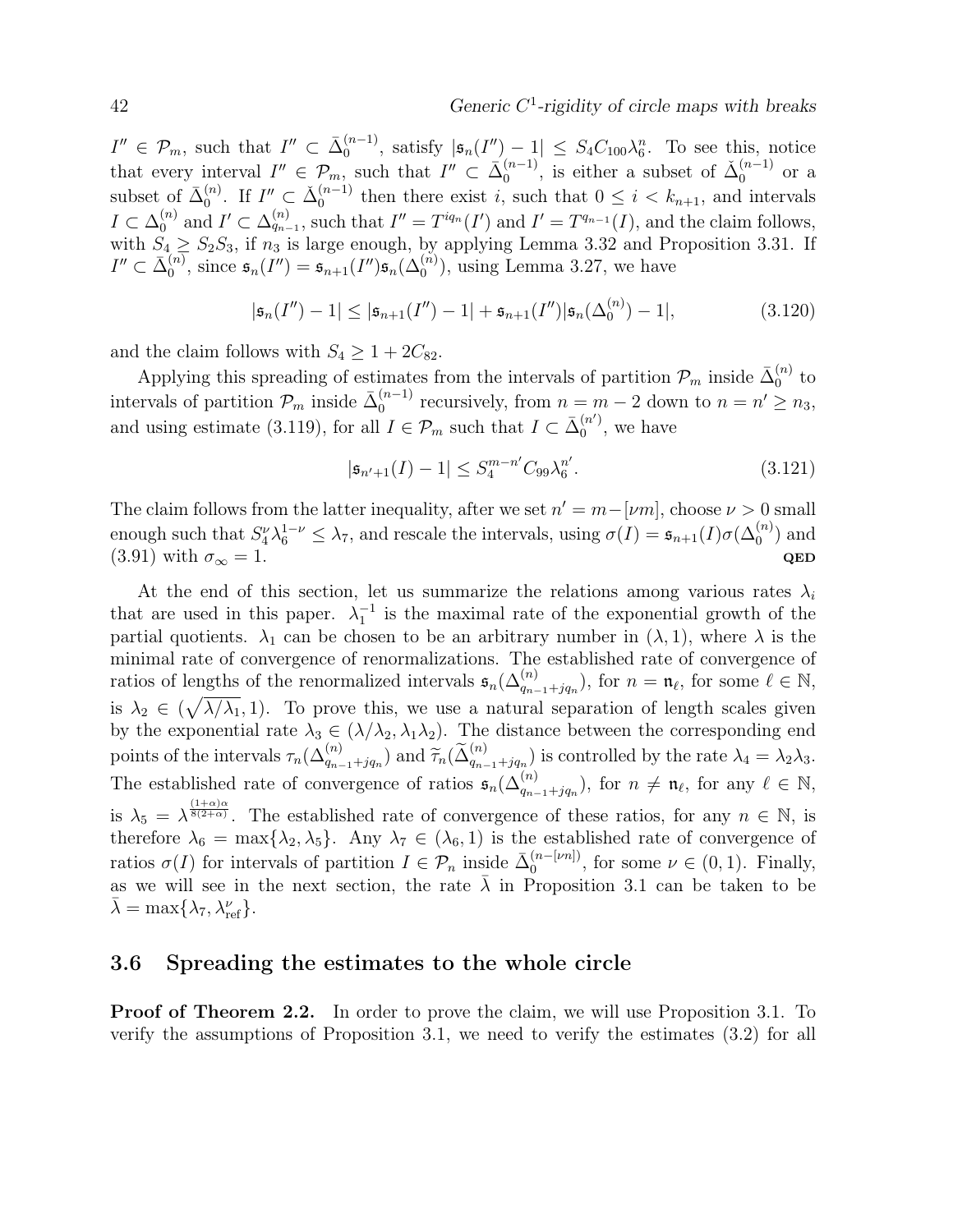intervals  $I, I' \subset \mathcal{P}_m$  which are either adjacent or belong to the same element of partition  $\mathcal{P}_{m-1}$ . Proposition 3.33 implies the estimate

$$
|\ln \sigma(I) - \ln \sigma(I')| \le C_{101} \lambda_7^m,
$$
\n(3.122)

where  $C_{101} > 0$ , for all pairs of such intervals I, I' which are both contained in  $\bar{\Delta}_0^{(m-[vm])}$  $\binom{m - \nu m}{0}$ . We will now spread such an estimate from  $\bar{\Delta}_0^{(n)}$  $_0^{(n)}$  to  $\bar{\Delta}_0^{(n-1)}$  $\binom{n-1}{0}$  in  $m-[\nu m]$  steps, starting with  $n = m - \lfloor \nu m \rfloor$ , and counting down to  $n = 0$ . In each step, the new intervals for which we need to show such an estimate appear in threads  $I_i = T^{iq_n}(I_0)$  and  $I'_i = T^{iq_n}(I'_0)$ , for  $0 \leq i \leq k_{n+1}$ . Let us fix the order of the pairs in such a way that  $I'_0$  is closer to  $x_0$  than I<sub>0</sub>. This implies that  $I_0 \subset T^{q_{n-1}}(\Delta_0^{(n)})$  and that either  $I'_0$  belongs to  $T^{q_{n-1}}(\Delta_0^{(n)})$  as well or is adjacent to it.

We will now show that there exists  $C_{102} > 0$  such that, for any two intervals  $I_0, I'_0 \in \mathcal{P}_m$ , with  $I_0 \subset T^{q_{n-1}}(\Delta_0^{(n)})$ ,  $n \in \mathbb{N}_0$ ,  $m > n$ , that are either adjacent to each other or belong to the same element of partition  $\mathcal{P}_{m-1}$ , and for all  $0 \leq j \leq k_{n+1}$ , we have

$$
|\ln \sigma(I_j) - \ln \sigma(I'_j)| \leq |\ln \sigma(I_{k_{n+1}}) - \ln \sigma(I'_{k_{n+1}})| + C_{102} \lambda_{\text{ref}}^{m-n}.
$$
 (3.123)

Let

$$
\delta_i := |\ln |\tau_n(I_{i+1})| - \ln |\tau_n(I_i)| - \ln |\tau_n(I_{i+1}')| + \ln |\tau_n(I_i')||,
$$
\n(3.124)

and let  $\widetilde{\delta}_i$  be the corresponding quantity associated to  $\widetilde{T}$ .

Clearly, there exist  $\bar{\zeta}_i \in \tau_n(I_i)$ ,  $\bar{\zeta}'_i \in \tau_n(I'_i)$  and  $\zeta_i \in (\bar{\zeta}_i, \bar{\zeta}'_i)$ , such that

$$
\delta_i = \left| \frac{f_n''(\zeta_i)}{f_n'(\zeta_i)} \right| |\bar{\zeta}_i' - \bar{\zeta}_i|. \tag{3.125}
$$

If  $I_0$  and  $I'_0$  belong to the same element  $J_0$  of  $\mathcal{P}_{m-1}$ , then there is a thread  $J_i =$  $T^{iq_n}(J_0) \in \mathcal{P}_{m-1}$ , with  $0 \leq i \leq k_{n+1}$ , such that  $I_i \cup I'_i \subset J_i \subset T^{q_{n-1}+iq_n}(\Delta_0^{(n)})$ . Using the estimate  $(3.125)$ , regularity conditions  $(i)$  and  $(ii)$ , and condition  $(c)$ , we find that  $\delta_i \leq K_1 K_2^{-1} |\tau_n(J_i)| \leq K_1 K_2^{-1} C_{\text{ref}} \lambda_{\text{ref}}^{m-n-2} |\tau_n(\Delta_{q_{n-1}+iq_n}^{(n)})|$ . Since  $\sum_{i=j}^{k_{n+1}-1} |\tau_n(\Delta_{q_{n-1}+iq_n}^{(n)})| <$ 1, the bound (3.123) follows by summing up the inequalities

$$
|\ln \mathfrak{s}_n(I_i) - \ln \mathfrak{s}_n(I'_i)| - |\ln \mathfrak{s}_n(I_{i+1}) - \ln \mathfrak{s}_n(I'_{i+1})| \leq \delta_i + \widetilde{\delta}_i,
$$
\n(3.126)

from  $i = j$  to  $i = k_{n+1} - 1$ , we obtain

$$
|\ln \mathfrak{s}_n(I_j) - \ln \mathfrak{s}_n(I'_j)| \leq |\ln \mathfrak{s}_n(I_{k_{n+1}}) - \ln \mathfrak{s}_n(I'_{k_{n+1}})| + C_{102} \lambda_{\text{ref}}^{m-n},
$$
\n(3.127)

where  $C_{102} > 0$ . If  $I_0$  and  $I'_0$  are adjacent to each other, belong to different elements of  $\mathcal{P}_{m-1}$ , but  $I_0, I'_0 \subset \Delta_{q_{n-1}}^{(n)}$ , then we similarly have  $\delta_i \leq 2K_1K_2^{-1}C_{\text{ref}}\lambda_{\text{ref}}^{m-n-1}|\tau_n(\Delta_{q_{n-1}+iq_n}^{(n)})|$ , and the bound (3.127) follows, using the same estimates. If  $I_0 \subset \Delta_{q_{n-1}}^{(n)}$  and  $I'_0 \subset \Delta_{q_{n-1}}^{(n)}$  $q_{n-1}+q_n,$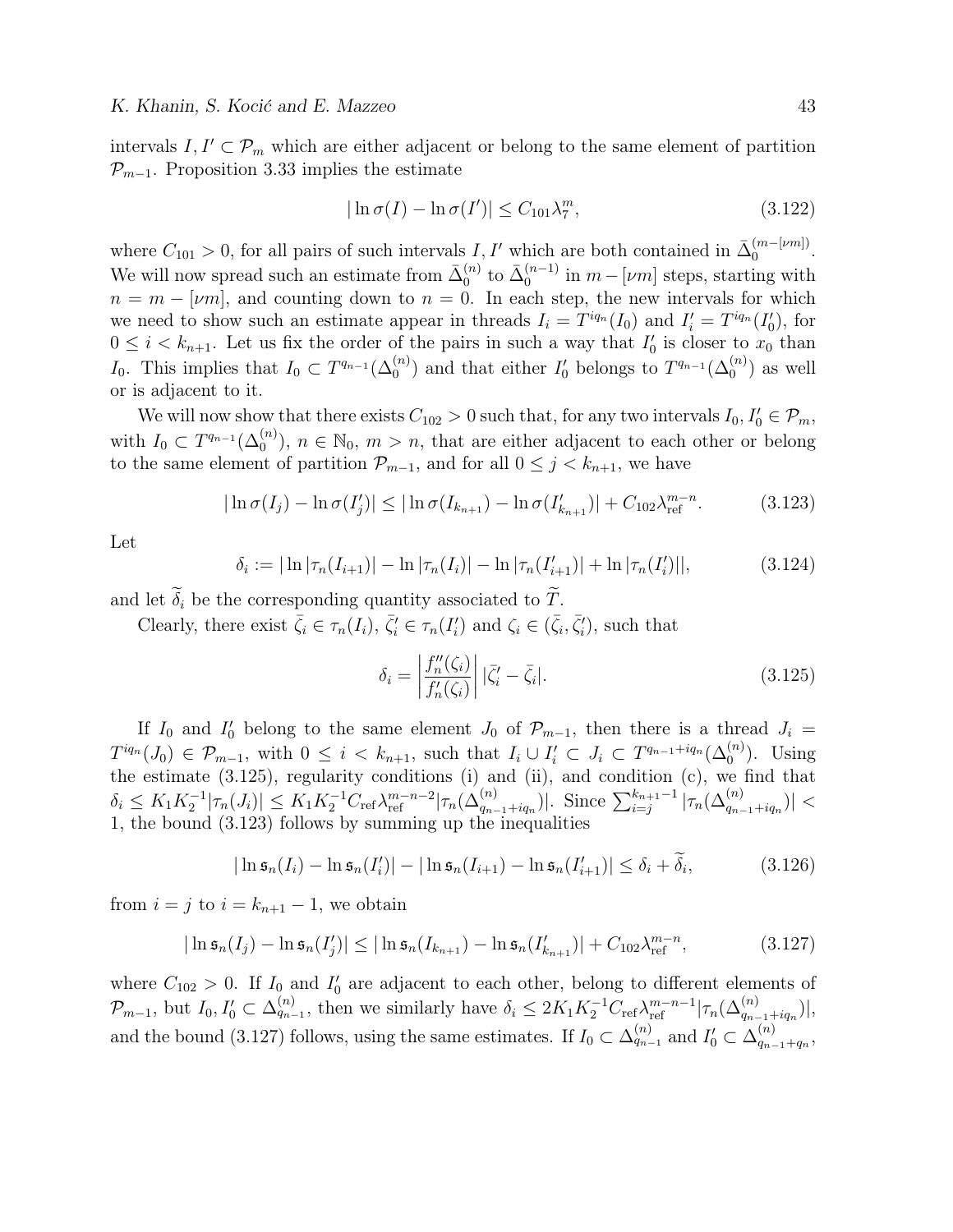44 Generic C 1 -rigidity of circle maps with breaks

then we have  $\delta_i \leq K_1 K_2^{-1} C_{\text{ref}} \lambda_{\text{ref}}^{m-n-1} (|\tau_n(\Delta_{q_{n-1}+iq_n}^{(n)})| + |\tau_n(\Delta_{q_{n-1}+(i+1)q_n}^{(n)})|)$ , for  $0 \leq i <$  $k_{n+1}-1$  and  $\delta_{k_{n+1}-1} \leq K_1 K_2^{-1} C_{\text{ref}} \lambda_{\text{ref}}^{m-n-1}(|\tau_n(\Delta_{q_{n-1}+(k_{n+1}-1)q_n}^{(n)})| + |\tau_n(\Delta_0^{(n+1)})|$ . In the last estimate, we have used that  $\mathcal{P}_m \ni I'_{k_{n+1}-1} \subset \Delta_0^{(n+1)} \in \mathcal{P}_{n+1}$ . Since  $\sum_{i=j+1}^{k_{n+1}-1} |\tau_n(\Delta_{q_{n-1}+iq_n}^{(n)})| +$  $|\tau_n(\Delta_0^{(n+1)})|$  < 1, we obtain again estimate (3.127).

Inequality (3.123) follows directly from (3.127), taking into account that  $\sigma(I)$  =  $\mathfrak{s}_n(I) \sigma(\Delta_0^{(n-1)}).$ 

Applying (3.123) recursively, from  $n = m - \lfloor \nu m \rfloor - 1$  to  $n = 0$ , and using the estimate (3.122) for intervals of partition  $\mathcal{P}_m$  inside  $\bar{\Delta}_0^{(m-[vm])}$  $_0^{(m-[\nu m])}$ , we obtain

$$
|\ln \sigma(I) - \ln \sigma(I')| \le C_{101}\lambda_7^m + C_{102} \sum_{n=0}^{m-[vm]-1} \lambda_{\text{ref}}^{m-n} \le C_{103}(\lambda_7^m + \lambda_{\text{ref}}^{vm}),
$$
 (3.128)

where  $C_{103} > 0$ , for all pairs of  $I, I' \in \mathcal{P}_m$ , as in Proposition 3.1. Hence, (3.2) holds with  $\bar{\lambda} = \max\{\lambda_7, \lambda_{\text{ref}}^{\nu}\},\$ and Theorem 2.2 is proven. QED

## 4 Proof of the main theorem

In the proof of Theorem 1.2, we will use the following properties of renormalizations of circle diffeomorphisms with a break that were proven in [10]. Let T be a  $C^{2+\alpha}$ -smooth circle diffeomorphisms with a break of size  $c \in \mathbb{R}_+ \backslash \{1\}$  at  $x_{\text{br}} = x_0$  and an irrational rotation number  $\rho \in (0, 1)$ .

**Lemma 4.1 ([10])** For sufficiently large  $n \in \mathbb{N}$ ,  $f''_n$  is uniformly bounded away from zero and positive if  $c^{(n)} > 1$  and negative if  $c^{(n)} < 1$ .

We can now show that the renormalizations of circle diffeomorphisms with a break are K-regular.

**Lemma 4.2** There exists  $K \in \mathbb{R}_+^6$  such that the sequence of its renormalization  $(f_n)_{n \in \mathbb{N}_0}$ is K-regular with respect to the sequence **n** consisting of all odd numbers in  $\mathbb{N}_0$ , if  $c > 1$ , and all even numbers in  $\mathbb{N}_0$ , if  $0 < c < 1$ .

**Proof.** The regularity condition (i) holds, with large enough  $K_1 > 0$ , by the Denjoy estimate (A) (which implies that the derivative of renormalizations  $f'_n(z) = (T^{q_n})'(\tau_n^{-1}(z))$ is uniformly bounded) and the fact that the second derivative of renormalizations  $f''_n$  is uniformly bounded. This fact follows from estimate (B) and the explicit form of the second derivative

$$
F''_{a^{(n)},b^{(n)},M^{(n)},c^{(n)}}(z) = 2(M^{(n)} - 1)\frac{(a^{(n)} + b^{(n)})M^{(n)}}{(1 - (M^{(n)} - 1)z)^3},
$$
\n(4.1)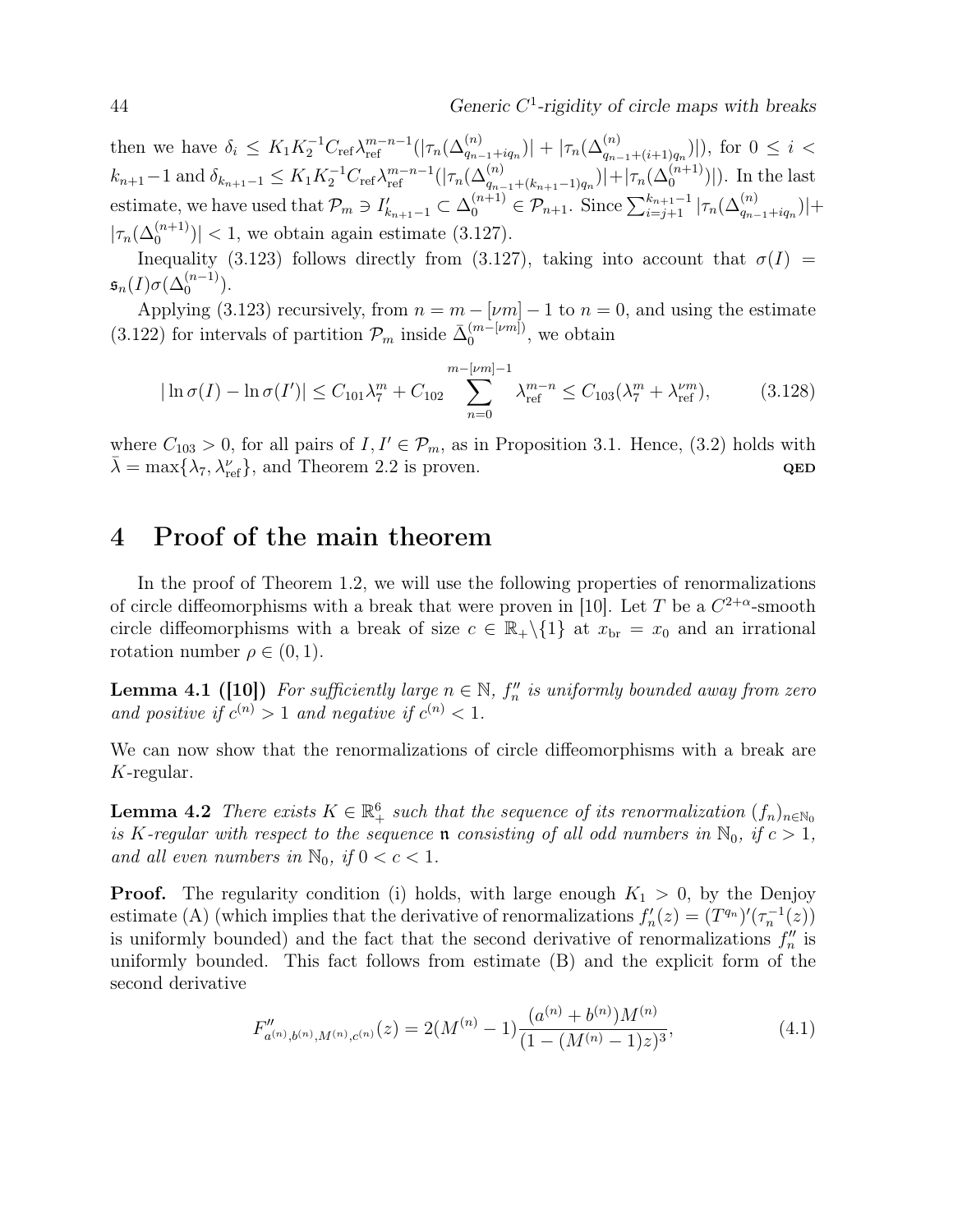taking into account that  $a^{(n)} = |\Delta_0^{(n)}|$  $\left\lfloor\binom{n}{0}\right\rfloor/\big|\Delta_0^{(n-1)}\big|$  $\left| \sum_{0}^{(n-1)} \right| \leq |T^{q_n}(\Delta_0^{(n-1)})|/|\Delta_0^{(n-1)}|$  $\binom{n-1}{0}$   $\leq e^V$  (due to  $(A)$ ,  $b^{(n)} < 1$  and that

$$
M^{(n)} = \exp\left((-1)^n \sum_{i=0}^{q_n - 1} \int\limits_{\Delta_i^{(n-1)}} \frac{T''(z)}{2T'(z)} \, dz\right) \tag{4.2}
$$

is bounded and bounded away from zero, as can be easily seen from the fact that  $T''$  is bounded and  $T'$  is bounded from below by a positive constant.

The regularity condition (ii) holds, if  $K_2 > 0$  is small enough, by the Denjoy estimate (A).

Lemma 4.1 implies that, for sufficiently large  $n \in \mathbb{N}$ , there can be at most one point  $\zeta_n^* \in [-1,0],$  such that  $f_n'(\zeta_n^*) = 1$ . Due to the continuity of  $f_n', f_n(z) - z$  is monotone in each of the intervals  $[-1, \zeta_n^*]$  and  $[\zeta_n^*, 0]$ . If n is odd and  $c > 1$ , or n is even and  $c < 1$ , then  $c^{(n)} < 1$  and, by Lemma 4.1,  $f''_n(z) < -K_4$ , for some  $K_4 > 0$ , all  $z \in [-1,0]$ , and sufficiently large  $n \in \mathbb{N}$ . Thus, we either have  $f'_n(z) > 1$ , for  $z \in [-1, -\frac{1}{2}]$  $(\frac{1}{2})$  or  $f'_n(z) < 1$ , for  $z \in \left(-\frac{1}{2}\right)$  $\frac{1}{2}$ , 0]. In either case,  $f_n(-\frac{1}{2})$  $(\frac{1}{2}) + \frac{1}{2}$  can be, uniformly in *n*, bounded from below by a positive constant. Since,

$$
f_n(z) = f_n\left(-\frac{1}{2}\right) + \int_{-1/2}^z \left(f'_n(-1/2) + \int_{-1/2}^\zeta f''_n(\zeta') d\zeta'\right) d\zeta,
$$
 (4.3)

if  $f'_n(z) < 1$ , for  $z \in (-\frac{1}{2})$  $\frac{1}{2}$ , 0], we obtain  $f_n(-\frac{1}{2})$  $(\frac{1}{2}) + \frac{1}{2} \geq f_n(0) + \frac{K_4}{8} \geq \frac{K_4}{8}$  $\frac{\zeta_4}{8}$ . In the other case, the proof is similar. This ensures that point  $-\frac{1}{2}$  $\frac{1}{2}$  does not belong to any of the gates and the regularity condition (iii) holds, if  $K_3 > 0$  is small enough.

The regularity conditions (iv) follows immediately from Lemma 4.1, for small enough  $K_3 > 0$  and  $K_4 > 0$ . Notice that by choosing  $K_3 > 0$  small enough, we can always achieve that, finitely many renormalizations  $f_n$ , for which Lemma 4.1 does not guarantee concavity, have no gates, i.e. satisfy  $f_n(z) - z \geq K_3$ , for all  $z \in [-1, 0]$ .

If *n* is even and  $c > 1$ , or *n* is odd and  $c < 1$ , then  $c^{(n)} > 1$  and, by Lemma 4.1,  $f''_n(z) >$  $K_6$ , for some  $K_6 > 0$ , and sufficiently large  $n \in \mathbb{N}$ . Together with the fact that, by the Denjoy estimate (A),  $f_n(-1) + 1 = |\tau_n(\Delta_{q_{n-1}}^{(n)})|$  is of the same order as  $f_n(0) = |\tau_n(\Delta_0^{(n)})|$ , this implies that the renormalizations  $f_n$  satisfy the regularity condition (v) as well, if  $K_5 > 0$  is small enough. To see this, notice that, if  $c^{(n)} > 1$ , we either have  $f'_n(z) < 1$ , for  $z \in [-1, -\frac{1}{2}]$  $(\frac{1}{2})$  or  $f'_n(z) > 1$ , for  $z \in (-\frac{1}{2})$  $\frac{1}{2}$ , 0]. In either case, both  $f_n(-1) + 1$  and  $f_n(0)$  are, uniformly in  $n$ , bounded away from zero. It follows from  $(4.3)$  that in the second case,  $f_n(0) > \frac{K_6}{8}$  $\frac{\zeta_6}{8}$ ; in the other case, the proof is similar. We can choose the constant  $K_5 > 0$ small enough such that  $f_n(-1) \geq K_5 - 1$  and  $f_n(0) \geq K_5$ , for sufficiently large n.

The regularity condition (vi) follows immediately, for small enough  $K_5 > 0$  and  $K_6 > 0$ , from Lemma 4.1. We choose  $K_5 > 0$  small enough such that finitely many renormalizations  $f_n$ , for which Lemma 4.1 does not guarantee convexity, have no tunnels.  $QED$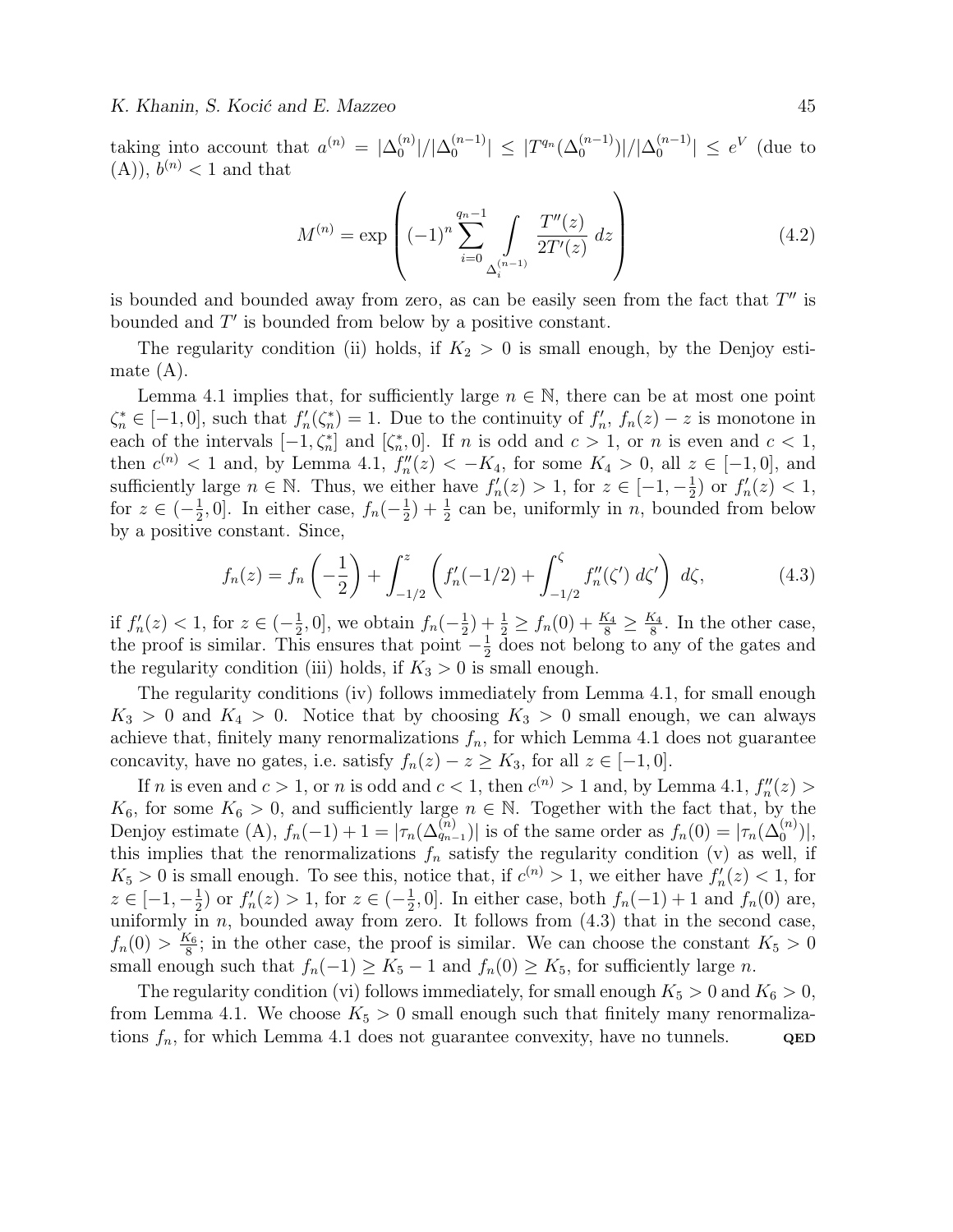**Proof of Theorem 1.2.** To prove Theorem 1.2, we need to verify that the conditions of Theorem 2.2 hold true in the case of circle diffeomorphisms with a break point. Condition (a) is an assumption of Theorem 1.2. To verify condition (b), we will show that the renormalization sequences  $f_n$  and  $\overline{f_n}$  of  $C^{2+\alpha}$ -smooth circle diffeomorphisms with breaks T and  $\widetilde{T}$  are K-regular, for some  $K \in \mathbb{R}^6_+$ , with respect to the sequence n consisting of all odd numbers in  $\mathbb{N}_0$ , if  $c > 1$ , and all even numbers in  $\mathbb{N}_0$ , if  $0 < c < 1$ . This follows from Lemma 4.2. Condition (c) follows from the Denjoy estimate  $(A)$  (see Lemma 2 in [18]). Condition (d) follows from Theorem 1.1, proven in [10]. QED

### Acknowledgements

We would like to thank the referee for the careful reading of the manuscript and numerous suggestions.

## References

- [1] V.I. Arnol'd, Small denominators I: On the mapping of a circle into itself, Izv. Akad. Nauk. Math. Serie 25 (1961), 21–86; Transl. A.M.S. Serie 2 46 (1965).
- [2] K. Cunha and D. Smania, Renormalization for piecewise smooth homeomorphisms on the circle, Ann. Inst. H. Poincaré Anal. Non Linéaire 30 3 (2013), 441–462.
- [3] K. Cunha and D. Smania, Rigidity for piecewise smooth homeomorphisms on the circle, Adv. Math. 250 (2014), 193–226.
- [4] E. de Faria, W. de Melo, Rigidity of critical circle maps I, J. Eur. Math. Soc. 1 4 (1999), 339–392.
- [5] E. de Faria, W. de Melo, Rigidity of critical circle maps II, J. Am. Math. Soc. 13 2 (2000), 343–370.
- [6] M.R. Herman, Sur la conjugasion différentiable des difféomorphismes du cercle a des rotations, Publ. Math. Inst. Hautes Etudes Sci. 49 (1979), 5–234.
- [7] Y. Katznelson, D. Orstein, The differentiability of conjugation of certain diffeomorphisms of the circle, Ergod. Th. & Dynam. Sys.  $9$  (1989), 643-680.
- [8] K. Khanin, D. Khmelev, Renormalizations and rigidity theory for circle homeomorphisms with singularities of break type, Commun. Math. Phys. 235 1 (2003), 69–124.
- [9] K. Khanin, S. Kocić, Abscence of robust rigidity for circle diffeomorphisms with breaks, Ann. Inst. H. Poincaré Anal. Non Linéaire 30 3 (2013), 385–399.
- [10] K. Khanin, S. Kocić, Renormalization conjecture and rigidity theory for circle diffeomorphisms with breaks, *Geom. Funct. Anal.* **24** 6  $(2014)$ ,  $2002-2028$ .